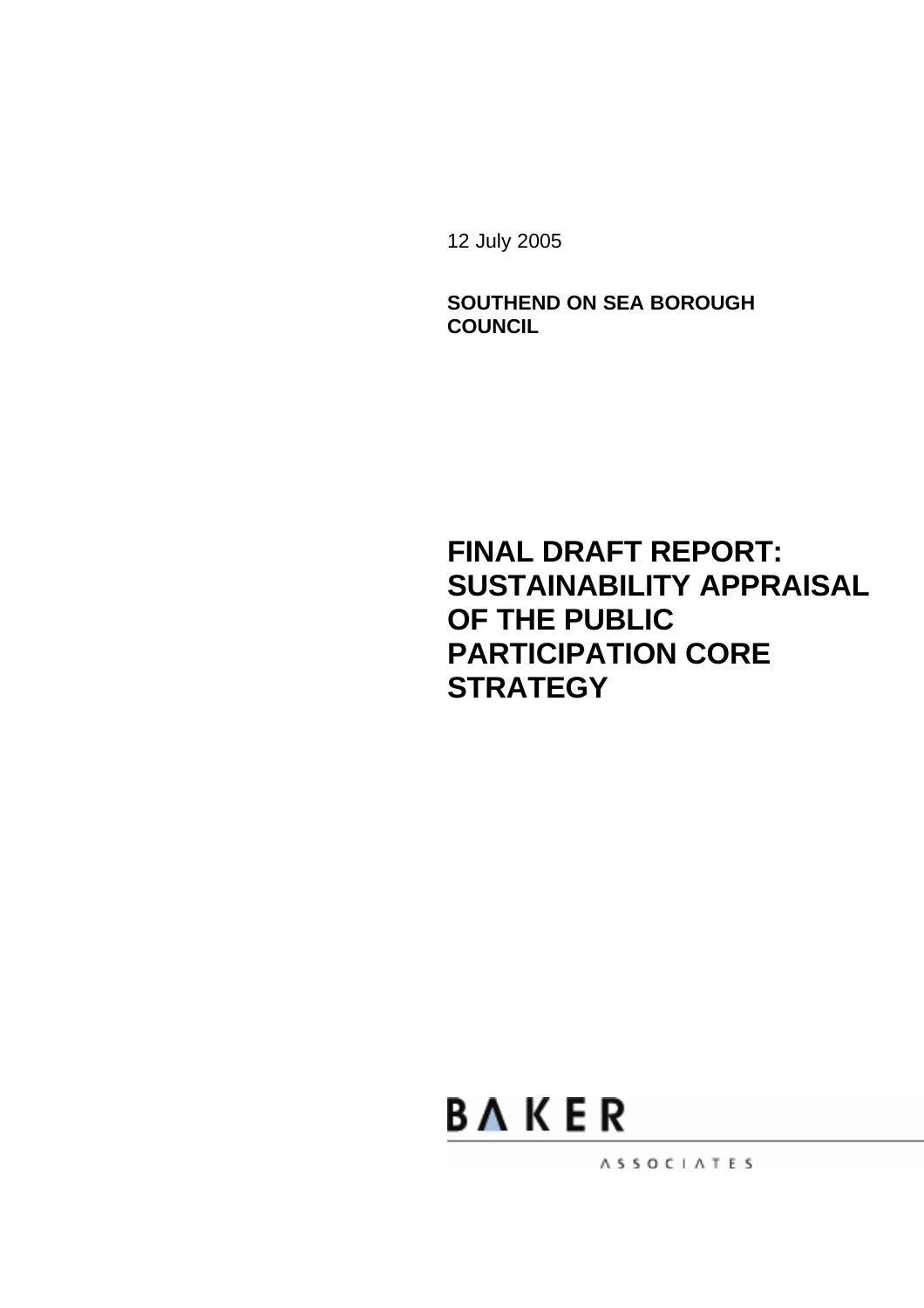## **Contents**

| Section 1: | Introduction                                          | 3  |
|------------|-------------------------------------------------------|----|
| Section 2: | Content of the Sustainability Report                  | 4  |
| Section 3: | Overall Approach to the Sustainability Appraisal      | 4  |
| Section 4: | Consultation                                          | 5  |
| Section 5: | <b>Other Documents and Objectives</b>                 | 6  |
| Section 6: | Character of the Borough of Southend on Sea           | 10 |
| Section 7: | Sustainability Framework and Sustainability Appraisal |    |
|            | of the Core Strategy                                  | 27 |
| Section 8: | <b>Consideration of Alternatives</b>                  | 28 |
| Section 9: | <b>Findings of the Sustainability Appraisal</b>       | 32 |

## **Appendices**

| Appendix 1: Sustainability Framework                  | 34 |
|-------------------------------------------------------|----|
| Appendix 2: Appraisal of the Core Strategy Approaches |    |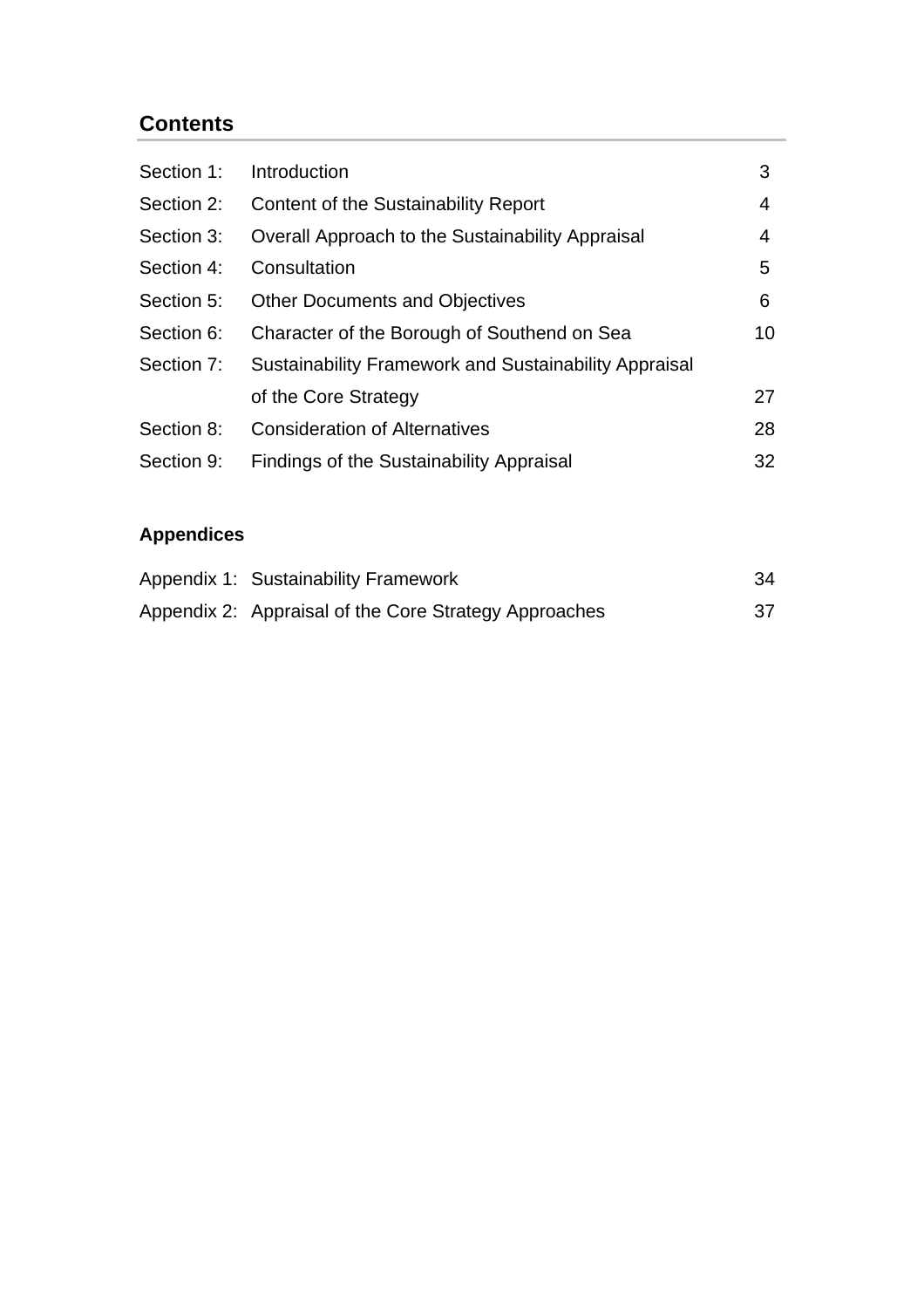### **1 Introduction**

- 1.1 This document reports on the sustainability appraisal (SA) of the Public Participation Core Strategy of the Southend on Sea Local Development Framework (LDF), and prepared at the request of the Southend on Sea Borough Council.
- 1.2 Sustainability appraisal is the process by which the influence that a land use or spatial plan (in this case the Local Development Framework) would have over development and change is assessed according to the likely contribution to the desirable environmental, economic and social objectives that are embraced by a concern to achieve greater sustainability.
- 1.3 A SA of the LDF is being carried out in order to fulfil the statutory requirement from the Planning and Compulsory Purchase Act 2004. The SA is being carried out in such a way as to meet the requirements of the Strategic Environmental Assessment (SEA) Directive.
- 1.4 The SA of the LDF is being carried out as the LDF is prepared, and the process is being applied to each of the constituent Local Development Documents. The process to be followed in order to meet the requirements of the SEA Directive is set out in the Environmental Assessment of Plans and Programmes Regulations 2004. The Regulations require the preparation of an environmental report on the LDF, and hence on each of its component Local Development Documents (LDDs), and this is required (at para. 12(2)) to:

*'identify, describe and evaluate the likely significant effects on the environment of:*

*(a) implementing the plan or programme*

*(b) reasonable alternatives taking into account the objectives and the geographical scope of the plan or programme.'*

- 1.5 This document, referred to hereafter as the SA report, is to accompany the Draft Core Strategy at its public participation stage. As work on the LDF continues, with the preparation of several LDDs and each of these going through several stages in their preparation, there will be several sustainability appraisal reports.
- 1.6 It is to be noted that the SA report is itself part of the consultation. The Council is seeking views on the Draft Core Strategy, and views are being sought too on the SA report. This is referred to in the Council's questionnaire, though the questions that might be considered in responding to the consultation include:
	- does the SA report deal with the right issues in 'testing' the core strategy?
	- is the SA report generally correct in its interpretation of the likely affects of implementing the Core Strategy as it is set out in the Draft LDD?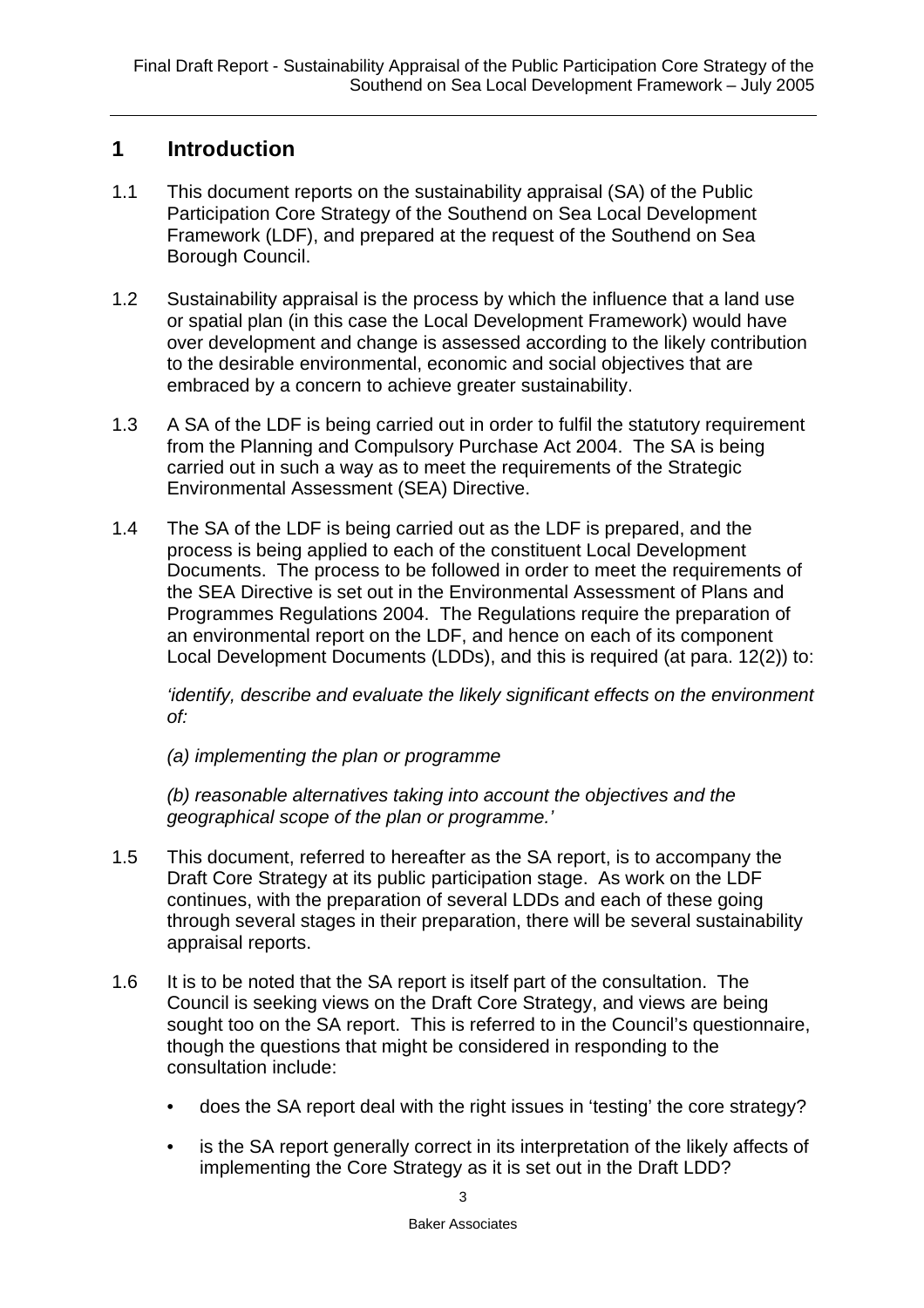## **2 Content of the SA Report**

- 2.1 The SA report:
	- provides further information on the approach that has been taken, including explanation of the relationship between what would be done as a SA and what is being done as part of the exercise to meet the requirements of the SEA Directive – section 3
	- explains the role of the consultation bodies, as provided for in the Regulations – section 4
	- identifies other strategies and plans that the LDF has to have regard to and draws on the objectives of these documents – section 5
	- describes some of the main environmental, economic and social characteristics of the Borough that should influence what types of change the LDF sets out to deliver (the baseline) – section 6
	- explains and presents the sustainability framework used in the SA section 7
	- considers how the Core Strategy deals with alternatives as the Environmental Report for a SEA is required to do – section 8
	- sets out some overall findings from the process section 9.
- 2.2 It is intended that the report be published to accompany the Public Participation Draft Core Strategy.

## **3 Overall Approach to the Sustainability Appraisal**

- 3.1 The way that the SA of the LDF is undertaken has to be applicable to each part of the LDF and throughout the process of its preparation. Some aspects of the LDF will require more detailed assessment than is possible for the types of material contained within the Core Strategy, but the basic approach has to be demonstrably common.
- 3.2 The approach being taken, and being put in place by this first piece of work, is to carry out a sustainability appraisal in a way which addresses the requirements of the SEA Directive. The basic features of the approach are as follows:
	- to draw upon other plans, strategies and information documents to identify objectives that the LDF needs to relate to, to identify environmental and other sustainability characteristics and issues, and to identify useful environmental information as the baseline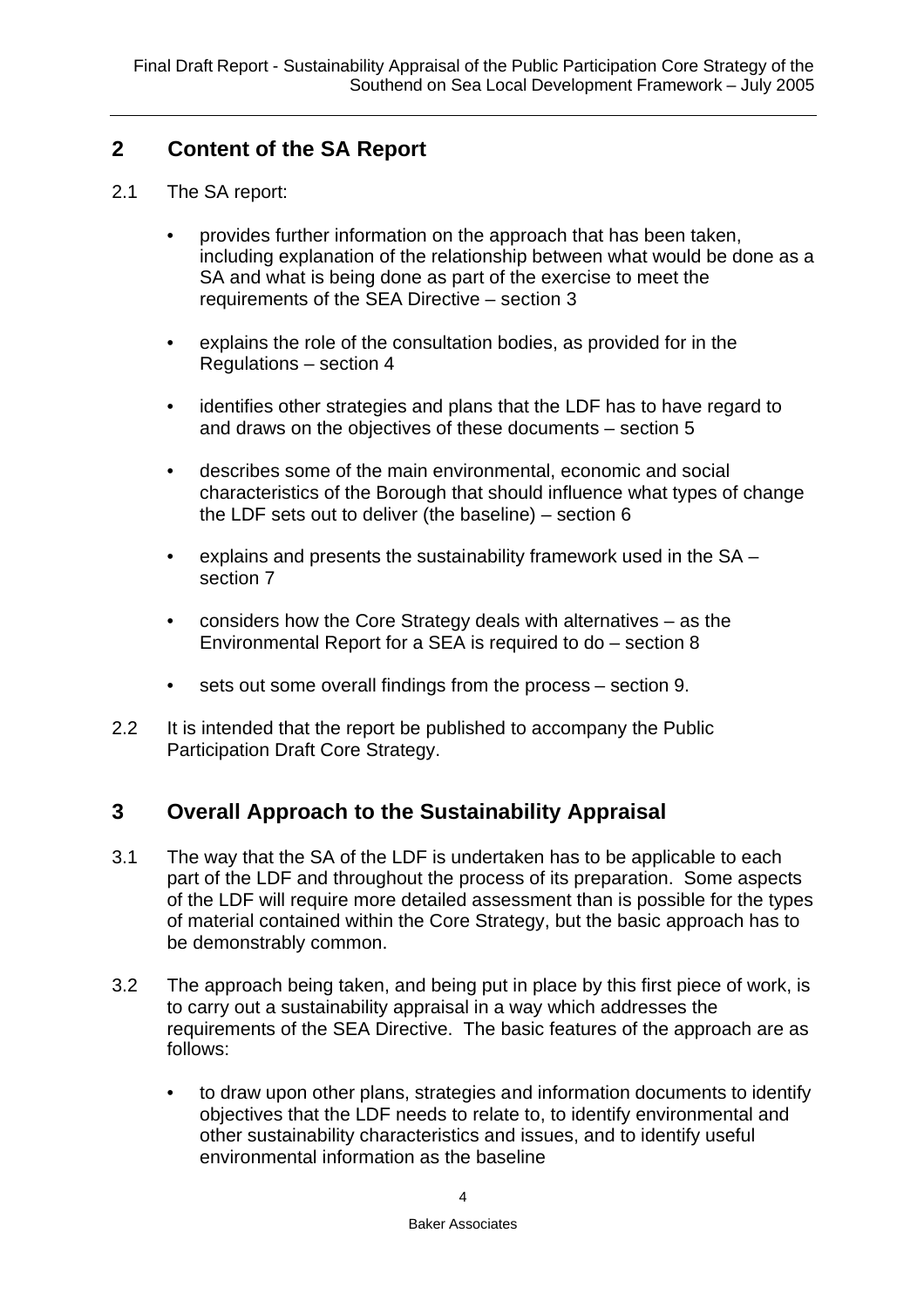- to undertake a general SA including consideration of the likely effects on the environmental components of the sustainability agenda
- to report in more detail and when it is possible to do so, on those parts of the environmental agenda identified in the SEA Directive and Regulations, and which are either important in the Borough or likely to be much affected by the plan, or both
- to report on whether there could be different and better environmental implications if reasonable alternatives appropriate to the type of material dealt with by the particular LDD were pursued.
- 3.3 An important part of the approach being followed is the use of a 'sustainability framework' to assist in the comprehensive and systematic consideration of the parts of the plan in relation to what it means to promote more sustainable development, and this is further explained in section 7 of the report.

## **4 Consultation**

- 4.1 The LDF is being prepared by a process involving widespread consultation at successive stages of the work. The Council's intention is that the consultation should be assisted by the SA, with reports published alongside each LDF document explaining the performance of the parts of the LDF in relation to the overall objective of promoting sustainable development. It is the intention too that the SA itself should be something on which participants in the consultation process are able to comment.
- 4.2 Insofar as the SA is being undertaken in a way which addresses the requirements of the SEA Directive, there is material in the Regulations setting out specific tasks that the consultation process must include to conform to the SEA Directive. The Regulation includes the statement that *'when deciding on the scope and level of detail of the information that must be included in the report, the responsible authority shall consult the consultation bodies.'*
- 4.3 In this case the 'responsible authority' is Southend-on-Sea on Sea Borough Council, and the 'consultation bodies' are identified in the Regulations as:
	- the Countryside Agency
	- English Heritage
	- English Nature
	- the Environment Agency.
- 4.4 Prior to this report being prepared, each of these bodies has been consulted by the Borough Council, with a consultation letter sent in November 2004.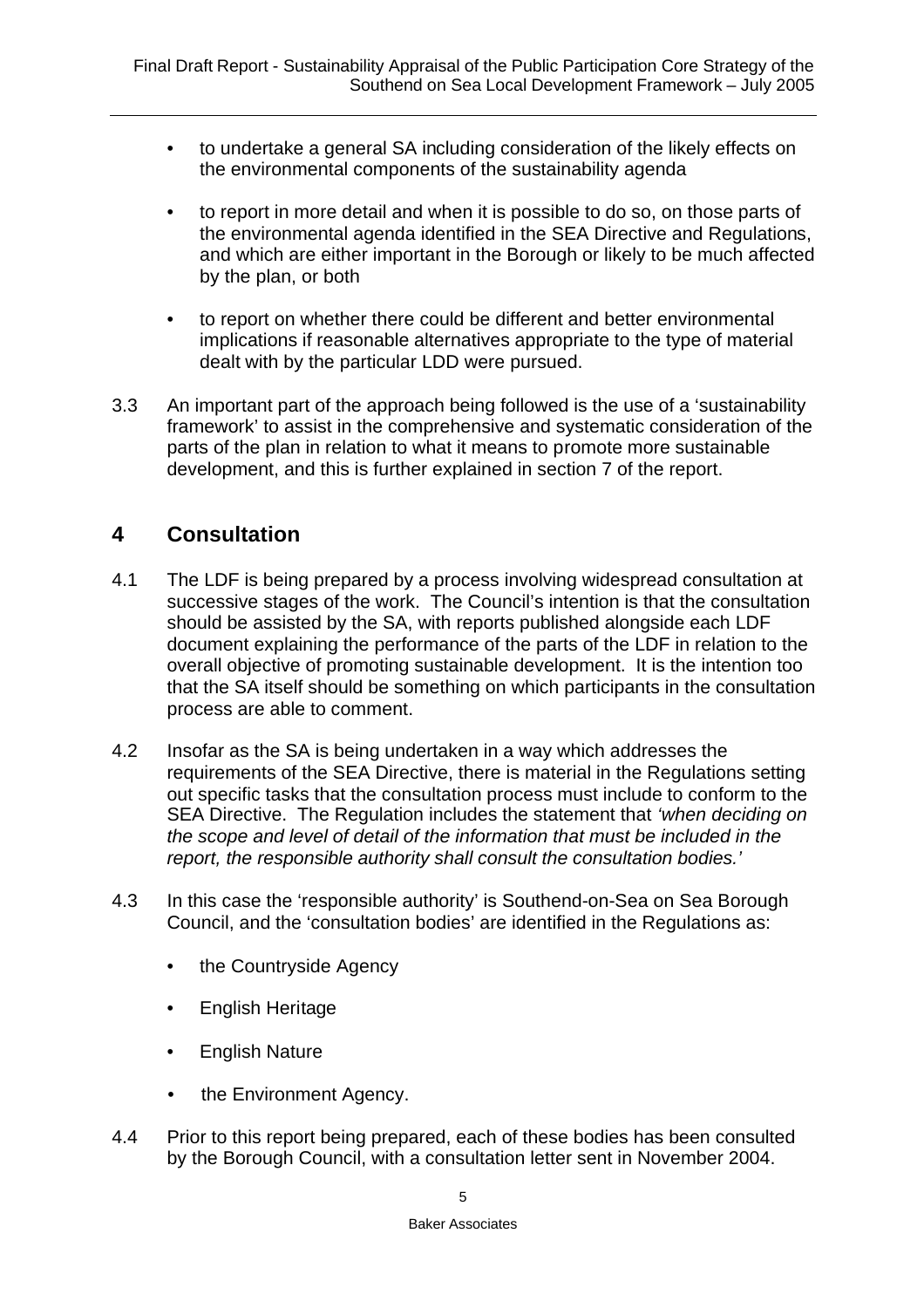The consultation primarily sought views on the matters to be included in the sustainability framework. Responses were made by all four of the bodies.

- 4.5 As a whole the responses received were quite generic, and primarily provided signposts to relevant documents and strategies that each body produced that may contain information of relevance to the SA. This information was taken into account in the SA, especially in the characterisation of the baseline of the Plan area. However, some of the reports referred to by the Consultation Bodies have yet to be produced, and although these appeared as if they may be of some use in the SA in the future, at the current time they are not. Both English Nature and the Environment Agency set out how they would like to be involved in the SA of the LDF from this stage onwards. Informal comments have been received from the relevant Consultation Bodies and amendments relating to these comments have been incorporated into the current draft Core Strategy and Sustainability Appraisal.
- 4.6 Guidance from ODPM on carrying out SAs, currently itself only in the form of a consultation paper, suggests extending this type of consultation beyond the 'consultation bodies' identified in the Regulations, identifying those that '*may also be consulted'* as including:
	- *• economic interests and local businesses*
	- *• social interests and community service providers*
	- *• transport planners and providers*
	- *• NGOs such as environmental groups, amenity societies, and voluntary services.*
- 4.7 Such groups are part of the consultation on the Draft Core Strategy with this accompanying Draft SA report. The consultation is however wider than these groups and, at this public participation stage, is open to the whole community.

## **5 Other documents and objectives**

#### **Introduction**

5.1 It is in the nature of local authority activity and the legislative and procedural requirements upon authorities, together with the requirements upon partner organisations, that there is a great deal of overlap and repetition between organisations, between plans and strategies that are drawn up, and between different visions and sets of objectives. Specifically for spatial planning, the development plan will in future (as a consequence of the Planning and Compulsory Purchase Act 2004) comprise the regional spatial strategy and the local development framework. For Southend on Sea the other part of the development plan (in addition to the LDF to which this SA refers) is the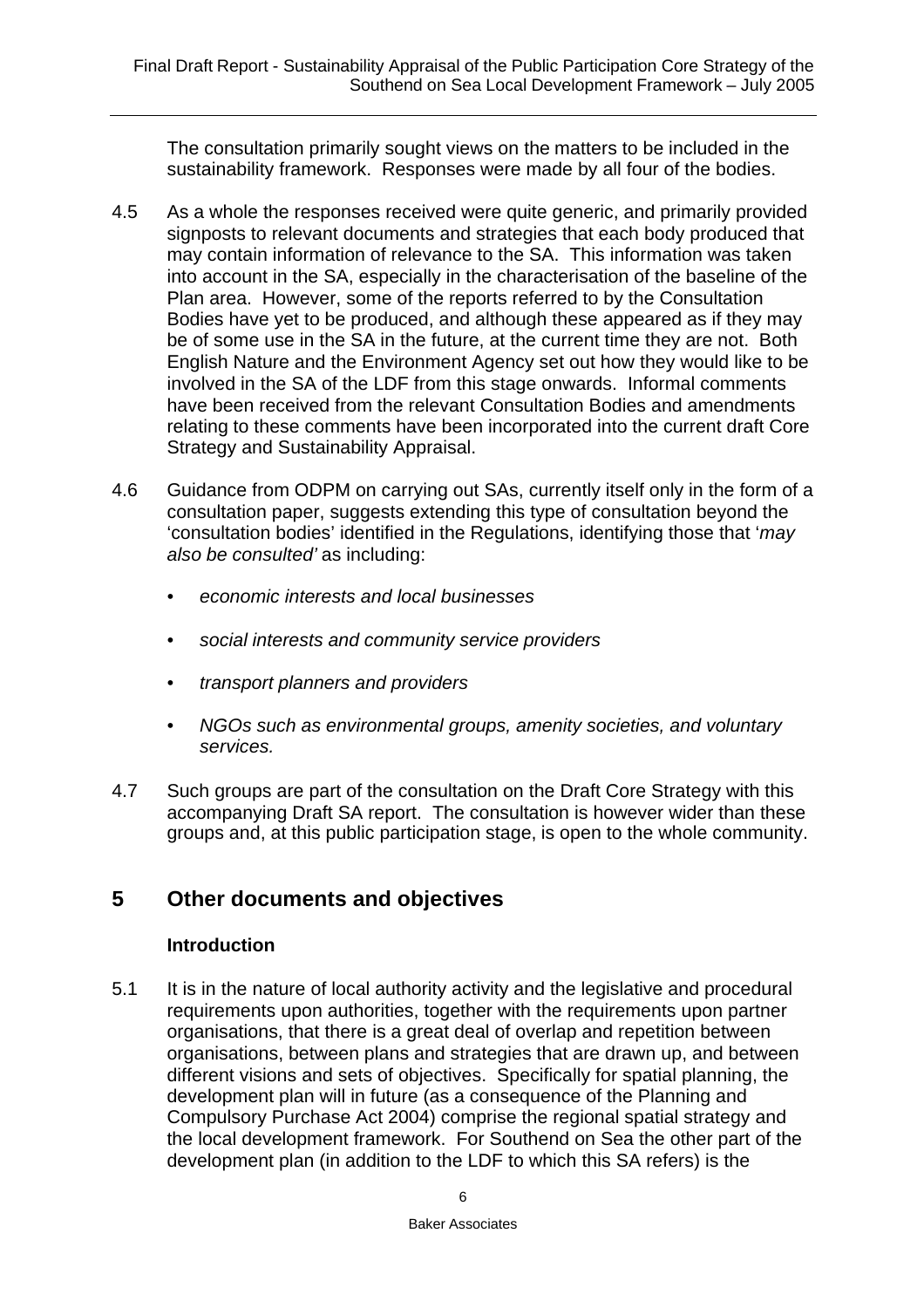(currently draft) Regional Spatial Strategy RSS14, entitled the East of England Plan.

5.2 Many other documents prepared by the local authority and others provide context to the LDF – in the form of objectives that the LDF needs to help to meet for instance – or complementary material – in the form of policies and programmes.

### **The East of England Plan**

5.3 The RSS will provide the direct planning context for the preparation of the LDF, setting out for instance the role that Southend on Sea is expected to perform and its contribution to the region, the level of employment and housing development that the LDF is to make provision for, and various objectives that the LDF is expected to contribute to.

#### **Regional and strategic planning context**

5.4 *Sub-regional policies*

Southend-on-Sea is one of five authorities classified within the Thames Gateway/South Essex sub-region. The sub region is then split into two, in which, Southend-on-Sea is designated under Thames Gateway South Essex (TGSE).

- 5.5 TGSE is a regional and national priority for regeneration and growth with the potential to make a major contribution to the improvement of the Region's economy. The vision for the area is to improve opportunities and quality of life for local people through establishing the area as a focal point for economic regeneration and investment. The provision of new infrastructure and improved environment is also a priority.
- 5.6 The key objective for the sub-region is to achieve regeneration through jobsled growth, higher levels of local economic performance and employment, and a more sustainable balance of local jobs and workers.
- 5.7 Policy TG/SE 1: Zones of change and influence, provides for Southend-on-Sea as a cultural and intellectual hub and a higher education centre of excellence, with a focus on:
	- *•* Southend Town Centre regenerating the existing town centre, led by the development of the University campus, to secure a full range of quality sub-regional services and facilities providing 6,500 new jobs and 1,650 additional homes, with upgrading of strategic and local passenger transport accessibility, including development of Southend Central and Southend Victoria stations as strategic transport interchanges; and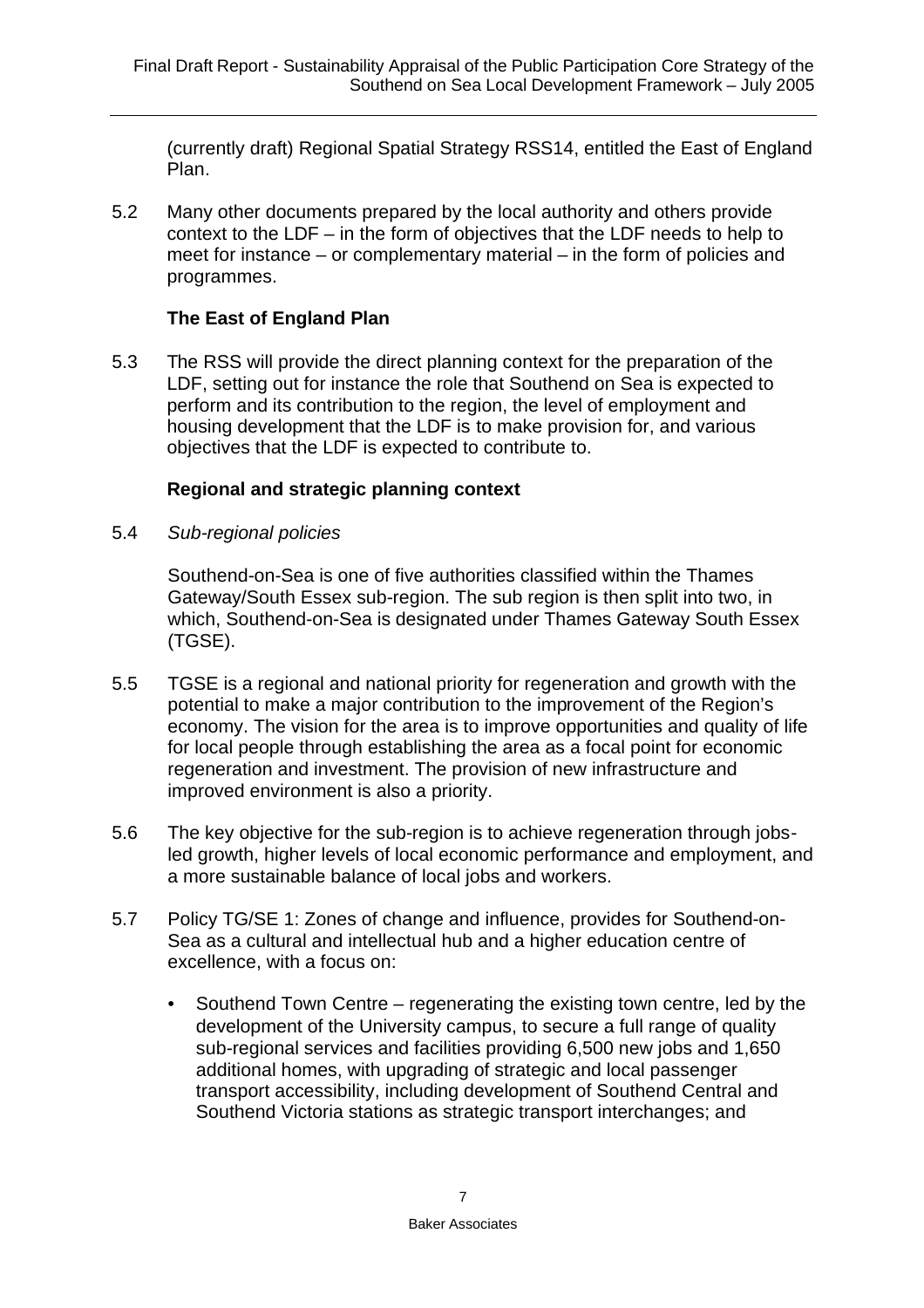- *•* Shoeburyness development of a major mixed-use development, providing 3,000 new jobs consolidating R&D strengths on a 'high-tech' business park and 1,400 additional dwellings, linked to improved access.
- 5.8 The Local Development Documents will provide for 13,000 additional jobs in the Southend area between 2001 and 2021. 55,000 will be provided in the TGSE sub-region as a whole over this period.
- 5.9 By 2011, the A13 Passenger Transport Corridor will be extended from Southend to Basildon and Canvey Island.
- 5.10 In total, Southend-on-Sea will provide 6,000 additional dwellings between 2001 and 2021.
- 5.11 Southend Renaissance will be an Urban Regeneration Company (URC) local delivery vehicle, creating a public/private partnership for the achievement of the employment and housing delivery targets.

#### **Regional objectives and targets**

- 5.12 The draft RSS contains fourteen overarching objectives that range from broad themes such as protect and enhance the natural environment, to specific ones about minimising the risk of flooding or recycling previously developed land. The Regional Sustainable Development Framework (RSDF) is a separate document containing a set of objectives for the region. These objectives have been used as the framework for the RSS, and are reflected in the list of objectives used to carry out the SEA/SA into RSS. Whilst presented in a slightly different format, it is confirmed that the set of objectives used for the appraisal of policies in the RSS is consistent with those proposed for the SEA/SA of the Southend-on-Sea LDF.
- 5.13 Appendix D to the draft RSS contains targets and indicators, covering environmental, social and economic concerns. Most of the targets are expressed as directions of change, although some targets, for example, the recycling of land and buildings, waste recycling and modal shift, amongst others, are quantified. These targets have been used in commenting on the performance of the direction of change of the LDF policies.

#### **Community Strategies**

- 5.14 Under the new provision for making development plans as explained in PPS12: Local Development Frameworks, *'the local development framework should be a key component in the delivery of the community strategy setting out its spatial aspects where appropriate and providing a long term spatial vision. Local development documents should express those elements of the community strategy that relate to the development and use of land.'*
- 8 5.15 The community plan for Southend produced by the Southend Strategic Partnership and called 'Southend – setting the standard' (March 2003) sets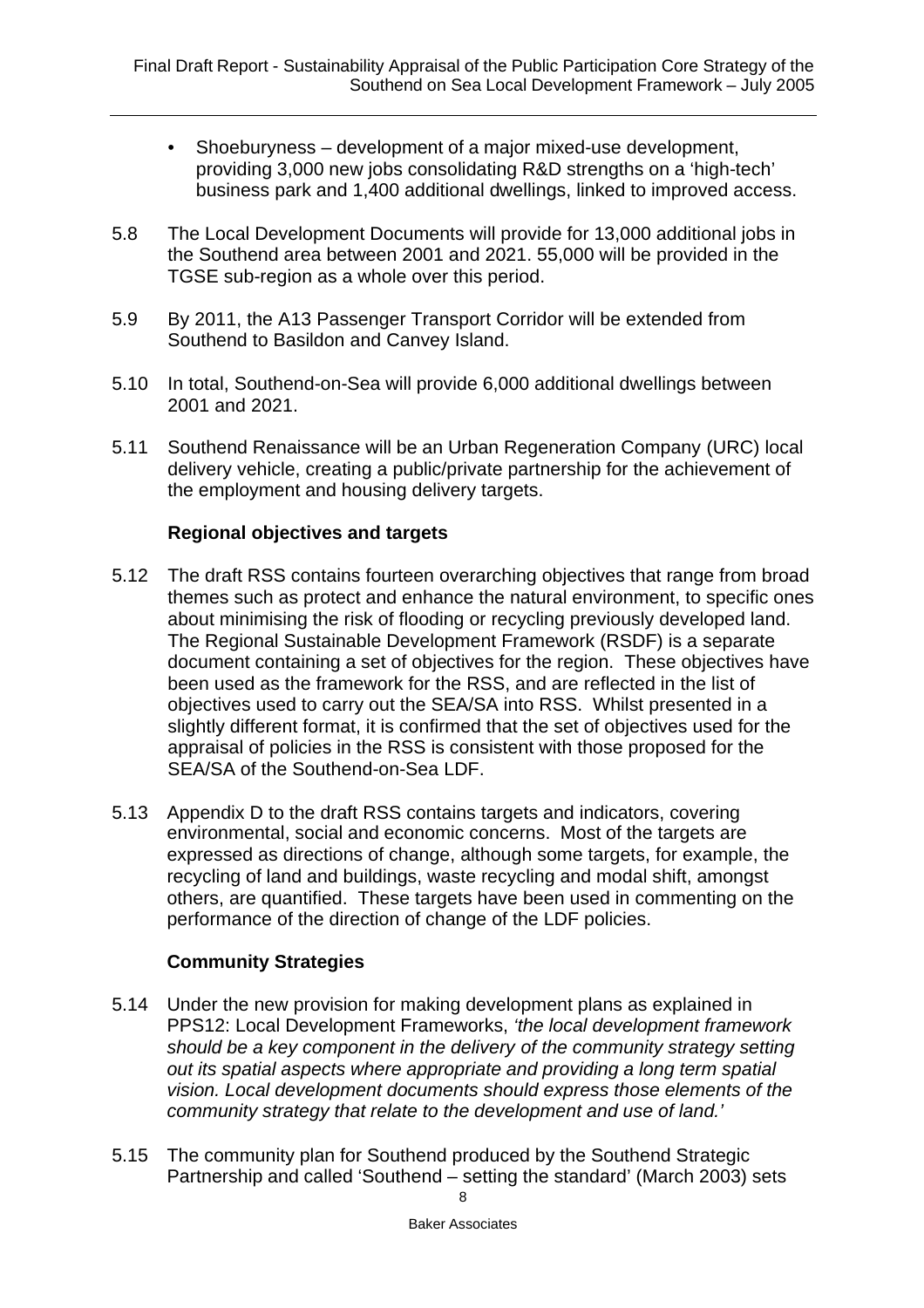the vision for Southend on Sea as '*a vibrant coastal town and prosperous regional centre where people enjoy living, working and visiting'*. This vision is to be achieved through inter-linked themes detailed in the plan, and which are summarised as:

- *• prosperous community a prosperous local economy*
- *• learning community opportunities for learning for all and a highly skilled workforce*
- *• safer community crime, disorder and offending reduced*
- *• healthy community improved health and well-being*
- *• environmentally aware community improved transport infrastructure and a quality environment*
- *• supportive community better life chances for vulnerable people*
- *• cultural community a cultural capital.*
- 5.16 It is for the LDF to pick up those aspects of these themes towards which it can achieve a contribution through its influence over the use of land, though there is much that is common between these themes and the content of the sustainability framework too. In relation to the SEA, the themes are relatively light on environmental issues, though this is not a concern given the scope and role of the community strategy.
- 5.17 The community strategy does provide other useful information on the social and economic issues in particular faced by the Borough.

#### **Local Transport Plan**

5.18 A further important document where a reciprocal relationship with the LDF will be important to achieve is the Local Transport Plan (LTP). Southend on Sea's LTP for 20001/2 to 2005/6 (appropriately called 'Moving forward together') sets out its vision as:

*'reduce congestion in Southend and its hinterland to stimulate regeneration, economic improvement, environmental enhancement and community well being in a sustainable manner'.*

- 5.19 The vision is accompanied by objectives:
	- *• improve the economy of Southend and support sustainable economic growth in appropriate locations*
	- *• protect and enhance the environment and quality of life*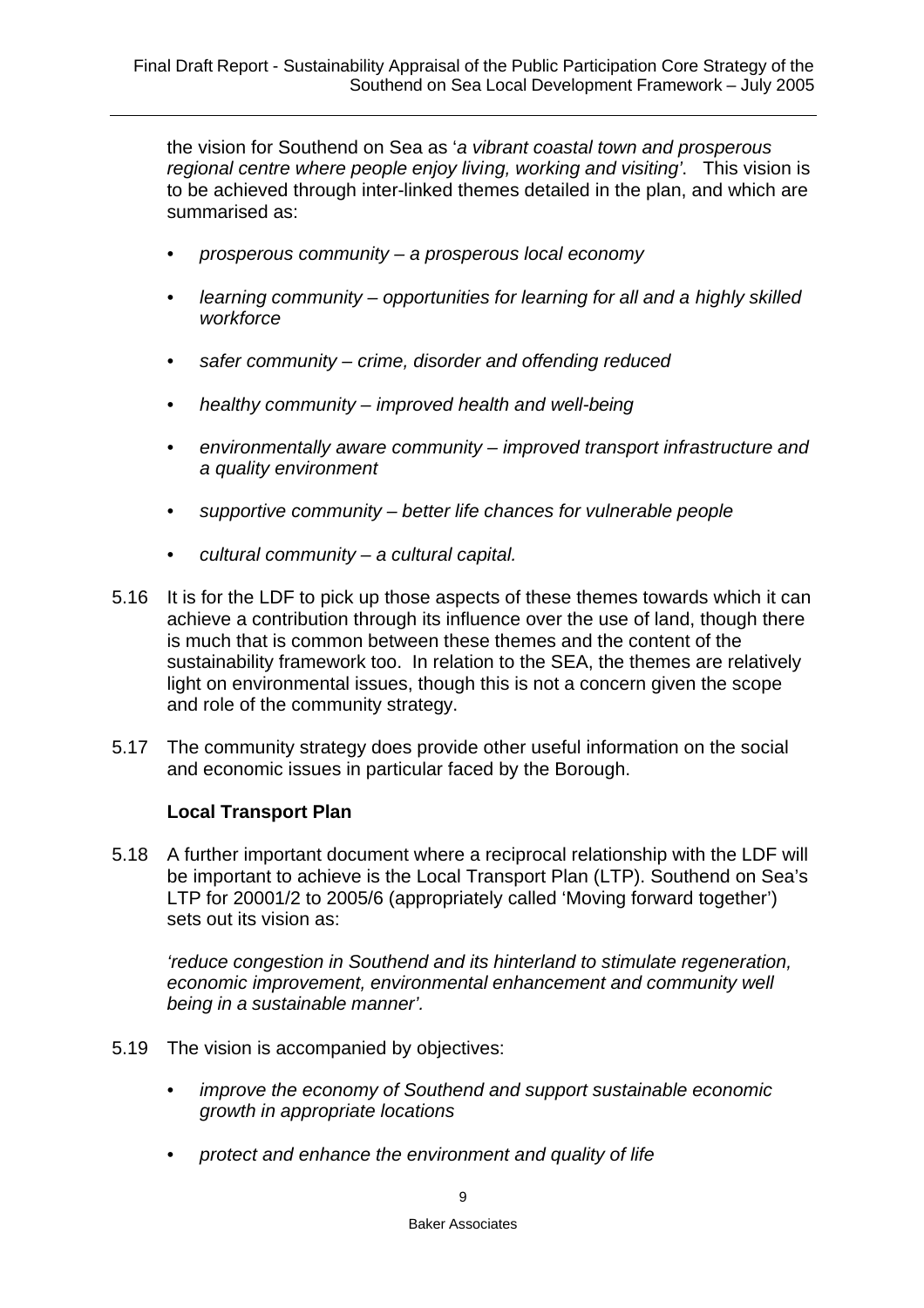- *• improve safety for all travellers*
- *• promote the integration of all forms of transport and land use planning, leading to a better more efficient transport system*
- *• promote accessibility to everyday facilities for all, especially those without a car*
- *• raise community awareness of the effects of continuing traffic growth.*
- 5.20 Insofar as it is evident what it means, this 'vision' might be interpreted as being rather narrow in relation to the agenda of sustainability, and whilst certainly transferable to the LDF as one of the objectives of the Council and its partners, it could not be a sufficient basis for all that the LDF has to address. The objectives do extend the scope of the vision, without really seeming to be particularly consistent with what it says, and so reflect a fuller interpretation of sustainability.
- 5.21 It is important however that the Council, as all transport authorities, has to produce its next LTP under new government guidelines by July 2005, and these documents (LTP2) are expected to take a longer view than the current round of LTPs. It will be for the LTP and the LDF to be developed on a reciprocal basis, and for the LTP itself to be subject to the process of SA.

#### **Thames Gateway Strategic Partnership**

- 5.22 Another document that is important in determining the task and scope for the LDF is that prepared by the Thames Gateway Strategic Partnership specifically for South Essex. With its '*vision for the future'* set out in this document, the initiative is seen as an *'opportunity for driving forward regeneration and achieving growth and prosperity in South Essex as a key part of Thames Gateway.* The material in this document has been reflected in the East of England Plan, discussed above.
- 5.23 Some of these documents are also important to the SA and SEA because they are sources of information.

## **6 Character of the Borough of Southend-on-Sea**

#### **Introduction**

6.1 This section of the report is a collation of information relating to the Borough of Southend-on-Sea. This information is intended to inform the Sustainability Appraisal (SA) incorporating the Strategic Environmental Assessment (SEA) of the emerging LDF for the Borough, by describing the existing environmental (and to a limited extent social and economic) baseline in the LDF area.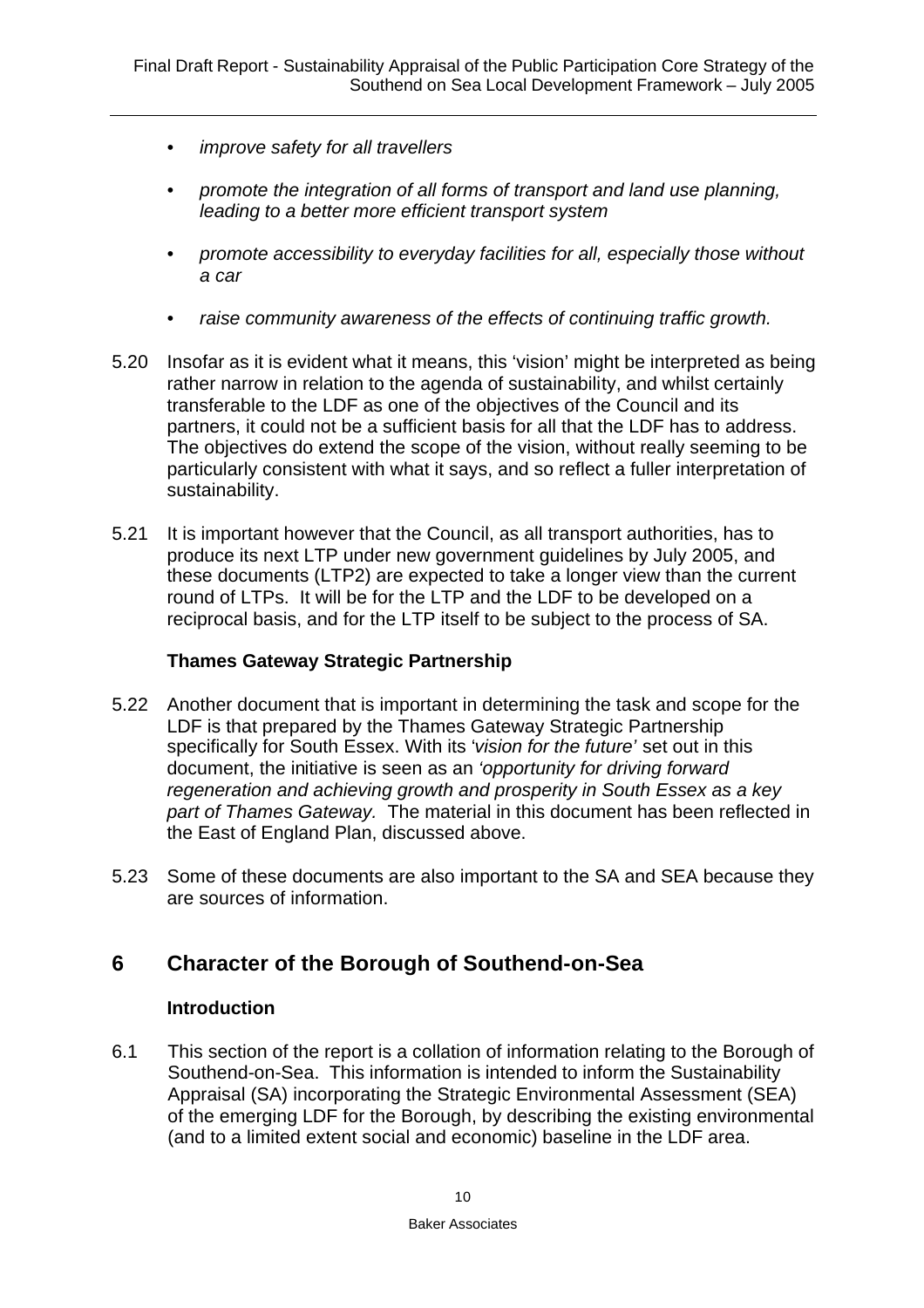- 6.2 The information presented here is based on a desktop review of the area, as no primary research has been undertaken specifically for the SA. Various sources of information have been used, included reports provided by Southend-on-Sea Borough Council relating to the local authority area and the county, including the environmental report produced for the SA for the East of England Plan (November 2004). In addition to report based information much of the spatial data comes from online Geographical Information Systems (GIS), primarily www.magic.gov.uk and www.environment-agency.gov.uk. A list of information sources can be found in appendix 3.
- 6.3 This report is only intended as a brief outline of the situation in the Borough. The SEA Regulations require that only information as can 'reasonably be required' is included in the environmental report. Therefore at this strategic stage of the LDF the information collected is not to site specific detail, and is more strategic or spatially based to get an understanding of the wider plan area.
- 6.4 The intention of gathering baseline information is to help to identify issues in the plan area that the LDF may impact upon, and in line with the SEA Regulations particular attention is paid to environmental issues. However the majority of sources of information available in this collation exercise were not able to provide detailed information on specific areas of land that might be used in development. At future and more site specific stages of plan making, the Council will have to consider more site specific environmental implications for development. For potential development sites, that are consistent with the overall strategy proposed for the LDF, additional baseline environmental information could be used to assess environmental concerns such as:
	- the present or previous use of land and its condition
	- sites with nature conservation value
	- areas of sensitive local character and amenity
	- areas where development could increase the risk of flooding.
- 6.5 The expectation will be for the SEA to show that in making the development provision in the LDF, the Council has identified the environmental consequences of the development of sites and identified whether the provision could be made with the use of other sites with less environmental harm or greater environmental benefit. The SEA Directive requires the LDF-making body to report on the environmental implications of the LDF however, not to make decisions for the LDF based on those environmental implications.
- 6.6 In comment on what appears to be available for the 'baseline', the likely areas of difficulty are:
	- the possible lack of sufficiently detailed information at the site level, for example on the biodiversity of sites outside designated areas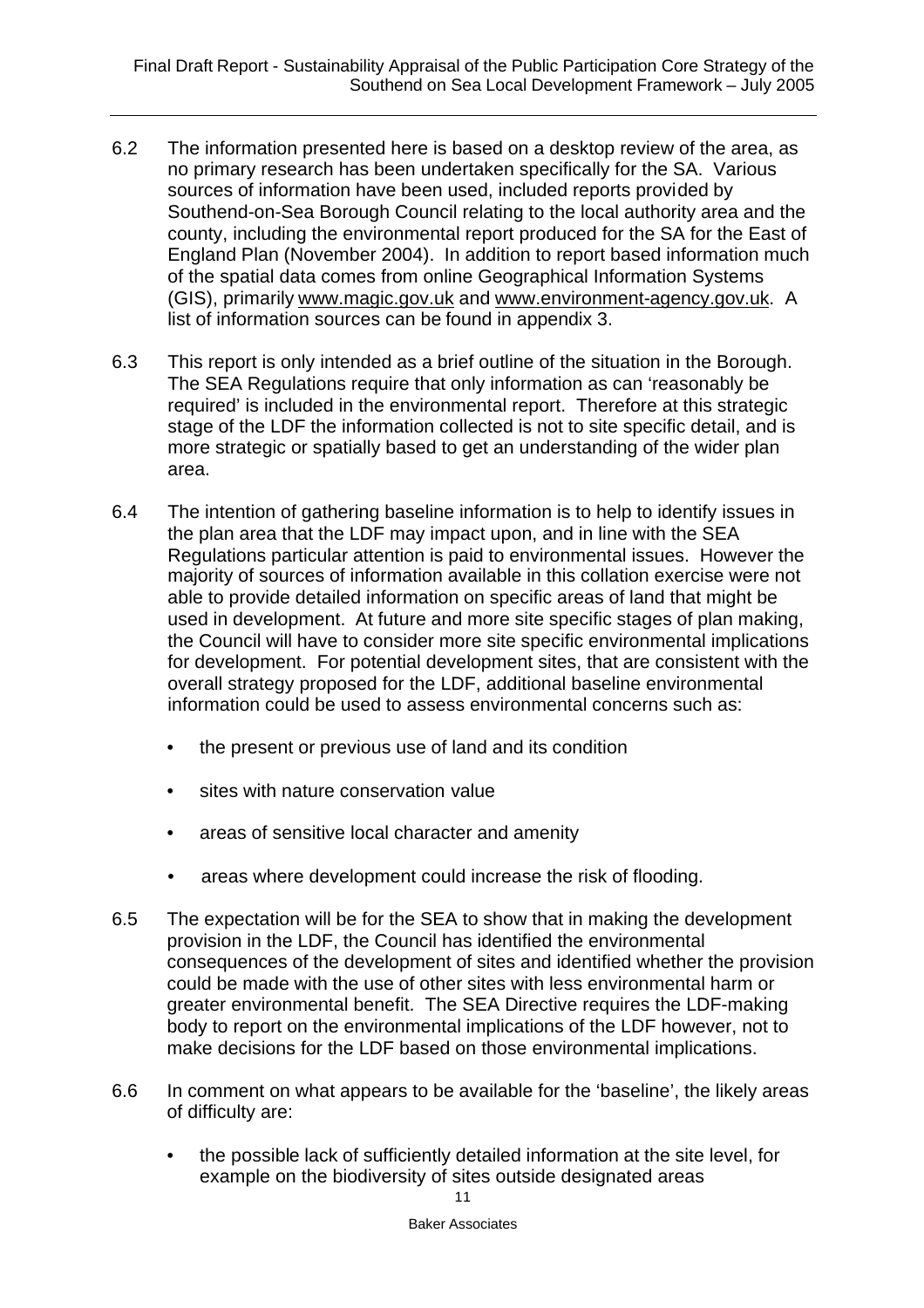- the difficulty of making links between the proposals and policy aspirations of the spatial plan and change in matters such as health and general well being.
- 6.7 A limitation to compiling this report is the level and detail of information that is available at this time for the purposes of SEA and other environmental reporting. Different environmental topic areas have vastly different amounts of data available, and this is often presented in different ways. A balanced and thorough spread of information on the Borough is not possible at this time. Gradually as practice becomes better established on SEA, the way that data is made available may become better tailored and accessible to those carrying out SEA. This is especially in relation to the consultation bodies that are referred to in the SEA Regulations, as bodies with specific environmental responsibilities. At present although there often is much raw data and monitoring of various aspects of the environment available, the effects of new development on the environment are less well known, especially in relation to indirect or secondary impacts.
- 6.8 As part of the sustainability appraisal a form of 'scoping report' was sent out to the four consultation bodies as referred to above. Their responses included details of documents and reports that could be useful in the compilation of this report.
- 6.9 The report is arranged around topic areas, covering (although in some cases combining) the list of topics found in Schedule 2 of the SEA Regulations. Although the topics are presented separately there is a high proportion of overlap and integration between them, for example biodiversity and landscape, flooding and climate change. At the end of each section there is a paragraph on the 'implications for development', which is necessary as the baseline information presented must be viewed with the intention of identifying how the LDF could impact upon the environmental feature through specific policies and proposals.

#### **Biodiversity**

- 6.10 The estuary environment to the south of Southend-on-Sea is characterised by extensive mudflats and areas of saltmarsh, all of which are internationally important areas for nature conservation and biodiversity.
- 6.11 To the south of the town are the Benfleet and Southend Marshes. This is an internationally important protected wetland site under the Ramsar convention, a Special Protection Area (SPA), and a nationally important Site of Special Scientific Interest (SSSI). The SSSI is made up of various habitat types including grassland and woodland, and predominantly littoral sediment. SSSI evaluation has shown that overall the condition of the SSSI is unfavourable and declining, table 1. The habitat units show that the worst habitat type is the littoral sediment, which is unfavourable and declining, as a result of coastal squeeze and the action of storms. The other habitat types, although in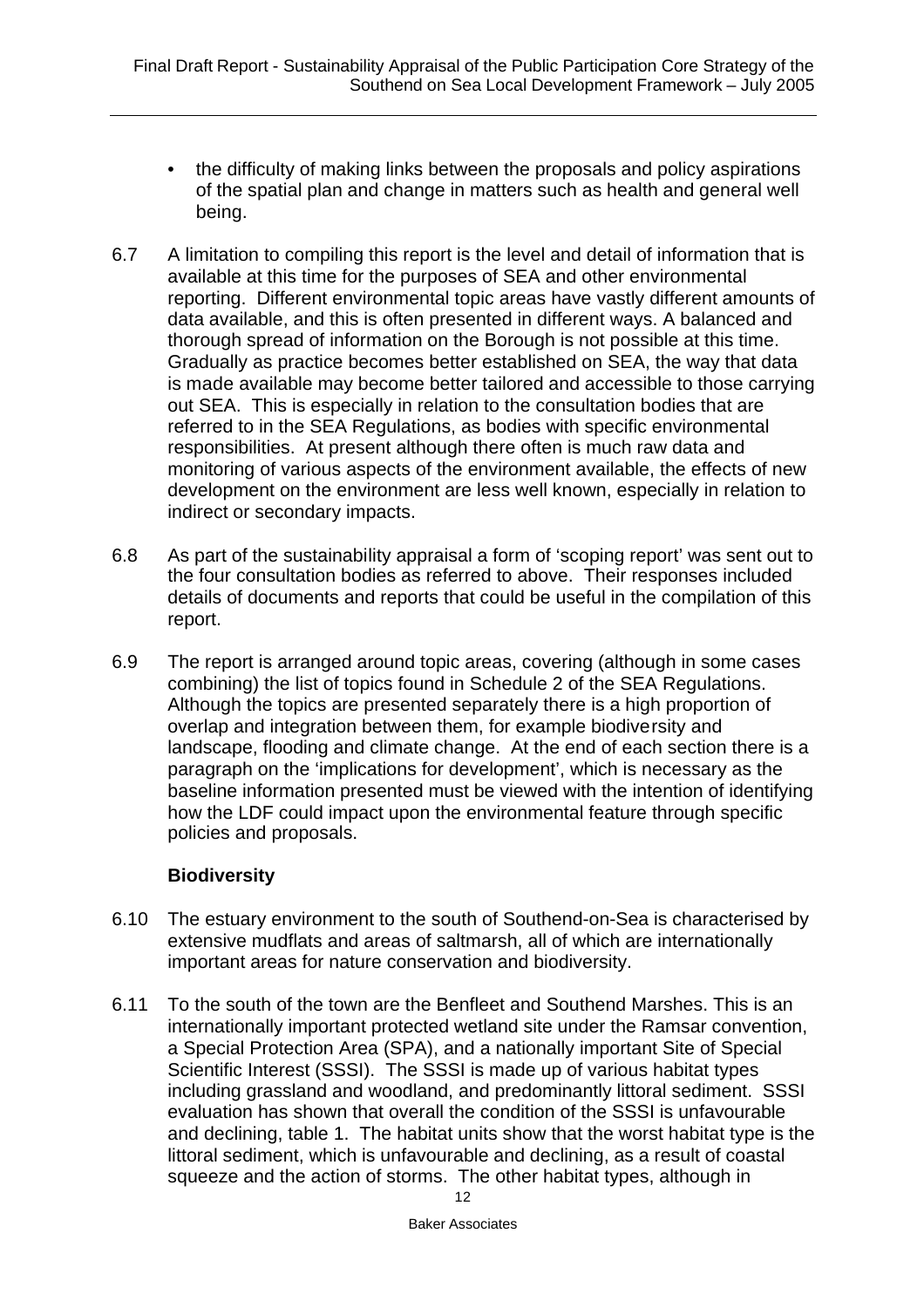unfavourable condition, are recovering. The area also has the non statutory designation of an 'Important Bird Area', by Birdlife International, as it supports good populations of several types of bird including, Brent Goose, Grey Plover, Redshank, Knot and Dunlin. Pressures on this area have been identified by Birdlife International, as being predominantly from natural events rather than current human activities, although aquaculture and fishing may have a minor impact.

- 6.12 The other area of international importance for nature conservation is Foulness along the coast east of Shoeburyness. This consists of various types of habitat including the grassland of Shoebury Common, and an area of improved and unimproved grazing marsh on Foulness and Potton Islands. The largest habitat type is the littoral sediment that is an important feeding ground for Brent Geese, and the cockleshell spits supporting one of the largest colonies of Little Terns in Britain. This area is also designated a Ramsar site, a SPA and a SSSI, and in addition is a Special Area of Conservation (SAC). As can be seen in table 1, as a whole Foulness SSSI is in a favourable condition. However there is also a large area that is in unfavourable condition and declining in quality, and as with Benfleet and Southend Marshes this is predominantly the littoral sediment habitat. This decline is also being caused by coastal squeeze, as a result of the landward progress of the tidal flats being restricted by the sea wall, and the seaward side undergoing erosion.
- 6.13 The Foulness area also falls within the Mid-Essex Coast 'Important Bird Area' and this large area is important for 18 named bird species. There are many pressures on this area listed by Birdlife International, however it is not clear which impacts are relevant for the Southend-on-Sea area due to the size of the designated area. Threats/pressures may include agricultural intensification/extension; bird disturbance; industrialisation/urbanisation; recreation/tourism – but the main pressure is through natural events, that is, weather.
- 6.14 Immediately adjacent to the western side of the urban boundary, in the adjacent local authority area of Castle Point, are two further SSSIs. These are Great Wood and Dodd's Grove, which are a broadleaved, mixed and yew woodland in favourable condition, and part of a larger area of ancient and semi-natural woodland. The other is an area of natural grassland with over half in unfavourable or declining condition, due to poor management. However it is unlikely either of these will be impacted upon by the Southendon-Sea LDF.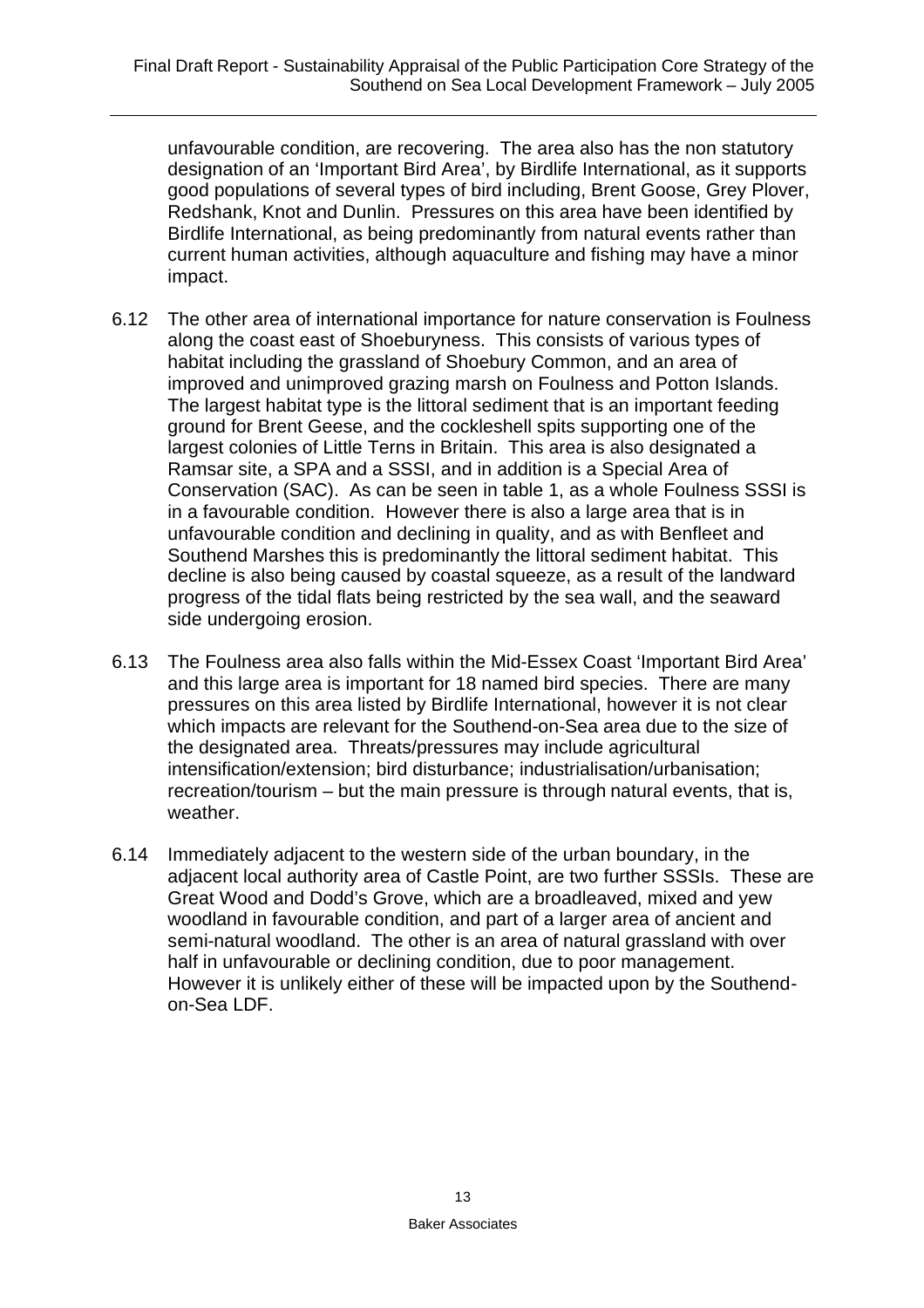|                                   | $\frac{0}{0}$ | $\%$       | $\%$         | $\%$         | $\%$         | % Destroyed |
|-----------------------------------|---------------|------------|--------------|--------------|--------------|-------------|
|                                   | Meeting PSA   | Favourable | Unfavourable | Unfavourable | Unfavourable |             |
|                                   | target        |            | recovering   | no change    | declining    |             |
| Benfleet and                      |               |            |              |              |              |             |
| Southend                          | 5.43          | 0          | 5.43         | 0            | 94.57        |             |
| <b>Marshes</b>                    |               |            |              |              |              |             |
| <b>Foulness</b>                   | 77.36         | 77.07      | 0.29         | 0.18         | 22.46        |             |
| Great Wood<br>and Dodd's<br>Grove | 100           | 89.25      | 10.75        | 0            | 0            | 0           |
| Garrold's<br>Meadow               | 43.32         | 0          | 43.32        | 16.40        | 40.28        |             |

Table 1: Condition of the SSSIs in and adjacent to the Southend-on-Sea local authority area.

PSA (Public Service Agreement) target is to have 95% of SSSIs to be in favourable condition or recovering by 2010

- 6.15 In addition an area of the Leigh Flats is designated a National Nature Reserve, and this largely coincides with part of the Benfleet and Southend Marshes.
- 6.16 The Local Biodiversity Action Plan (LBAP) for Southend-on-Sea details the habitats in need of conservation and enhancement in the authority area. The LBAP gives details of the habitats and the pressures they may be under, in Essex as a whole and specifically in this area. Habitats include Brackish Lagoons, on Two Tree Island and Leigh Marshes, with potential pressures including human coastal activities including infilling of lagoons, sea level rise, recreation pressures particular on the boundary of lagoons, and intertidal mudflat communities, that support internationally and nationally important populations of migratory bird species. The LBAP specifically mentions the Foreshore at Southend-on-Sea and part of the Benfleet and Southend marshes. Here pressures include coastal squeeze as previously mentioned, land claim, pollution runoff forming algal mats. There are also significant saltmarsh habitats, particularly at Two Tree Island, which are also suffering from coastal squeeze.
- 6.17 Fresh water habitats in Southend-on-Sea include ponds and lakes, of which there are many examples throughout the Borough, including at Friars Park, Priory Park, Shoebury Park, and Churchill Gardens. Factors threatening the habitats here are loss and fragmentation from urban development, water abstraction, pollution, recreation use, and tipping.
- 6.18 Terrestrial habitats mentioned in the LBAP include ancient and veteran trees, although no good information for these exists for Southend-on-Sea. There are 'ancient' hedgerows in the Borough, with examples along the green lane north of Fossetts Camp, and running parallel to Eastwood Boulevard and in the boundaries of Edwards Hall Park. There are several woodland areas of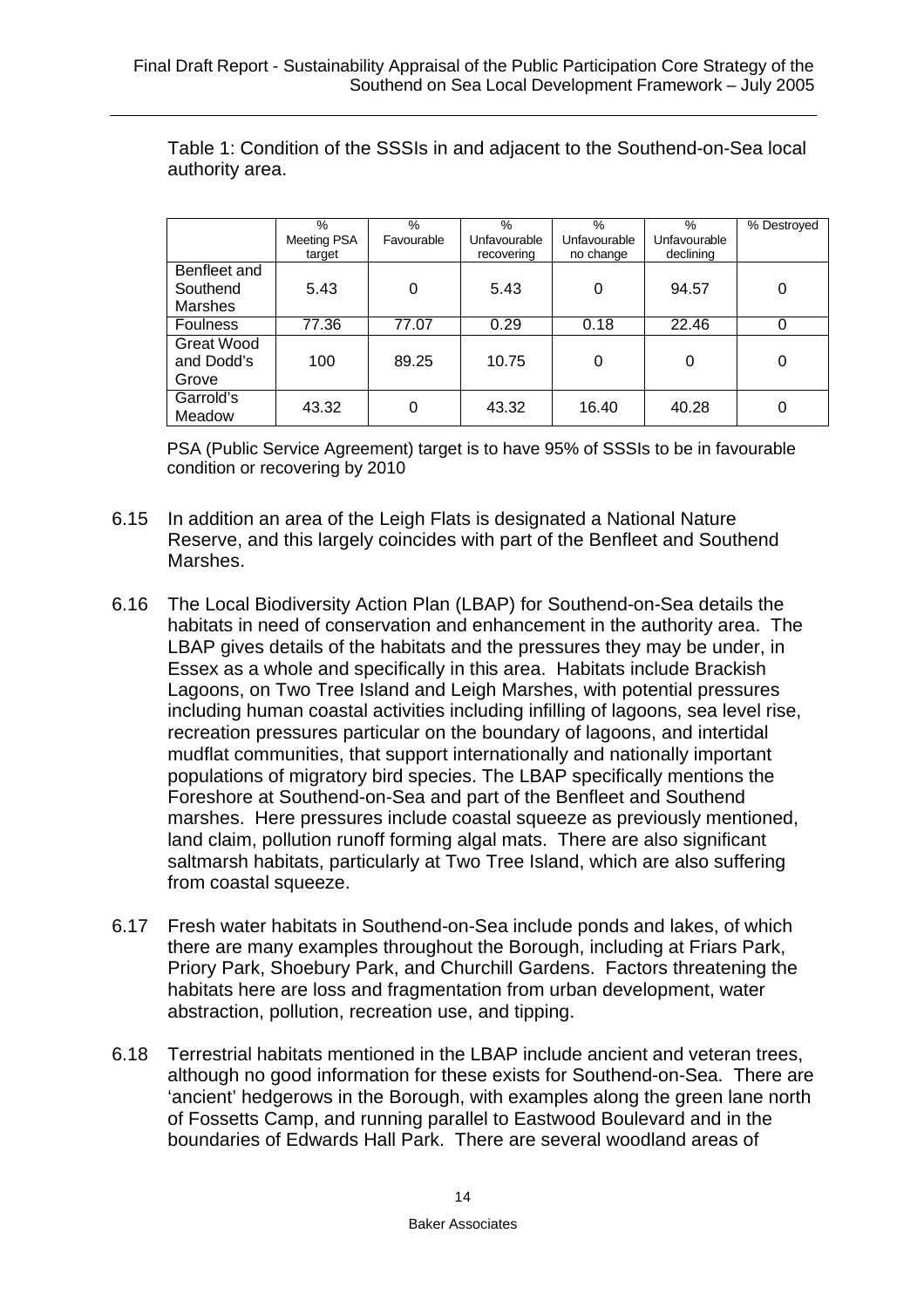importance in the Borough at Hadleigh Great Wood (in Belfairs NR), Belfairs Wood, Oakwood and Owl Wood.

- 6.19 Several areas of natural grassland exist in the Borough, including at Belton Hills LNR, in the grounds of Shoebury Coastguard Station, Shoebury Common, Shoebury Old Ranges Nature Reserve, former MOD land at Shoebury, and at Shoebury East Beach on the clifftop.
- 6.20 Other more 'urban' habitats of importance are the allotment sites, with a total of 51.2ha of these sites in Southend-on-Sea, churchyards, private gardens, public parks and railway embankments. Essex Wildlife Trust note that many native species of Britain, such as the fox, are becoming increasingly adapted to urban conditions. Features such as balancing ponds, backgarden ponds offering areas of open water, and parks and gardens provide semi-woodland habitats that support species including woodpeckers, a range of plants, fungi and invertebrates. Similarly there is a wide range of plants and animals that depend on the grass and scrubland habitat that survive on verges and railway embankments found throughout the town. However, development often supports less wildlife than it should through efficient use of land leaving little outside space, and inappropriate landscaping, and there is often poor management of habitats for nature conservation purposes even where they do exist.
- 6.21 The LBAP also identified species of importance that are found in the Borough of Southend-on-Sea. These include various birds, especially those found on the mud flats such as Dark Bellied Brent Geese (2% of the worlds population overwinter here). Other important birds include the skylark and various garden birds. Invertebrates include heath fritillary butterfly (showing a steady increase since reintroduction on Belfairs NR) and the very rare Shrill Carder Bee. Mammals include, bats, the dormouse, water voles, and in the coastal waters off Southend-on-Sea there are whales and dolphins. Other vertebrates of importance are the Great Crested Newt, Adders, Grass Snakes and Slowworms. Flora of importance are the Black Popular, with 9 mature trees in the Borough (although only 1 female) and the Deptford Pink, found in the Belton Hills LNR.
- 6.22 *Implications for development*: The majority of the sites identified of importance for nature conservation and biodiversity, especially those that are of international importance, are unlikely to be severely harmed by direct disturbance by new development. This is because most of these areas are mudflats and saltmarshes, and are therefore unsuitable for new built development. However, any proposed coastal development will have to take into account the importance of these areas for nature conservation, with development such as ports and marinas likely to have detrimental impacts on the quality of these sites.
- 6.23 There are no terrestrial SSSIs within the Borough, although there are two on the western boundary in Castle Point local authority area. Therefore it is vital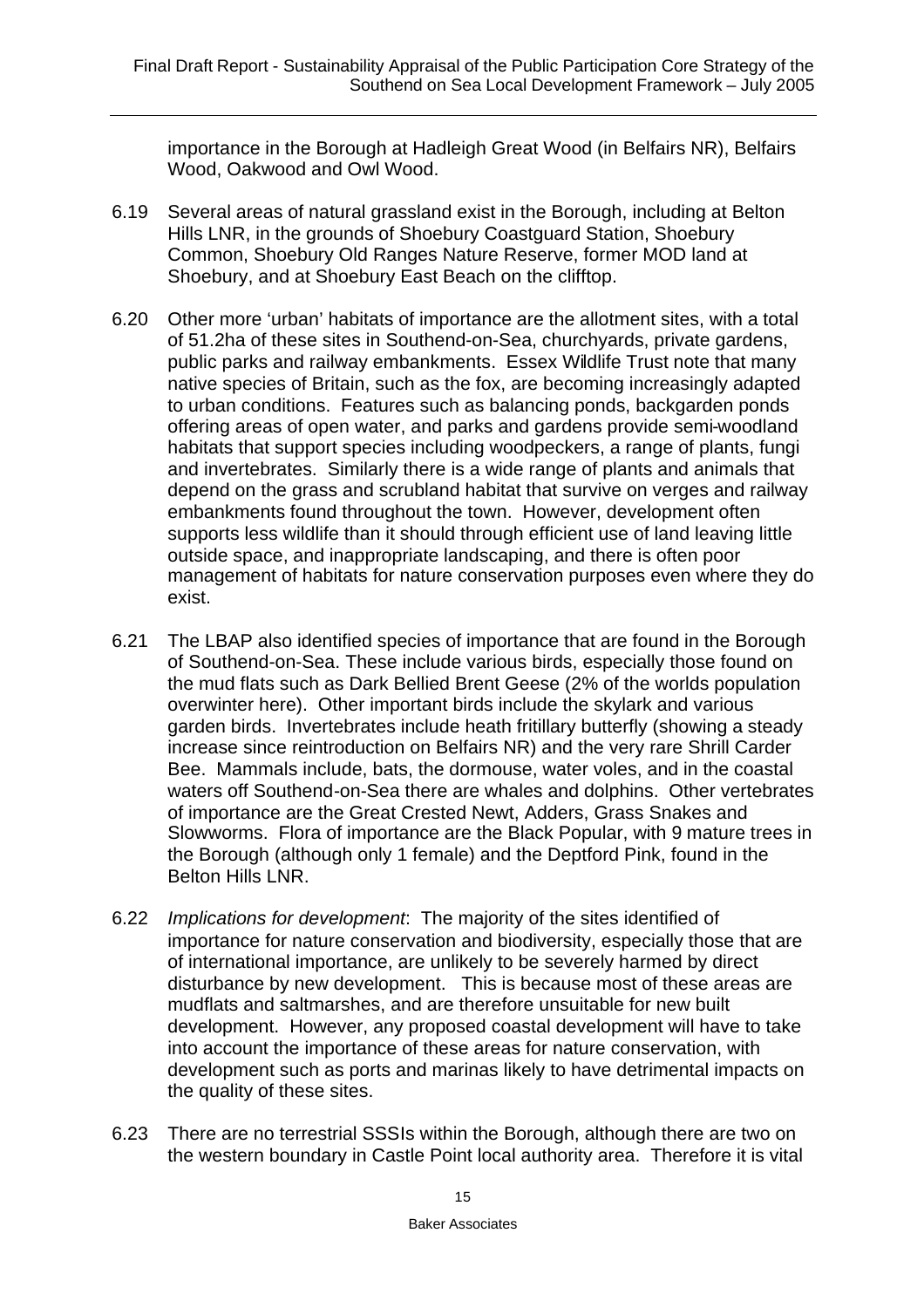that these are respected by any development that takes place within Southend-on-Sea adjacent to these sites.

- 6.24 Other forms of urban wildlife that are not covered by designation, such as hedgerows, back gardens and railway embankments must also be taken into account in all development proposals in the Plan area. These sites are important to the survival of many species of flora and fauna in the Borough, as they provide 'wildlife corridors' linking wildlife sites within the urban area, and to the open countryside. Species identified through the LBAP must also be given special protection as it is unlikely that they will only be found on designated sites, and ecological survey of sites prior to development is essential to ensure these species are not harmed.
- 6.25 New development in Southend-on-Sea should place a greater emphasis on including wildlife features and open green space as part of the design, in order to maximise the nature conservation value of the urban area.

#### **Agricultural Land**

- 6.26 The Borough only contains a very limited amount of undeveloped land on the northern edge, some of which is used for agriculture. Studies have shown that over half of this agricultural land is soil of Grades I or 2, the highest quality, and therefore of national importance.
- 6.27 *Implications for development:* This nationally important high quality agricultural soil resource should be protected from irreversible development that would sterilise the resource.

### **Flood Risk**

- 6.28 One of the main risks to human health in the Borough comes from the likelihood of flooding in the area. Environment Agency flood maps show that an area from Leigh-on-Sea round the coast to the boom has a low chance of flood (1 in 200 years). For the most part this flooding only stretches around 100m inland from the sea. However at Southchurch Park to Thorpe Hall golf course, at Shoebury Common and Cambridge Town, and south of the boom at Pig's Bay, the area susceptible to flood comes more than 400m inland, and although much of this area is open space it also includes built development.
- 6.29 However, the entire length of the coast in the Borough has coastal defences, under various ownerships, that help protect the area from tidal flood. Associated impacts of these defences include the 'coastal squeeze' problem that is adversely affecting the important nature conservation and biodiversity habitats of the Thames Estuary.
- 6.30 There is also a risk of flooding along the river through the centre of the built up area of Southend-on-Sea. The flood risk along much of this stretch is moderate to significant, with a 1 in 75 year risk of flooding. However the area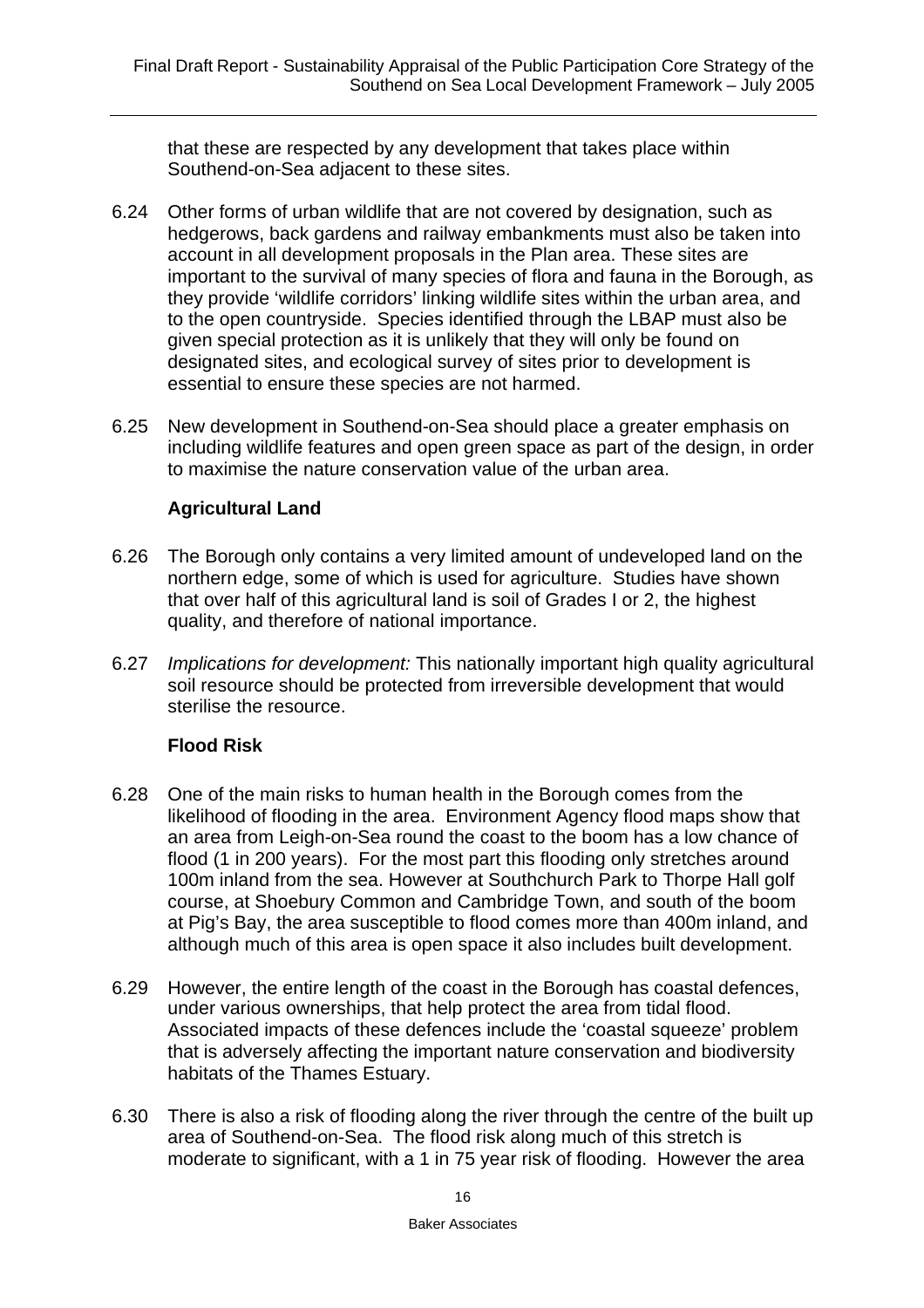which is predicted to flood is never more that a few metres wider than the river, as it flows from Hadleigh to Prittlewell.

- 6.31 *Implications for development:* Flood represents a significant risk to human health and property in the existing built up area of Southend-on-Sea. Much of this risk is from direct tidal inundation, although at present coastal defences keep this to a minimum. It is therefore important, in terms of human health, to ensure that these defences are maintained to prevent increased flood risk. The river that flows through central Southend-on-Sea also has a higher flood risk related to it, although the land area at risk is limited, to a few metres either side of the river.
- 6.32 New development, in line with PPG25: *Development and Flood Risk* must ensure that it is protected from flooding, and not located so as to exacerbate flood risk to others.

#### **Water Quality**

- 6.33 The Environment Agency website contains details of water quality monitoring around Southend-on-Sea, however there are no monitoring points (with data) within the urban boundary.
- 6.34 The South Essex Catchment Abstraction Management Strategy (June 2004) states that in rivers in this area urban runoff is causing a particular problem with water quality, by introducing untreated polluting matter directly into rivers and streams. In addition river bank habitats are being adversely affected by the urban nature of the catchment and built embankments to help alleviate flooding.
- 6.35 There are eight bathing water quality monitoring points along the seafront within the Borough. These are at Leigh Bell Wharf, Southend Chalkwell, Southend Westcliff Bay, Southend Jubilee, Three Shells, Thorpe Bay, and Shoeburyness. All of which showed 'good' or 'excellent' quality in the last 2004 monitoring, although all these monitoring points show good quality water dating back to 1997.
- 6.36 *Implications for development:* The water quality within the Borough, and the sea, should be maintained and improved. However, without monitoring of the rivers within the Borough it is difficult to say what level of improvement is needed.
- 6.37 New development should be built only when it ensures that there is sufficient sewerage capacity available, in addition other forms of water quality protection should be included in new development, such as the design of roads to ensure there is no direct runoff into surface water.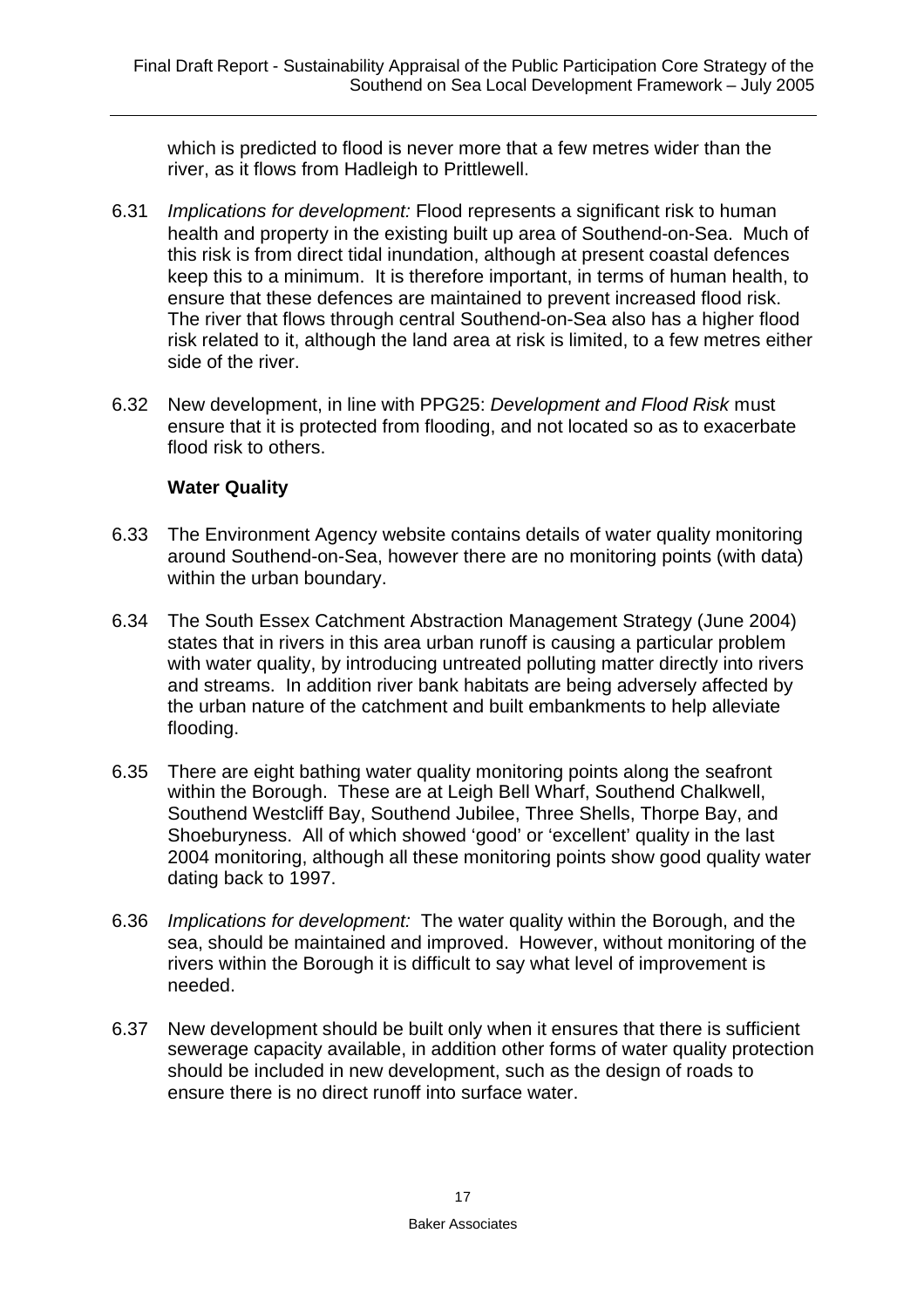### **Air Quality**

- 6.38 Data on air quality supplied by Southend-on-Sea Borough Council shows that within the urban area the average measurement of particulates (PM10) and Nitrogen Dioxide falls below the 40 microg/m<sup>3</sup> objective set in the National Air Quality Strategy. Therefore air quality in the Borough is on track to meet the national quality targets, with a predicted year on year improvement in quality.
- 6.39 There is no Air Quality Management Area declared in the Borough.
- 6.40 There is only one site listed in the Environment Agency pollution inventory that produces air borne pollution. This is the QinetiQ site in Shoeburyness that has recorded release of many substances to the air, including dioxins, cadmium, mercury, VOCs and ammonia.
- 6.41 *Implications for development:* Pollution from vehicles is the biggest contributor to the lowering of air quality in the Borough, and it is important that development takes place within the Borough so as not to cause large increases in road transport and hence detriment to air quality. The *East of England Annual Monitoring Report (2003)* shows traffic levels in the region up 5% in 2002/3 from 1999/00.Other polluting sources will be controlled by means other than the LDF, such as consent licences, but it must be ensured in the LDF that there are suitable sites for this type of development, where needed, away from residential or other sensitive areas.

#### **Climate Change**

- 6.42 Work undertaken by the Environment Agency for the East of England predicts that by 2080, if greenhouse gas emission to the atmosphere continues at high levels:
	- temperatures will rise by between 3 and 5 degrees Celsius
	- winter rainfall will increase by up to 30%
	- summer rainfall will decrease by 45-60% compared with current patterns
	- sea levels will rise by between 22 to 82 cm, the level depending on a number of factors: ice melt in the Arctic; the amount of green house gases we emit into the atmosphere from now on; thermal expansion of the oceans; the amount of down tilting of the land surface in eastern England (up to approximately 2mm per year)
	- weather patterns could become more extreme (for instance high temperatures recorded occasionally today could become more normal by 2080)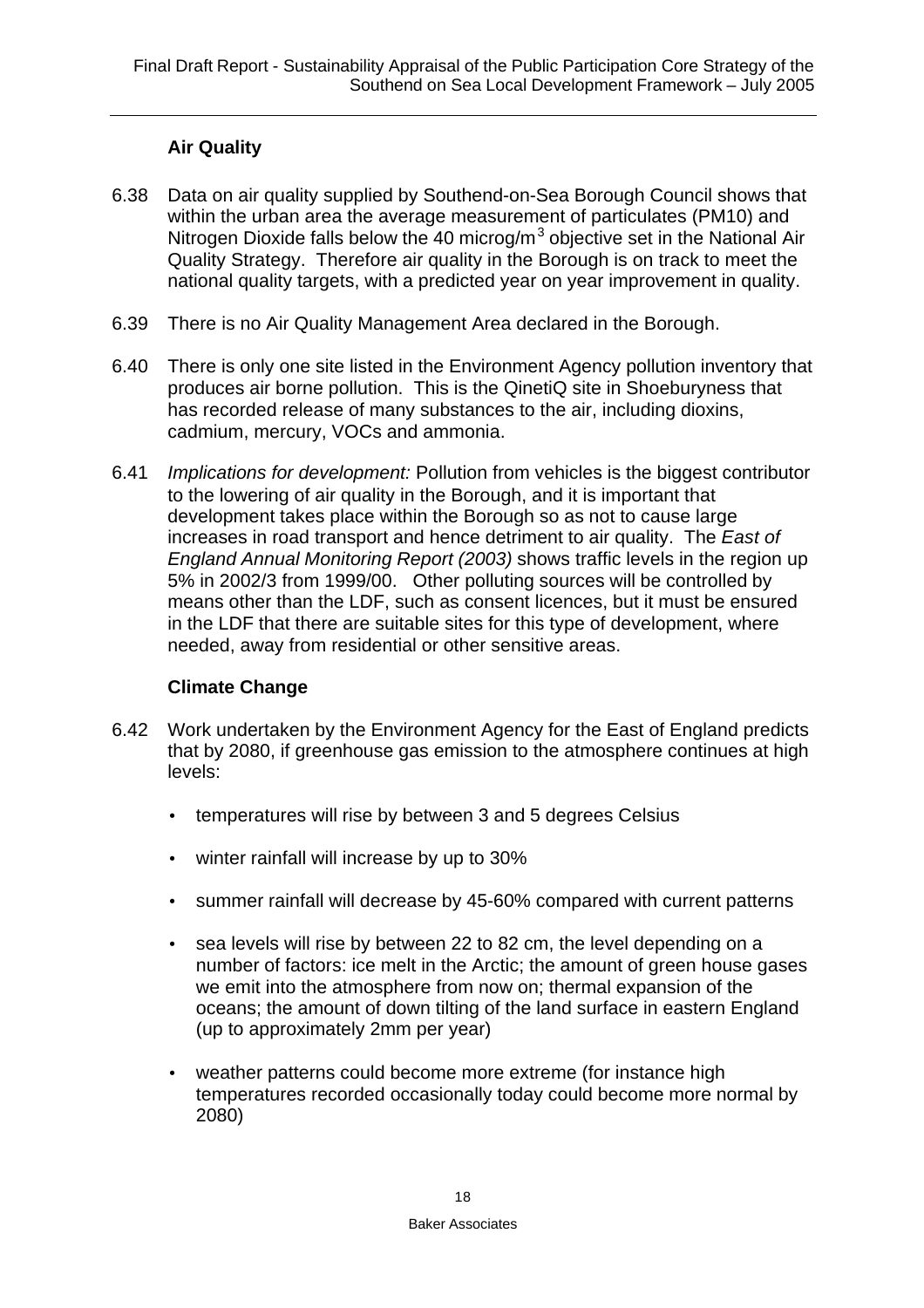- agricultural practices will change significantly in order to cope with the longer growing season and the reduced soil moisture in summer.
- 6.43 *Implications for development:* It is clear that there are direct links from this topic to flood risk, and change in natural systems, such as water resources and habitat structure. The impacts from this type of development will be gradual, and all new development will have to take into account the potential impact of climate change. This will include protection from flood (especially tidal inundation), and ensuring that migratory routes for species are maintained and where possible enhanced in order for all species to move with changing climate. In addition every attempt must be made in reducing green house gas emissions within the Borough, this could be achieved by reducing car transport and the use of fossil fuels, and increasing energy efficiency in all new development.

#### **Water Resources**

- 6.44 The East of England is the driest region in the country, yet it is the fastest growing. Water resources are limited and there are already supply-demand issues in parts of the region. Agriculture is a major consumer of water for irrigation and farming processes. The expected climate changes will require new approaches to conserve water and, by implication, to protect soils that may be vulnerable to drought.
- 6.45 The Environment Agency has produced a Water Resources Strategy for the East of England looking forward 25 years. A key prediction is that drought conditions are to be more frequent (due to longer, warmer and drier summers).
- 6.46 The SEA of the draft East of England Plan shows that the area in and around the Borough of Southend-on-Sea has a low water availability, and summer water resources are shown as being over licensed/over abstracted. Overall there is an unsustainable abstraction regime.
- 6.47 *Implications for development:* This means all future development needs to include water management strategies, to ensure that demand can be met for potable water, and that usage is efficient and minimised where possible. Demand management is advised, by installing water efficient fittings and appliances in new developments, as well as updating existing development.

#### **Landscape Character**

- 6.48 A landscape character assessment was undertaken of Essex and Southendon-Sea for the Structure Plan review (July 2002). This identified the characteristics of the area and susceptibility to change. The Borough of Southend-on-Sea falls in two character areas, the Thames Estuary and South Essex Coastal Towns.
- 6.49 Characteristics of the Thames Estuary are identified as: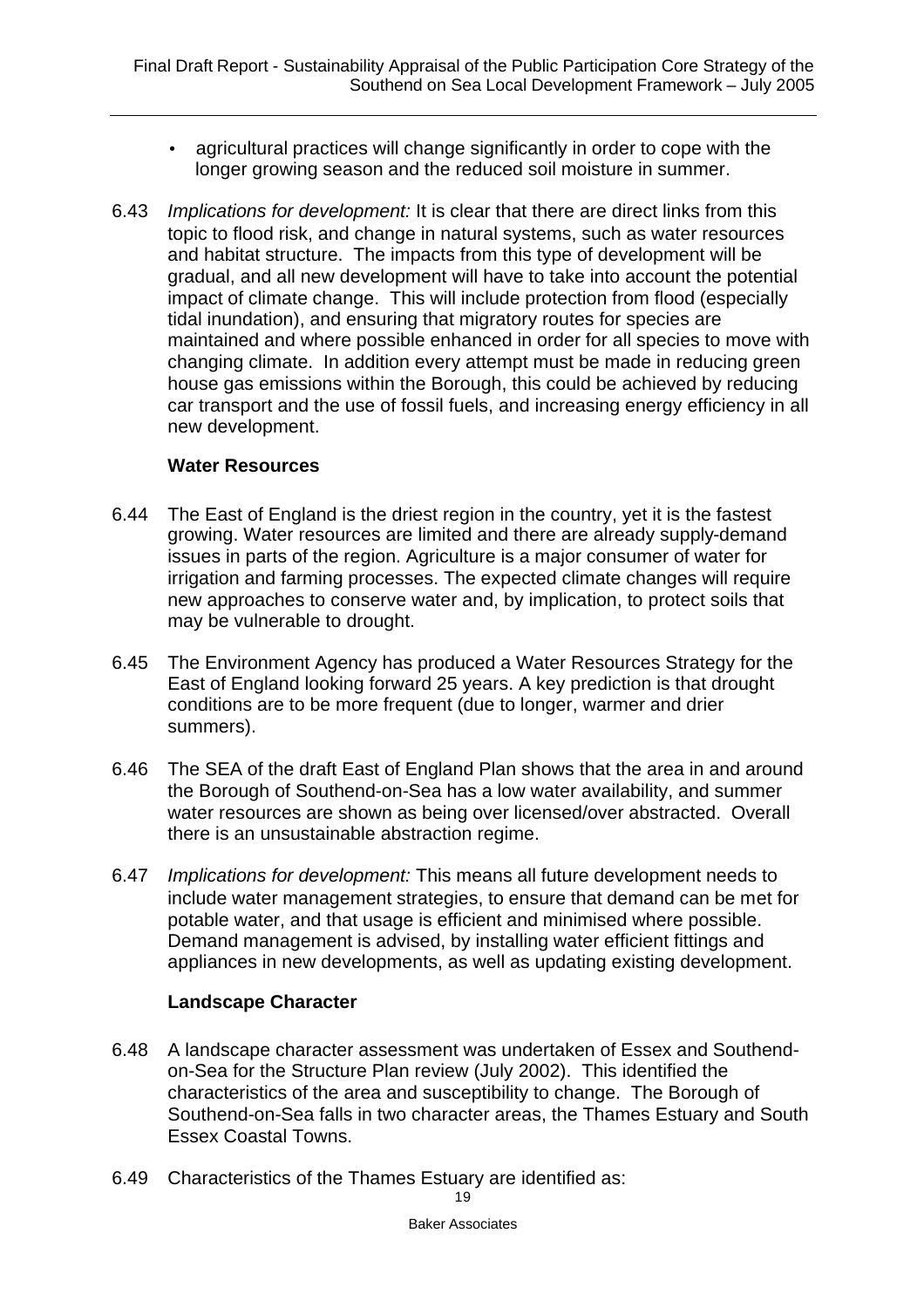- *•* very wide estuary mouth extending to the open sea
- *•* extensive tidal mudflats/sands and fringing saltmarsh
- *•* large scale landscape with strong sense of exposure
- *•* expansive views in which water and sky dominate, with outline of the Kent coast sometimes visible in the distance
- *•* man-made development restricted to northern boundary, except distinctive landmark of the exceptionally long Southend Pier
- *•* dynamic landscape due to tide and weather's influence
- *•* rough low grazing marsh, rich wildlife
- *•* with an overall character being undeveloped.
- 6.50 The artificial landscape features are:
	- *•* Southend Pier which is 2km long is a major landmark
	- *•* river traffic tankers and container ships and smaller boats
	- *•* concrete seawalls/promenades
	- *•* jetties and groynes
	- *•* some poor quality urban development just outside character area is visually intrusive, such as the tower blocks of Southend.
- 6.51 Past, present and future trends for change are identified as:
	- *•* natural coastal process coastal squeeze
	- *•* demand for marinas and port development are possible pressures in the future which would be very difficult to absorb into the landscape.
- 6.52 Overall the landscape is identified as having a high level of sensitivity to change.
- 6.53 Southend-on-Sea urban area is identified as the characterisation in the category of 'South Essex Coastal towns'. Specifically it states that Southend on Sea and its associated neighbourhoods is the largest urban area on the South Essex coast, with a dominant grid pattern of streets running parallel and at right angles to the contours. It has a dense urban form, but with some large parks and open spaces.
- 6.54 The landscape condition is mixed, with poor quality commercial 'shed' development being common within the area. Several areas of the fringes of the town have been identified as 'landscape improvement areas' through the previous Local Plan, and therefore there is an opportunity for these areas to be significantly enhanced upon through appropriate schemes (which could in part include built development).
- 6.55 The identified pressure and likely future trends for change are:
	- *•* urban development pressure likely to be a significant ongoing trend
	- *•* areas where traditional landscape character survives will need particular attention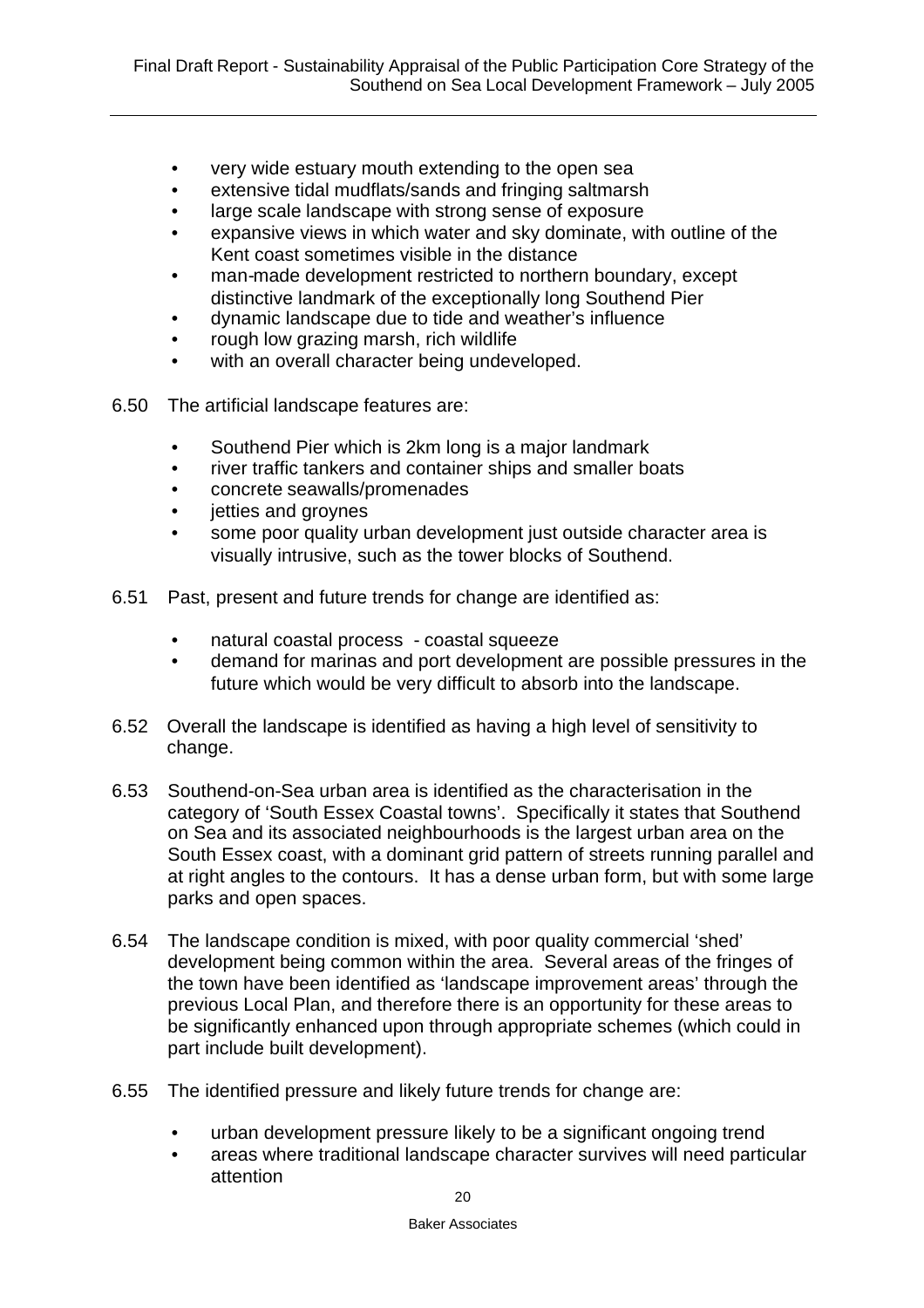- *•* recreational pressures are also likely to be considerable
- 6.56 *Implications for development:* The Thames Estuary part of the landscape, although very susceptible to harm, is unlikely to be affected by the LDF. Development that may affect it is port and marina development, however this is unlikely to occur in the Borough within the plan period.
- 6.57 Development with the urban area of the Borough will not harm the overall character of the town, and there should also be the opportunity to bring about improvements to some aspects of the urban environment, as well as improvements to the identified landscape improvement areas on the urban fringe.

#### **Transport**

- 6.58 Southend-on-Sea is only around 40 miles from the centre of London, with road links via the dual carriageway A127 and A130 roads. The Borough is also well served by rail with two railway lines, and a total of nine stations within the town. One line goes from Shoeburyness, via Southend-on-Sea Central Station, and Basildon to London (Fenchurch Street), the other is from Southend Victoria Station via Billericay and Romford to London (Liverpool Street). Both journeys to London take under an hour. There are also many bus services serving Southend-on-Sea and linking to surrounding areas.
- 6.59 The roads in the area are relatively busy with 66,000 vehicles using the A127 daily (highest in Essex and Southend-on-Sea Area), and 30,000 and 32,000 on the A1159 and A13 respectively.
- 6.60 Just north of the Borough boundary is the London Southend Regional Airport, with a licence to increase passenger numbers from 7,000 per annum to 300,000 per annum.
- 6.61 Southend-on-Sea has been identified through the RSS as a Regional Interchange Centre (RIC), in the East of England, and a defined transport hub for the region as it meets the criteria of:
	- access to key mainline railways (north/south routes and east/west routes)
	- served by strategic inter-urban bus/coach links
	- major bus hubs with strong sub-regional bus networks
	- waterway connections within them or nearby.
- 6.62 However, in Southend-on-Sea congestion and under investment in local transport infrastructure is a major problem, affecting the economic viability of the town. Therefore the transport system in the town needs to be modernised and upgraded.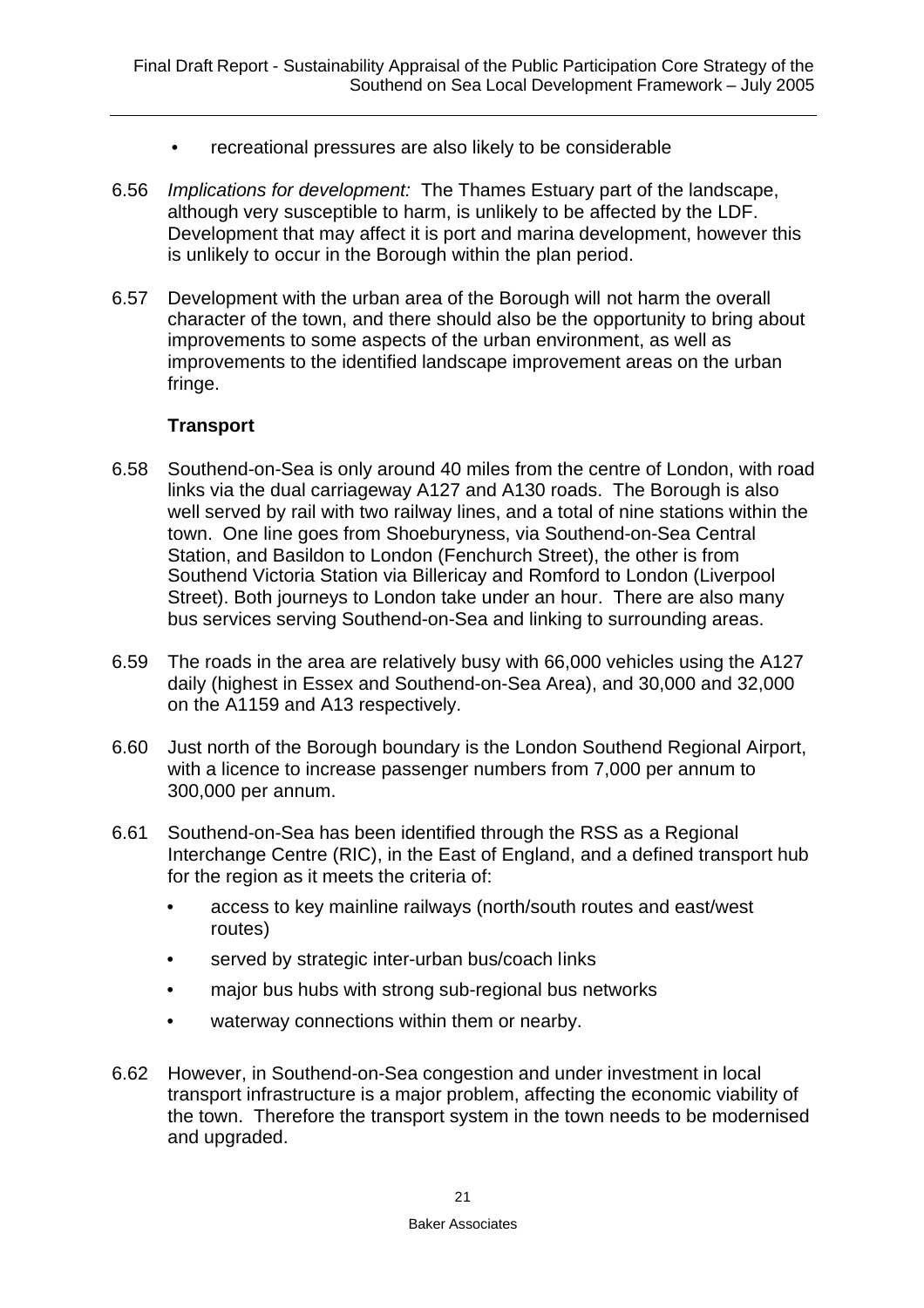6.63 *Implications for development:* In order for the transport system to be improved in the Borough all new development must ensure that it takes proper consideration of the transport needs of the new development. Reducing trips by car is essential to reduce the congestion within the town, in order to bring improvements, both environmental and economic, to the area.

#### **Open Space**

- 6.64 A Study of Open Space and Recreation was undertaken in August 2004 to determine the level of provision, and need, within the Borough.
- 6.65 The various parks and recreational resources were assessed with the aim of setting standards for new provision. The study revealed an expected correlation between the density of development and the availability of open space, with greater the density the less open space available. The most central urban wards, such as Kursaal, Victoria and Westborough Wards, have 0.31 hectares or less per 1000 population of Park space. Therefore this means that large areas in the central part of the Borough do not have easy access by foot to a park of any kind.
- 6.66 *Implications for development:* The low level of open space in the central area does mean that any intensification of residential development in this location will result in a drop in the availability of park space per person.

#### **Cultural Heritage**

- 6.67 There are five Scheduled Monuments in, or adjacent to, the boundary of Southend-on-Sea Borough. These sites are:
	- Prittlewell Priory, these priory remains date from the  $10<sup>th</sup>$  century
	- a univallate hill fort 'Prittlewell Camp' found 500m east of Sutton Crematorium, dating back to the prehistoric Bronze Age
	- Southchurch Hall moated site, 1.1km east of Central Southend-on-Sea Station, dating from the  $13<sup>th</sup>$  century, the associated buildings now house a museum and remains in a generally good condition
	- Defended prehistoric settlement at Shoeburyness, known as the Danish Camp, dating from the Iron Age, a rare example in south east England
	- Cold War Defence boom, this is within the local authority boundary, but stretches out into the Thames Estuary, the boom was built in the 1950s during the Cold War and is the only example of this type of structure of this date in Britain.
- 6.68 Other notable features include the Southend-on-Sea pier, at over 2km long making it the longest pleasure pier in the world. The pier dates from 1889, when work was started, and was completed in its current form by 1929.
- 6.69 There are also around 75 listed buildings and churches in the Borough, two of which are Grade II\* and three Grade I. In addition there are many Buildings of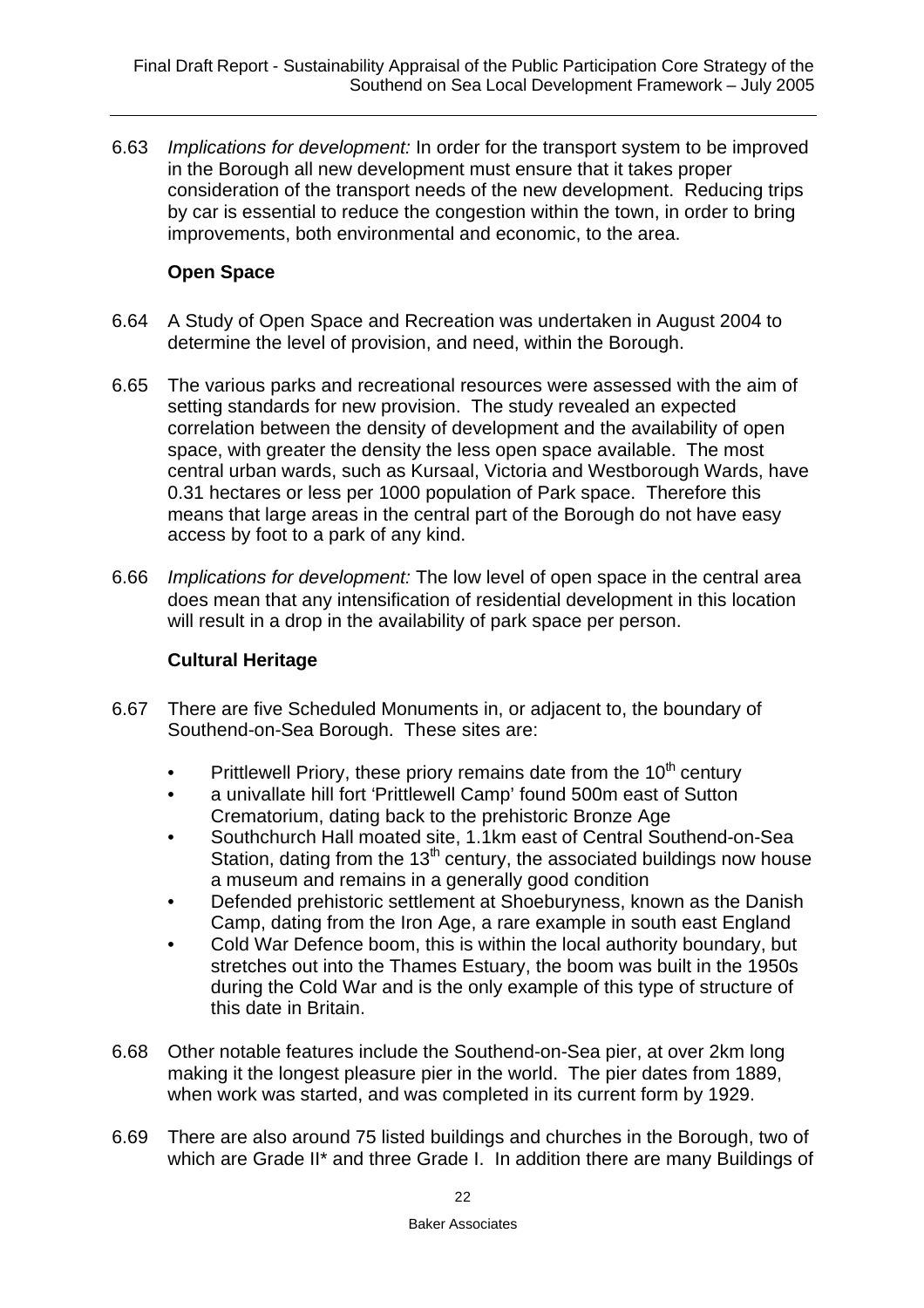Local Architectural or Historic Interest and Frontages of Townscape Merit. There are also fourteen designated Conservation Areas within the Borough.

6.70 *Implications for development:* Any development in the area will need to take into account the quality of the historic environment, to ensure neither the fabric or setting of historically or architecturally important buildings, or monuments is harmed.

#### **Social and economic background**

6.71 The SEA guidelines only require that an environmental baseline is set out for the Plan area, there is no such requirement for SA. For this SA however, and in the light of the importance of economic and social considerations to the sustainability of the Southend community, a brief characterisation of the social and economic situation has been undertaken in order to set a proper context for the SA as a whole.

#### **Population**

- 6.72 The population has grown rapidly over the last few decades in Southend, driven by inward migration from the rest of the UK, principally London. The 2001 census put the population in the Borough at 160,257. The age profile of Southend in 2001 was; 0-15 years: 20%; 16-59 years: 56.1%, and; 60+ years: 23.8%.
- 6.73 Southend is a contributor to the London economy by having 11,000 residents commute daily to work. People move to the area for job opportunities in Southend-on-Sea but more so for its proximity to London, because there are relatively low house prices to increase the viability of commuting, the quality of the environment and to retire. With this type of demand taking up accommodation there will need to be further capacity if economic growth is to be accommodated.

#### **Housing needs**

- 6.74 Southend is the fifth largest urban area in South East England outside London. At 42 dwellings per hectare (2001), the Borough has by far the highest population density in Essex and the second highest in the East of England. Its population has grown rapidly over the last 20 years and will continue to do so.
- 6.75 The age profile has become younger and the increasing needs for housing, leisure facilities, employment, education opportunities, and health care facilities for local residents in a sustainable, focussed way, will be a real challenge for the future.
- 23 6.76 Southend has approximately 75,000 dwellings (2001). Due to limited land resources and environmental constraints, for the first time Southend will find it difficult to meet the housing needs of its own population. Housing needs and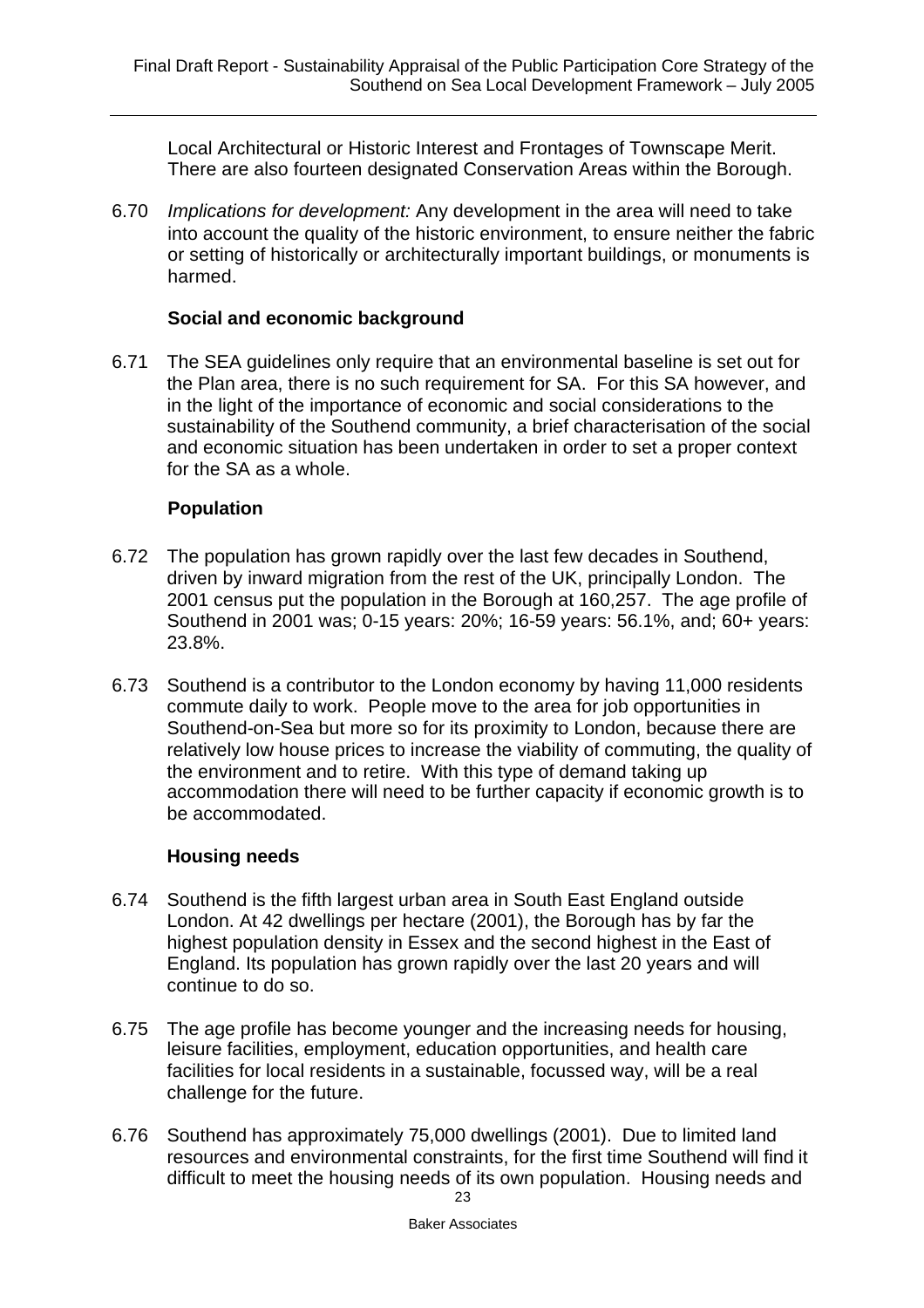homelessness are becoming increasingly prominent issues in this area, particularly as pressure is put on the housing stock through the in-migration of people from the London Boroughs.

- 6.77 In response to this need, the draft Regional Spatial Strategy (RSS) (December 2004) has set out its distribution of dwelling provision 2001-2021 in policy H1. This requires the delivery in Southend of an average of 300 dwellings per year and a total of 6,000 dwellings over the 20 year period. In total, the East of England will have 478,000 dwellings developed over this period, equating to 23,900 dwellings per annum.
- 6.78 *Southend-on-Sea Borough Council Housing Needs Survey, May 2003, Final Report:*  In this study, affordable housing is taken to be "relets (excluding transfers) available from Registered Social Landlords". It assumes, after taking several calculations into consideration that the future supply of affordable housing will be 701 units per annum.
- 6.79 The study then estimates that there will be an annual need over the next 5 years for 2,188 affordable homes. The supply to meet this need is estimated at 701 per annum. Therefore, there is an estimated shortfall of 1,487 affordable homes per annum. The shortfalls are for two (748 units p.a) and three bedroom properties (429 units p.a). A 2004 update of this study reduced this estimated annual shortfall, or affordable housing requirement, to 1,363 units.
- 6.80 The *2003 Housing Needs Survey* also highlighted that over the next 5 years there will be a shortage of 3,819 owner-occupied homes – most notably in the 1-2 bed sector. Overall, there is an estimated shortfall of 11,254 dwellings over the next 5 years to 2007 if the market and affordable needs are to be met. The affordable housing requirement accounts for 66.1% of this shortfall.
- 6.81 In 2003, 100% of Southend's housing completions were on previously developed land.
- 6.82 The pressures faced by the Borough as a result of the inevitable population increases are great, and the limited land resources and necessary amenity and infrastructure, means that there will need to be very good planning to accommodate the inevitable growth.

#### **Employment position & economic potential**

- 6.83 The 2001 census shows that:
	- there were approximately 74,500 economically active people within the Borough in 2001 (74,000 in 1991)
	- of these about 26,700 out commute daily for work (10,500 of these to London) (26,000 and 11,000 in 1991),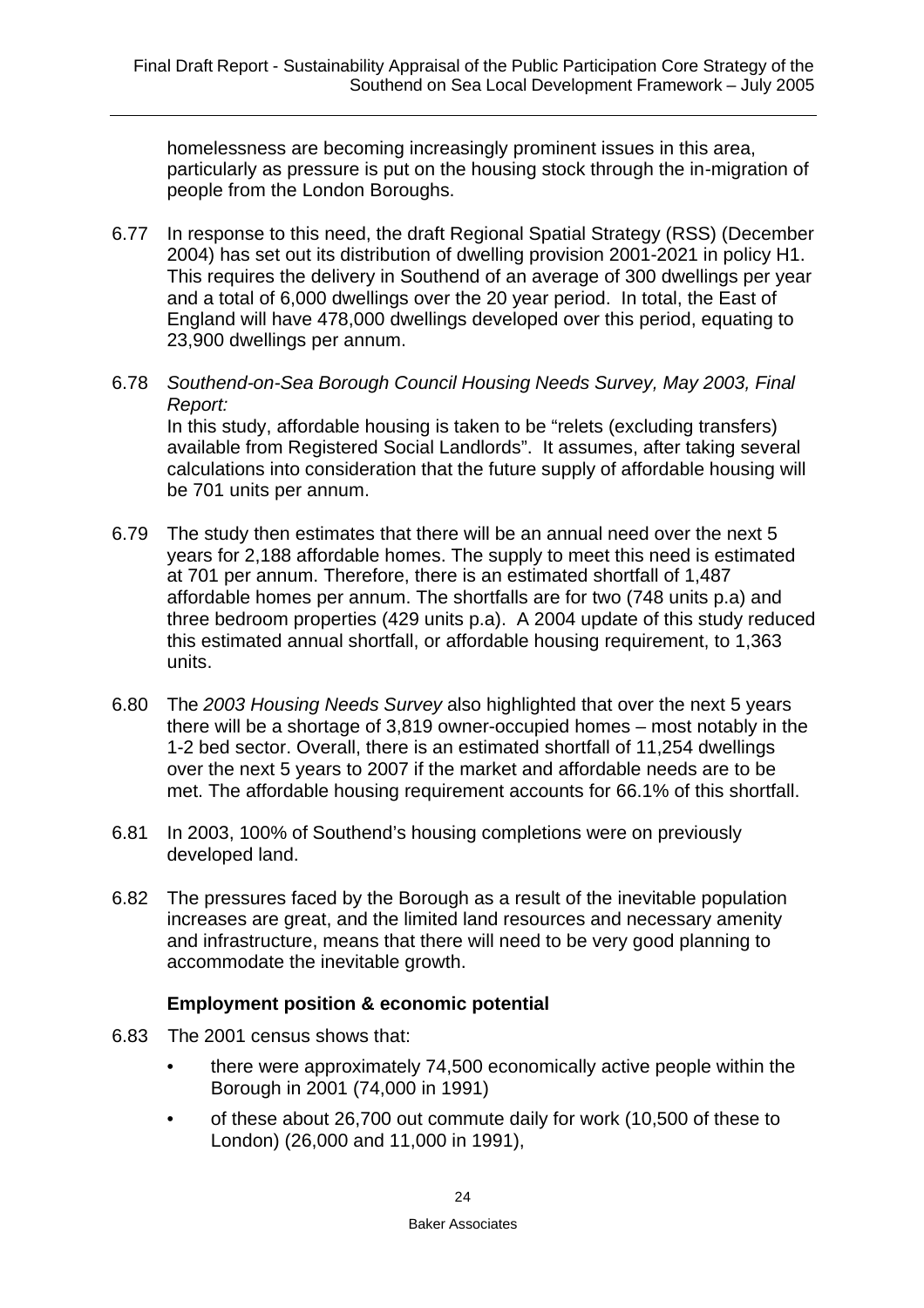- however there are 19,700 people daily in commuting to the Borough for work (19,000 in 1991).
- 6.84 Overall the level of unemployment at 3.6.% (2001 census), is just above the UK average of 3.4%, although the % unemployed rises to 6.29% in Kursaal Ward, 5.84% in Milton Ward, and 5.47 % in Victoria Ward. Latest NOMIS/ONS unemployment rates for these areas (May 2005) are 2.6%, 6.7%, 4.8% and 5.1% respectively.
- 6.85 An AEA 1998/NOMIS survey showed 5,500 companies operating in Southend-on-Sea, and around 57,000 jobs, with Southend-on-Sea having 69% self containment of work based employees.
- 6.86 Jobs by sector in Southend-on-Sea (1998 statistics), are:

| $\bullet$ | Public sector:                         | 27%        |
|-----------|----------------------------------------|------------|
| $\bullet$ | (administration, education and health) |            |
| $\bullet$ | Distribution, hotels & catering        | <b>25%</b> |
| $\bullet$ | <b>Financial services</b>              | 23%        |
| $\bullet$ | Manufacturing                          | 10%        |
| $\bullet$ | Other services                         | 15%        |
|           | (agriculture, construction,            |            |
|           | transport & communications)            |            |

(AES 1998 / NOMIS)

- 6.87 Independent employment forecasts indicate that, if the market is left to its own devices, the Borough of Southend will lose an additional 3,500 jobs by 2011. This is due to structural problems including declining local employment sectors and difficulties in attracting inward investment. There is a continuing trend for business start-ups and closures. Without appropriate intervention, a vicious cycle of decline will become established.
- 6.88 The draft RSS states that*:* strategic employment sites should be allocated to support Southend-on-Sea in its role as a strategic cultural and intellectual centre, to strengthen the development of the Thames Gateway. Policy E4 of the draft RSS states that the Local Development Documents will provide the strategic employment sites required in a number of places including Southend-on-Sea.
- 6.89 Southend is undergoing continuing regeneration and enhancement of the Seafront, High Street and the Pier. The Pier's new developments cost £1.9 million from the European funded Southend Seafront High Street and Pier Enhancement ('Sshape') programme.
- 6.90 Southend-on-Sea is ranked at 130 (rank of average rank) in the Indices of Deprivation (ID2004 – local authority level) out of 354 English districts. Some wards contain areas that are in the worst 10% of super output areas (SOA)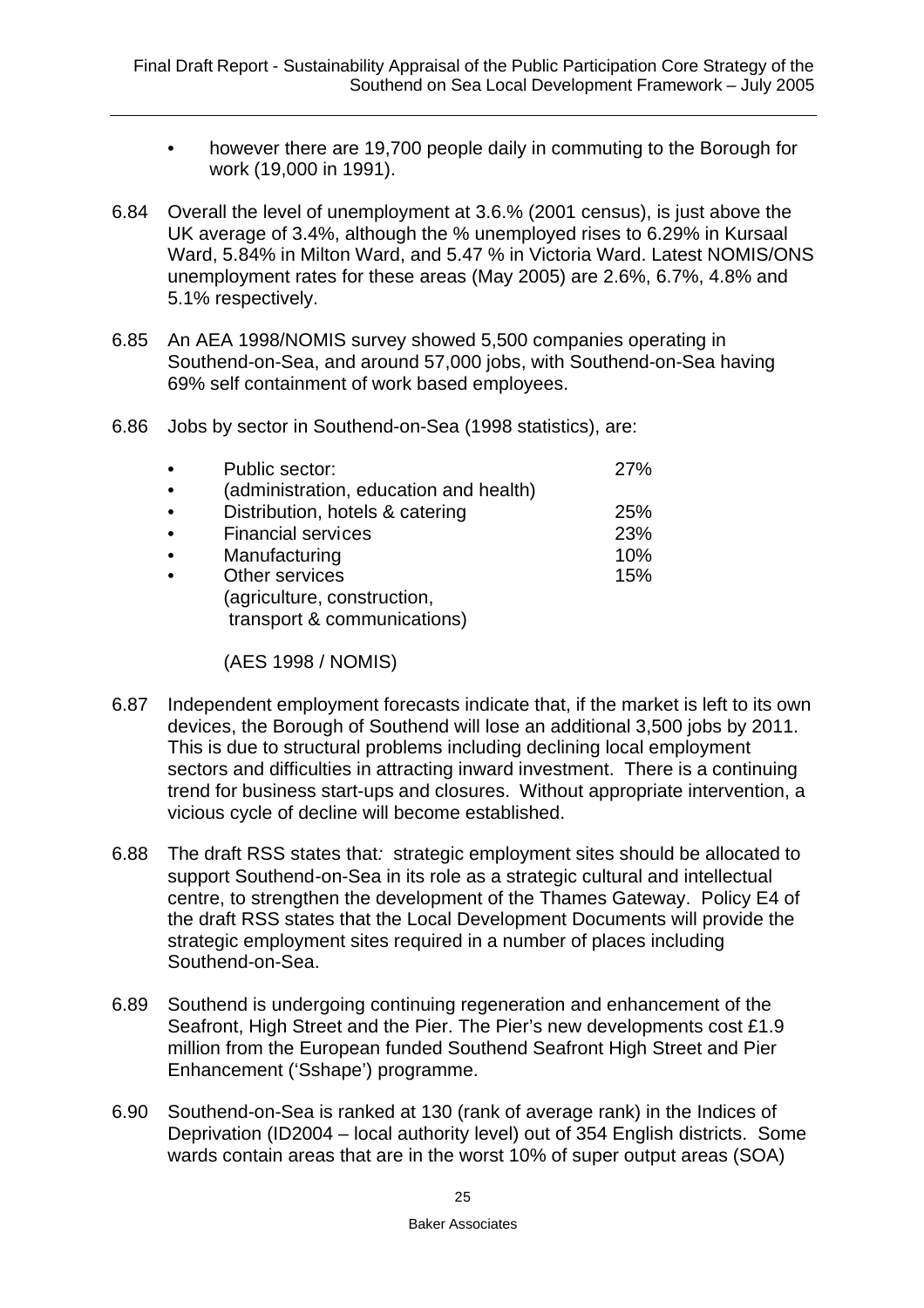nationally, these wards being Kursaal (majority of the ward), Milton and Southchurch.

#### **Summary of issues**

- 6.91 The SEA Directive is concerned with the assessment of *'the likely significant effects on the environment of implementing the plan',* and this requires where possible some understanding of the 'baseline' situation so that the change that might arise from the influence of the plan can be considered.
- 6.92 From the particular nature of the area to which the LDF relates, and to the matters over which the LDF has influence, the environmental assessment of the material included in the core strategy and site specific allocations LDDs in particular, is likely to be most concerned with the implications of the location of development.
- 6.93 Overall the gathering of data on the environmental baseline has served to identify a few key issues in the Plan area:
	- the area is under quite high risk of flood, although direct tidal inundation is largely mitigated for through sea flood defences. However tidal effects on the rivers in the Borough is a larger risk, and effects of climate change will only serve to increase this risk
	- habitats of international significance are located within the Borough, although outside the built development boundary. These must be protected from development that would threaten their integrity, such as increased pollution, however the key threat is beyond the control of the LDF and is caused by built development limiting the natural movement of the coastal mudflats inland. These effects of coastal squeeze will be exacerbated by climate change and sea level rise
	- the constrained boundaries of the Borough and the need for new housing is putting pressure on open space within the built up area for development, as well as on the high quality agricultural land on the built up area boundary
	- nature conservation and biodiversity resources within the built up area are limited, and every attempt should be made to conserve and enhance existing resources, and create new ones, as well as the protection and enhancement of wildlife corridors
	- there are increasing traffic levels in the Borough, with consequences for air quality, and new development must help to limit any increase in this, by endeavouring to suggest change to travel patterns (number, length and mode), through the spatial strategy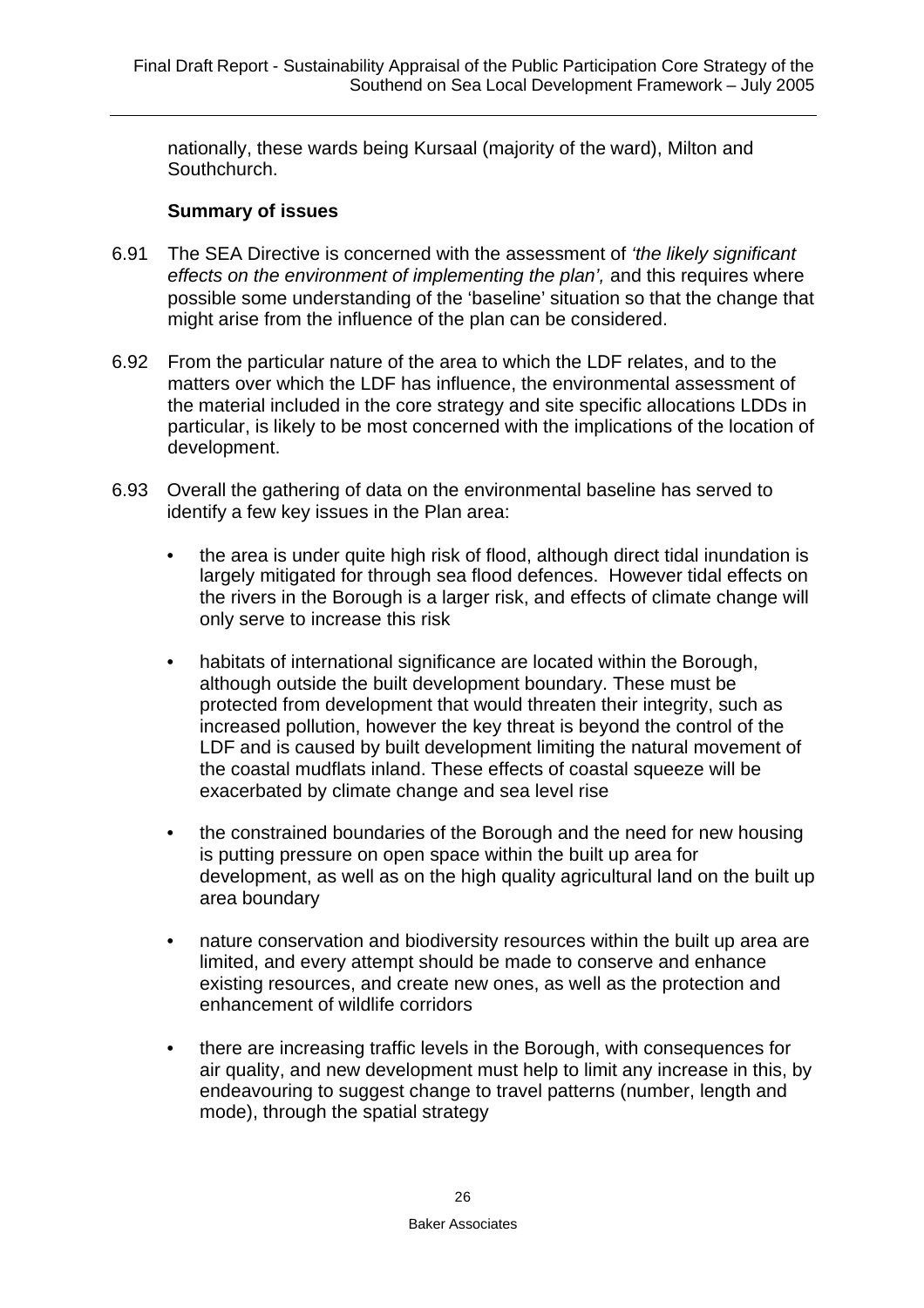- studies have identified limits to the availability and accessibility of open space of different types and standard, especially in central Southend-on-Sea
- the East of England, and south Essex in particular has, and will be, experiencing a shortage of potable water supply, therefore this must be taken into account in new development, and every attempt made to include water efficient design into new development
- the quality of the built environment is important, not only with the effect of new building in 'mending the fabric', but also in affecting existing areas of identifiable character.

### **7 Sustainability framework and SA of the Core Strategy**

- 7.1 The SA is being undertaken to assess the influence that the LDF is likely to have over development and change according to the likely contribution to the desirable environmental, economic and social objectives that are embraced by a concern to achieve greater sustainability.
- 7.2 A meeting with a wide group of officers from the Council was spent in discussing a way of testing whether what is proposed in the LDF will make the Borough and beyond more or less sustainable.
- 7.3 From the discussion a 'sustainability framework' was drawn up, and the views of the consultation bodies were sought on this material before modifying it for inclusion and use in this report. The sustainability framework is intended to identify as concerns (or as 'environmental, economic and social capital') the basic things that we want at least as much of in the future as we have now if our occupation of the planet is to be sustainable. These concerns are arranged under headings that use the four themes of sustainable development set out by the government in its UK Strategy. The framework also contains alongside each concern, a statement intended to explain what it is that is important and the direction of change that would be regarded as a desirable.
- 7.4 The sustainability indicator 'Flood Risk' has been included within the 'Prudent use of natural resources' section, under the 'Water' Heading. This objective reflects comments received informally from the Environment Agency.
- 7.5 It is vital to note that whilst there may appear to be conflicts between some of the concerns, the promotion of sustainable development means trying to find ways forward that advance each of the concerns together.
- 7.6 The sustainability framework identifies the way in which the implications of the LDF for the particular concerns contained in the sustainability framework are likely to be addressed. This will be by a combination of quantifying change where possible – essentially where development would change the nature of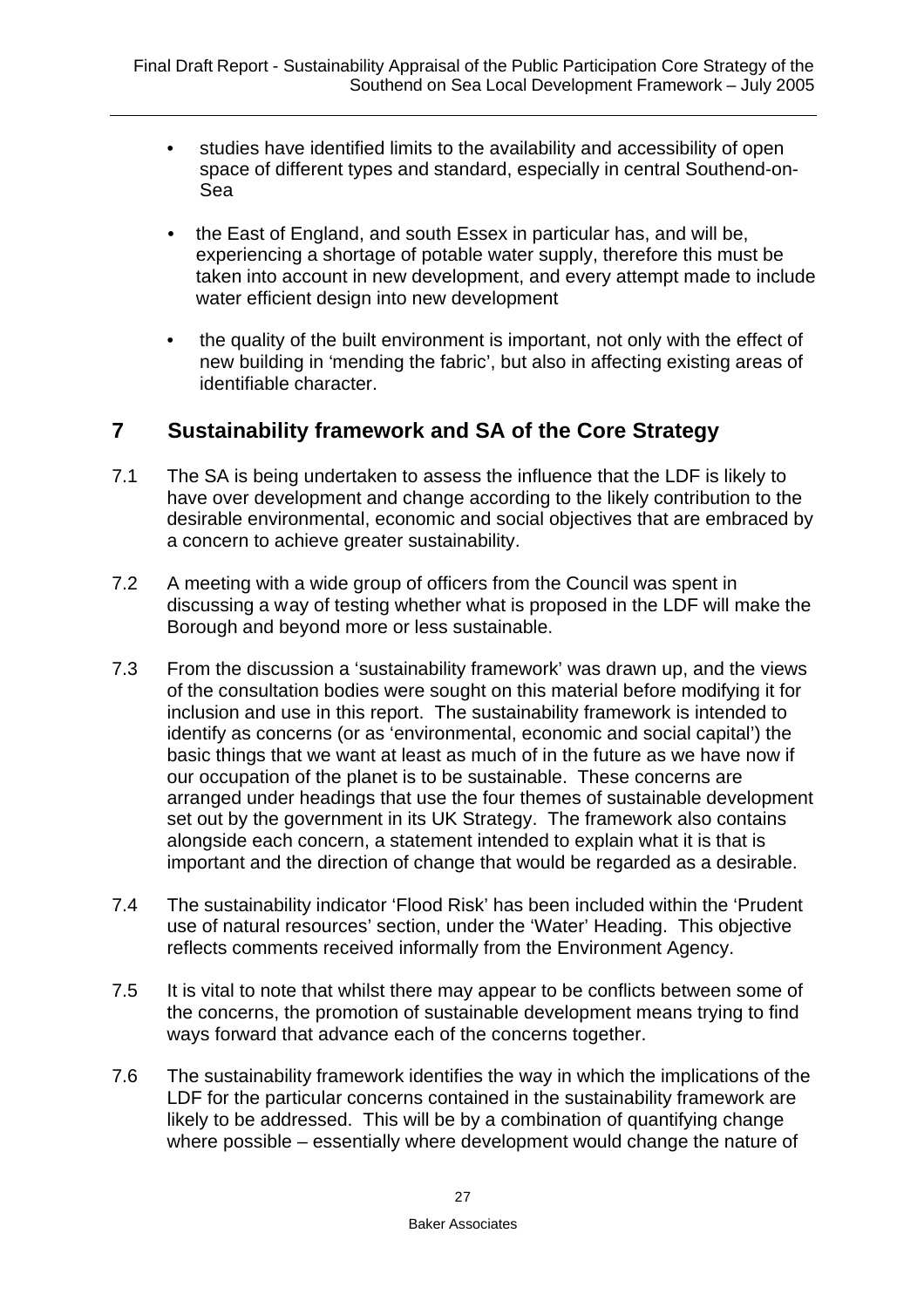land with specified environmental significance – and identifying the likely 'direction of change' in other cases.

- 7.7 The sustainability framework applied in this report is set out in Appendix 1.
- 7.8 The appraisal has been carried out in part by the systematic consideration of each of the suggested approaches in the public participation draft Core Strategy LDD against each concern in the sustainability framework. For this LDD, given the strategic nature of the material that it contains, all that can be identified by this process is whether the implementation of the strategy – in its parts and as a whole – would be likely to be beneficial to that aspect of the sustainability framework. This is recorded as a combination of a commentary and a simple symbolic representation of the findings. The use of symbols is explained in Appendix 1.
- 7.9 The consideration of the approaches and suggested policies by reference to the sustainability framework is set out in Appendix 2.

## **8 Consideration of alternatives**

- 8.1 The introduction of the statutory requirement for SA does not introduce a requirement to consider options, but from the SEA Directive there is a requirement to consider alternatives. The relevant section of the Regulations which determines the form of SEAs undertaken, and hence which must be reflected in the SA of the Southend on Sea LDF, has been referred to at para. 1.4 of the report.
- 8.2 Given the type of material that makes up a LDF, the alternatives to what comes to be proposed in the different parts of the LDF could be in terms of:
	- the overall scale of development to be provided for
	- the location of development, essentially through the use of different permutations of available land and development opportunities
	- the mix of uses in any location and also the density of development (and hence the amount of land taken for development).
- 8.3 However, in the context of national and regional guidance and with the predominantly urban situation as exists in Southend, the extent of real options available for the spatial strategy may appear to be very limited. Certainly the Draft Core Strategy considered by this report does not make extensive use of options.
- 8.4 There is some consideration of what might be looked at as alternatives in respect of the overall spatial strategy, employment generating development, retail provision, sport and recreation and dwellings, and these alternatives are considered below. Thereafter in most cases the Draft Core Strategy explains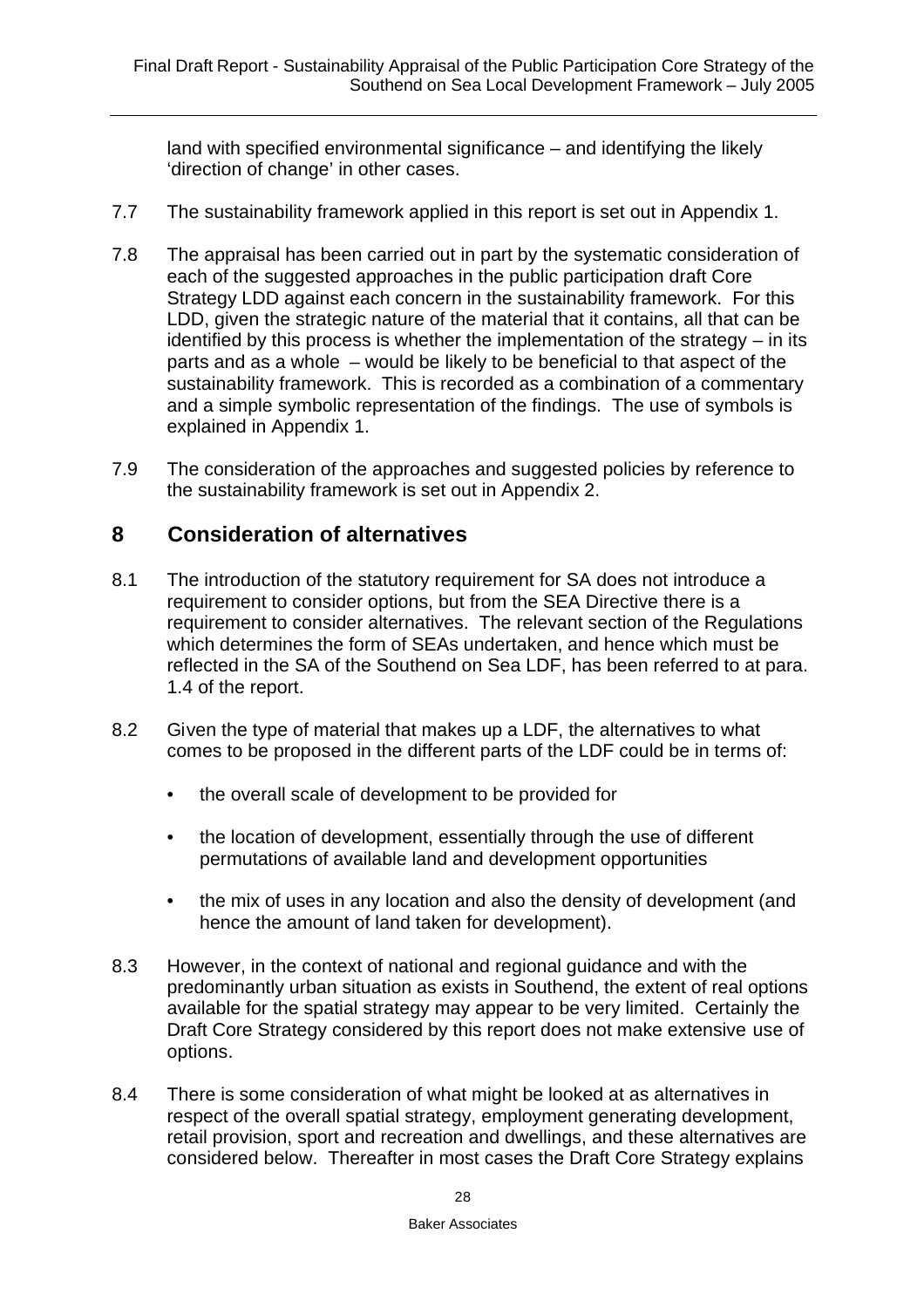that the approach suggested is considered the most appropriate. However, this is not yet 'set in stone' and there still remains the opportunity to take on board suggestions as to how that approach could be reinforced/made more effective. Some detailed wording alternatives are put forward with regard to the approach and suggested policy (Policy CP5) dealing with minerals (brickearth). Preferred Option 1 is considered to be an appropriately sustainable approach on this matter.

### **Spatial strategy**

- 8.5 Although controlling the level of growth in the area is beyond the control of the LDF, the spatial strategy must take flood risk into account as a potential significant environmental effect of the plan on the environment.
- 8.6 The alternatives to the spatial strategy do not perform as well as the approach presented as the preferred option 1/suggested 'Policy KP1'. This approach, which concentrates growth within the urban area around key activity nodes such as the town centre and district centres, performs better than the alternatives against transport related objectives, the built environment and the efficient use of land. Negative impacts may come as a result of pressure on the already limited open space resource in the town centre areas. The economy of the town is also expected to benefit from the focused regeneration of high profile areas such as the seafront and town centre.
- 8.7 The alternative proposing a more dispersed approach within the existing urban area to accommodating development is not expected to perform as well in relation to transport related objectives. It is also expected to be less attractive in benefits for built character and potentially for the economy because it will not concentrate change and therefore maximise opportunities to improve high profile parts of the town in the same way that the above approach is expected to.
- 8.8 The main issue with the second alternative locating growth as an extension to the town, is the loss of greenfield and potentially of high quality agricultural land. Development would be furthest from the town centre which compared with the other options, is expected to perform least well with ensuring that new trips that are generated take place via soft modes, or by public transport. There are some benefits with this option though. The economy may perform well from the development of a greenfield, high quality business park with good access to the strategic road network, but this is not necessarily better than the first option, comprising the provision of high quality employment land on previously developed land at Shoeburyness. Overall, the appraisal finds that the 'Policy KP1' approach is likely to be more sustainable than the alternatives presented.
- 8.9 All alternatives will have varying effects on flood risk. The preferred option, particularly within the area of North Shoebury, could cause a significant increase in flood risk. Therefore development must be designed to minimise the effect of flooding, and help prevent flooding elsewhere. The first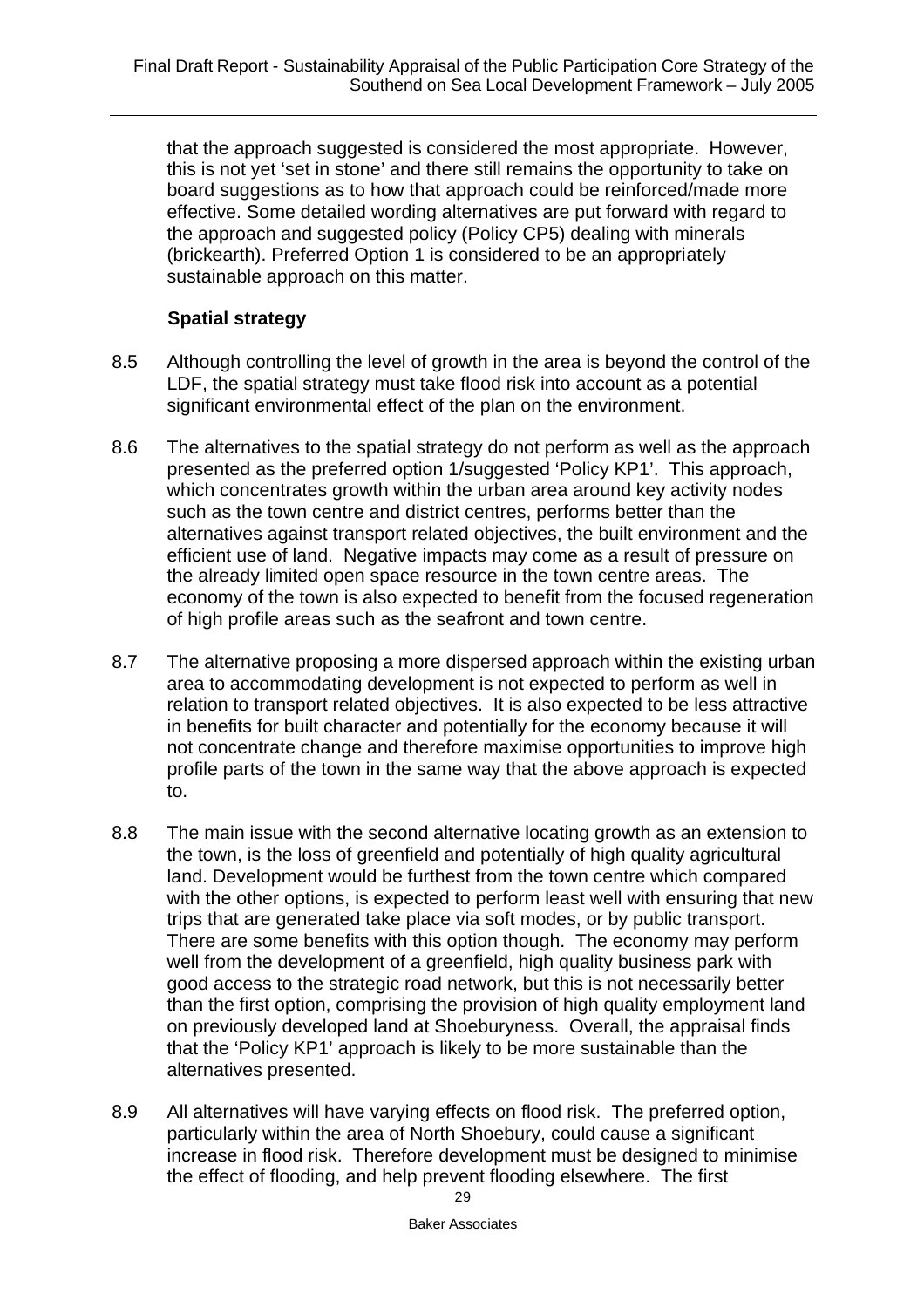alternative, which focuses growth on the urban fringe, could pose the same increase in flood risk as the preferred option, as it includes the North Shoebury area. This alternative also proposes development on greenfield sites, which would reduce the absorption capacity of land, therefore resulting in increased flooding elsewhere. The second alternative focuses growth across all parts of the urban area, which could cause significant increase in flood risk, as much of the urban area is along the coastline. On completion of a Strategic Flood Risk Assessment, it should be used in regard to comparative directions of change between development options.

#### **Employment Generating Development**

8.10 Preferred Option 1/suggested Policy CP1 – employment generating development - identifies areas for providing employment and specifies the provision required in each of these areas up to 2021. The policy is more sustainable in providing a balanced approach, in protecting and enhancing existing, and providing for new, employment land and premises. The preferred option would lead to economic regeneration where jobs currently exist and where it is required. The policy also seeks to prevent the loss of existing employment land. The alternatives are less balanced spatially and are more restrictive in the location of employment generating development sites. These options would be seen as less sustainable than the preferred option, due to these restrictions.

#### **Town centre and retail development**

8.11 Preferred Option 1/suggested 'Policy CP2 - town centre and retail development' - takes a sequential approach to retail development in the town centre, which could in effect lead to a range of locations being developed for retail. The approach is spatially specific and identifies locations where certain types (including scale) of retail development are appropriate. The alternative that is presented is to be less spatially specific and simply re-state national planning policy and the sequential approach to retail development in a more generic way. What is difficult to determine is whether in fact this would lead to more or less sustainable consequences. In planning terms, the spatial approach gives proper guidance of the Council's views of what is appropriate and where. In economic terms, being more spatially specific is more likely to deliver development more quickly, to the benefit of the economy and to the community as a whole.

#### **Sport, recreation and green space**

8.12 Preferred Option 1/suggested 'Policy CP7 - sport, recreation and green space' - seeks to safeguard all existing and proposed sport, recreation and greenspace facilities from loss or displacement, and to enhance that provision in accordance with the level of new housing and population development, with specific types of additional provision proposed. In addition, the quality of existing sport, recreation and open space provision will be improved where possible. Two alternatives to this policy are presented, which both propose to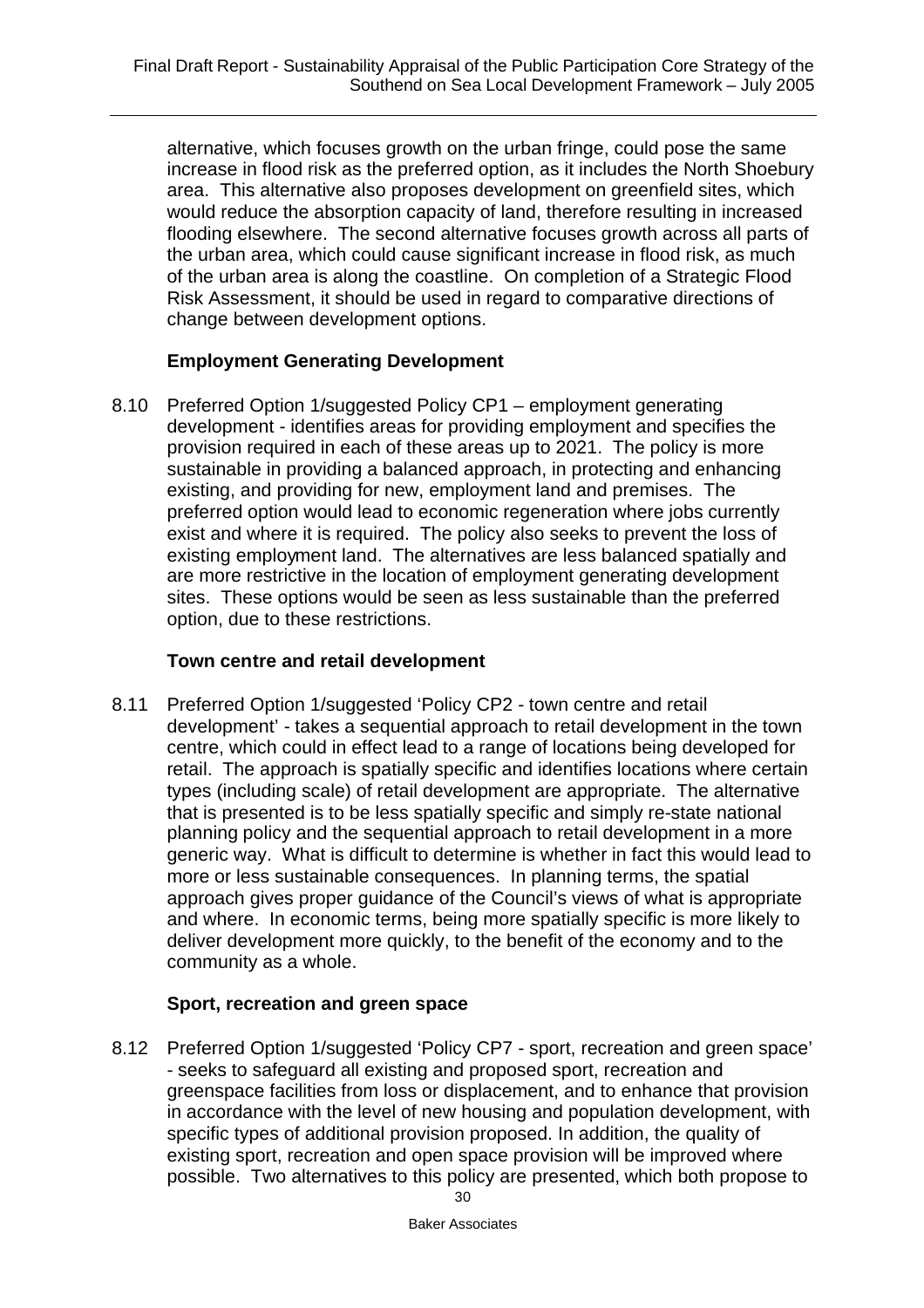enable the development of new recreation facilities in the urban fringe, and therefore have similar impacts. One of the main disbenefits of these alternatives would be the further encroachment of the urban area into the countryside, with impacts on the landscape, and potentially of the loss of high quality agricultural land. Socially, this could lead to improvements by enabling more equitable provision around the edge of the town, and in environmental terms this may take pressure from open space and locally important nature conservation areas within the town. But this would have cost implications and without allowing some new development to take place on the edge of the town, its deliverability is questioned. One means of securing contributions could be through the development of private sports facilities in the urban fringe, but there would be environmental impacts with this option. The alternatives perform better in social terms, but less well in environmental terms, but their deliverability is questioned.

#### **Dwelling Provision**

8.13 Preferred Option 1/suggested Policy CP8 – dwelling provision – identifies areas for providing housing and specifies the provision required in each of these areas up to 2021. The policy requires proposals to contribute to local housing needs, which includes affordable housing thresholds. The policy also specifies the provision of not less than 80% of residential development on previously developed land, which supports national policy. The preferred option provides a focus on a balanced approach, which could be viewed as more sustainable than the alternatives. The alternative approaches would reduce local provision for a certain amount of local need, as these approaches specify a less balanced approach to housing development locations.

#### **Other alternatives**

- 8.14 This report seeks to identify whether what is proposed is always sufficient, taking into account the use in the SEA Directive of the word 'alternatives' rather than 'options', and also the test of reasonableness that is included, or whether improvements could be made.
- 8.15 The other policies largely set performance standards for development. As long as the policies perform as well as they can in relation to the sustainability framework the consideration of alternatives which heighten the importance of one set of objectives over another, for instance environmental objectives over economic ones, just to satisfy the purposes of the SEA Directive is not considered to add anything to the process. The draft Core Strategy LDD is considered to set out reasonable alternatives where appropriate.
- 8.16 With the spatial strategy examined for the SEA, then the proposals put forward to meet the development requirement will in effect have been subject to an SEA, if they are consistent with the spatial strategy. However proposals that are significant in scale or which could have significant environmental effects ought to be subject to some further examination for the SEA at the appropriate time. For such proposals in the LDF, the Environmental Report will report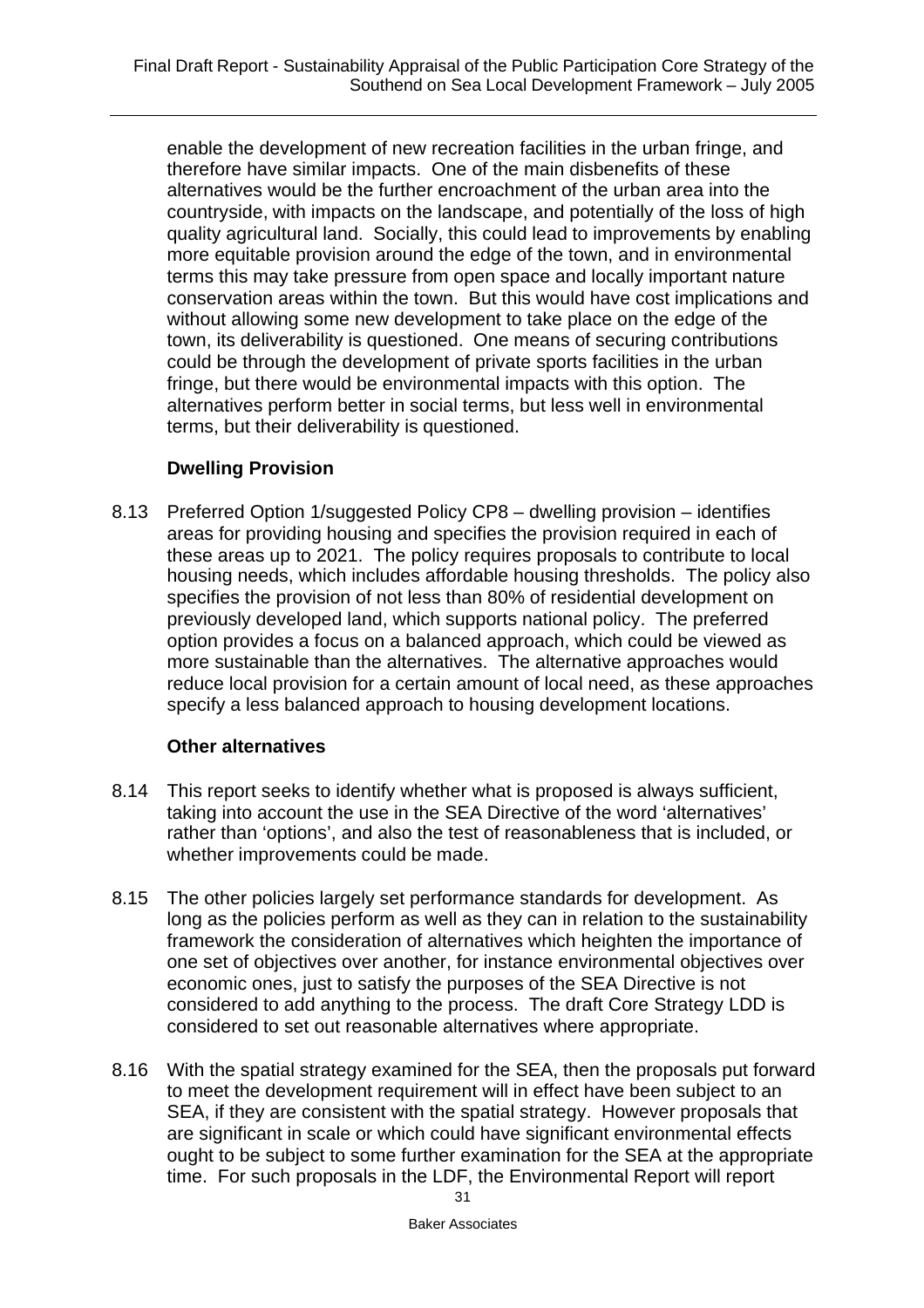environmental impacts that are site specific and not therefore identifiable in the reporting of the implications of the spatial strategy and any alternatives in this current document.

# **9 Findings of the SA**

- 9.1 The task of the Core Strategy LDD is to set the LDF underway by interpreting the national and regional policy context to the particular circumstances of Southend on Sea, and by establishing a framework and a set of tasks to be carried through in other parts of the LDF. This appraisal considers that what the Core Strategy LDD does in particular is to take on the role of setting out a strategy for making a positive contribution to desired change in the Borough, and in a way that will enable many partners to be part of carrying the strategy forward. This inclusiveness is an intended characteristic of spatial planning.
- 9.2 One of the ways in which the Core Strategy LDD does this is by setting out a set of objectives that are particular to the future of the Borough and specific in quantifying the provision made for development for instance. However, it is the recommendation of this Sustainability Report that an additional objective be developed in relation to climate change and related effects, such as flood risk. The objective could read, 'Secure effective and efficient sustainable development, to minimise the impact of climate change, such as promoting sustainable construction and minimising flood risk.'
- 9.3 The policies in section 2, the Key Policies, deal with the way that the development should be distributed according to the main areas of change in the Borough, and set out the principles that should be met by all development taking place, and these generally accord with the principles of sustainable development. The third policy in this section describes the role of the planning system in delivering the changes sought by the Core Strategy and the material that the Council is going to use under the new planning arrangements.
- 9.4 The content and level of detail of these policies is appropriate for the Core Strategy. The emphasis is on consolidation of the overall form of the Borough with reinforcement of the different functional areas, and on the reuse of land and improvement of the physical form whilst achieving economic and social benefits. The policies set out how the proposed development is intended to assist in bringing about change in these locations, and what is sought appears sound from the view point of this appraisal.
- 9.5 The remaining sections in the Core Strategy LDD deal with specific forms of development and the scale of provision for these, and they deal with the performance sought from development taking place. Again there is an appropriate level of specificity and an expectation that all development will contribute to the achievement of the objectives set out for the strategy. Thus there is for instance, clear requirements for how the form of development that takes place, with the addition of appropriate developer contributions, will bring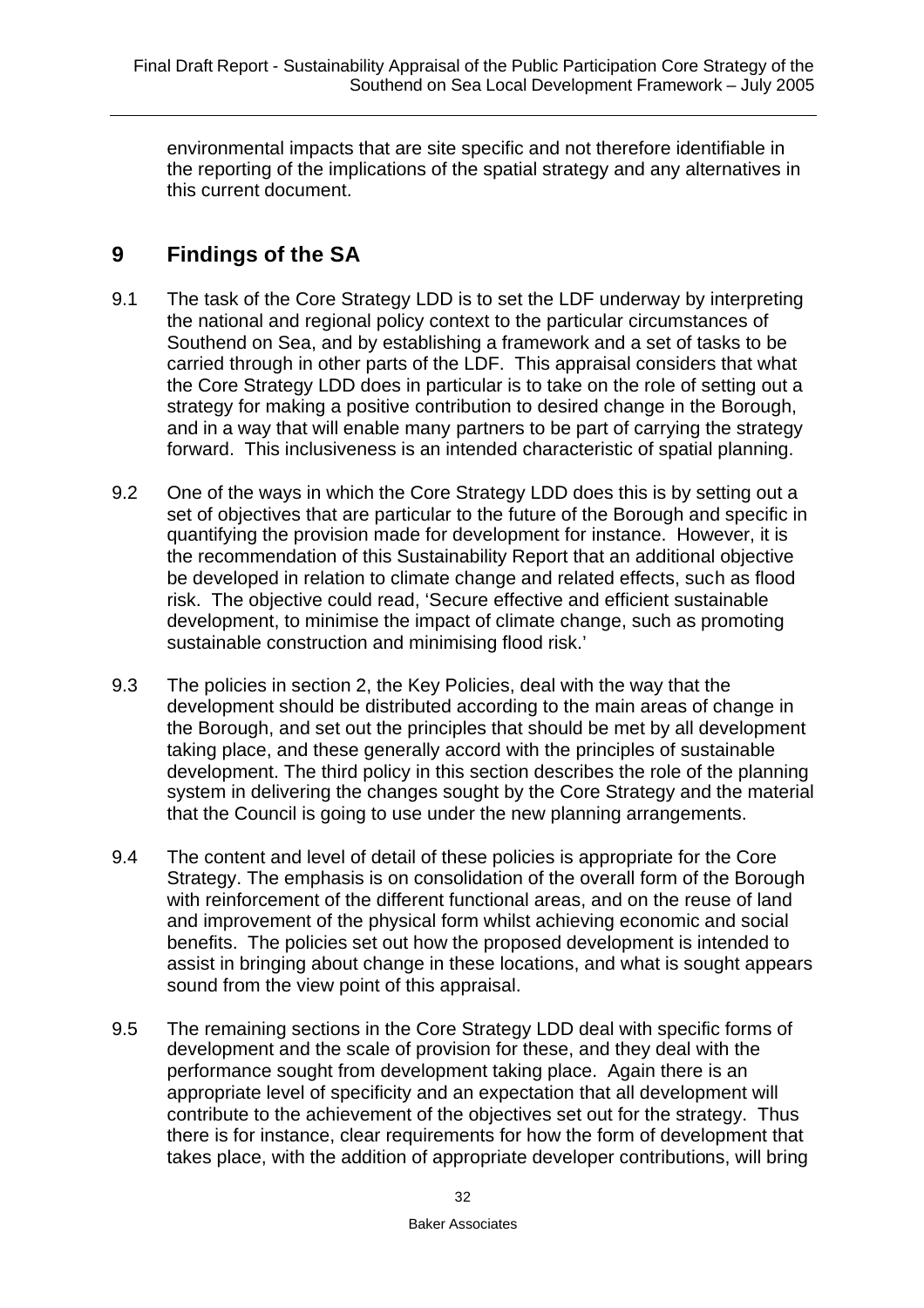about the type of greenspace needed to achieve the quality of the urban area planned for.

- 9.6 It is a specific requirement of the SEA Directive (rather than anything with its origin in planning legislation) that there should be an explicit consideration of alternatives in making a plan, and that the environmental implications of these are reported upon. The Core Strategy LDD does not present many alternatives. The overall scale of development for instance is something that is provided for from the Regional Spatial Strategy rather than being something determined by the LDF, and for much of the policy material intended to provide for the implementation of the strategy the Council has felt that there are no meaningful alternatives.
- 9.7 Where the Council feels that alternatives have some meaning and there are choices to be made is in the consideration of the distribution of development. In this matter however the Council's choices are limited by the particular circumstances of the Borough with its essentially built up nature and closely drawn administrative boundaries, and also by the expectations of national and regional planning policy on the sequence in which land is considered when development locations are sought. Of the possible alternatives identified, this appraisal is most supportive of the suggested approach that is set out in detail.
- 9.8 Overall therefore, from the point of view of this sustainability appraisal, the Core Strategy LDD has four strengths:
	- it seeks to be positive in providing for the delivery of change to meet the needs of the Borough in the context of what is sought from the regional plan
	- it sets out a framework for the other parts of the LDF to take forward
	- it recognises the role that development can have in bringing about the type of change needed and seeks the best from development
	- it promotes a spatial strategy that makes efficient use of the land resource whilst avoiding high environmental impact, and which is intended to bring about regeneration and should lead to patterns of development and activity that are more sustainable.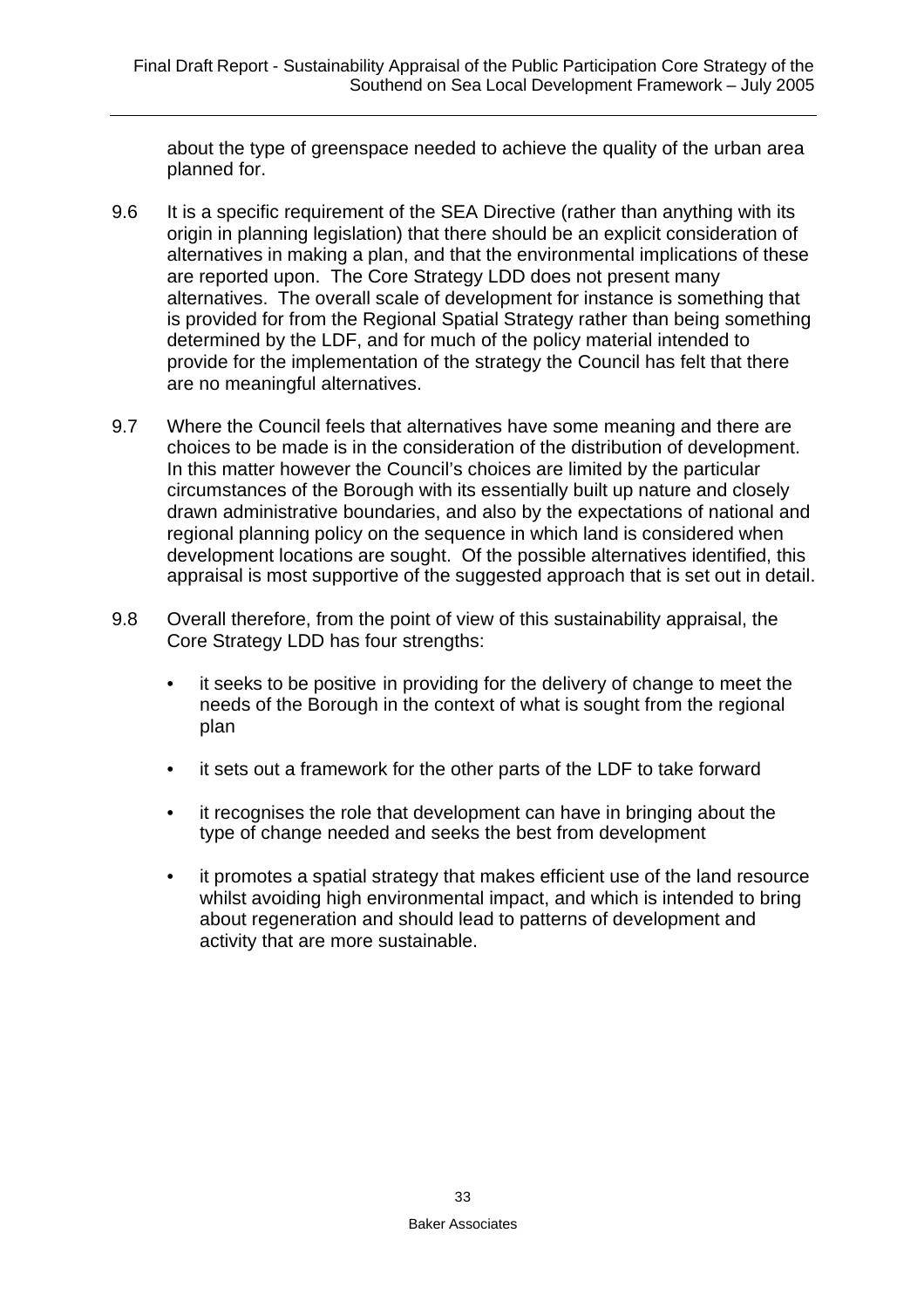## **Appendix 1 Sustainability Framework**

Notes:doc – matter where prediction of outcome likely to be presented in terms of 'likely direction of change'

quan – matter where prediction of outcome likely to be presented in quantified terms

| <b>Concern</b>       | <b>Explanation and desirable direction of</b>                                                | <b>Means of identifying and reporting</b>                                  |
|----------------------|----------------------------------------------------------------------------------------------|----------------------------------------------------------------------------|
|                      | change                                                                                       | impact and contribution of the                                             |
|                      |                                                                                              | proposals and policies in the LDF                                          |
|                      | Social progress which recognises the needs of everyone                                       |                                                                            |
| <b>Accessibility</b> | to enable people all to have similar and<br>$\bullet$                                        | doc - likelihood of increase in                                            |
|                      | sufficient levels of access to services, facilities                                          | facilities and mix of uses                                                 |
|                      | and opportunities                                                                            |                                                                            |
| Housing              | to provide the opportunity for people to meet                                                | $quan - no$ of dws created<br>٠                                            |
|                      | their housing needs                                                                          | $quan - no$ of affordable dws (by                                          |
|                      |                                                                                              | different types) likely to arise -                                         |
|                      |                                                                                              | regional target is for a minimum of<br>30% of all housing to be affordable |
| Education &          | to assist people in gaining the skills to fulfil their<br>$\bullet$                          | • doc - but little reliability of prediction                               |
| <b>Skills</b>        | potential and increase their contribution to the                                             |                                                                            |
|                      | community                                                                                    |                                                                            |
| Health,              | to improve overall levels of health, reduce the<br>$\bullet$                                 | quan - area and population subject to                                      |
| safety and           | disparities between different groups and                                                     | increased or decreased risk of                                             |
| security             | different areas, and reduce crime and the fear                                               | flooding                                                                   |
|                      | of crime                                                                                     | doc - likelihood of increased or                                           |
|                      |                                                                                              | decreased health standards (but little                                     |
|                      |                                                                                              | reliability of prediction)                                                 |
| Community            | to value and nurture a sense of belonging in a                                               | $doc - but$ little reliability of prediction                               |
|                      | cohesive community, whilst respecting diversity<br>Effective protection of the environment   |                                                                            |
| <b>Biodiversity</b>  | to maintain and enhance the diversity and<br>$\bullet$                                       | quan - area of significant habitat                                         |
|                      | abundance of species, and safeguard these                                                    | affected                                                                   |
|                      | areas of significant nature conservation value                                               | quan - potential area of significant                                       |
|                      |                                                                                              | habitat created / better managed                                           |
|                      |                                                                                              | doc - likelihood of increase in<br>$\bullet$                               |
|                      |                                                                                              | biodiversity from creation of                                              |
|                      |                                                                                              | opportunities                                                              |
| Landscape            | to maintain and enhance the quality and<br>$\bullet$                                         | quan - area of open land affected<br>٠                                     |
| character            | character and cultural significance of the<br>landscape, including the setting and character | quan - area of designated landscape<br>affected                            |
|                      | of the settlement                                                                            | doc - likelihood of harmful change to                                      |
|                      |                                                                                              |                                                                            |
|                      |                                                                                              | character of landscape creating                                            |
|                      |                                                                                              | setting of the urban area                                                  |
| <b>Built</b>         | to maintain and enhance the quality, safety and<br>$\bullet$                                 | quan - area of useable and amenity                                         |
| environment          | distinctiveness of the built environment and the                                             | open space affected                                                        |
|                      | cultural heritage                                                                            | quan – potential area of useable and                                       |
|                      |                                                                                              | amenity open space created<br>quan - area of valued townscape<br>$\bullet$ |
|                      |                                                                                              | harmed by change                                                           |
|                      |                                                                                              | doc - likelihood of increase in urban                                      |
|                      |                                                                                              | quality through new provision and                                          |
|                      |                                                                                              | investment<br>doc - likelihood of increase in urban                        |
|                      |                                                                                              |                                                                            |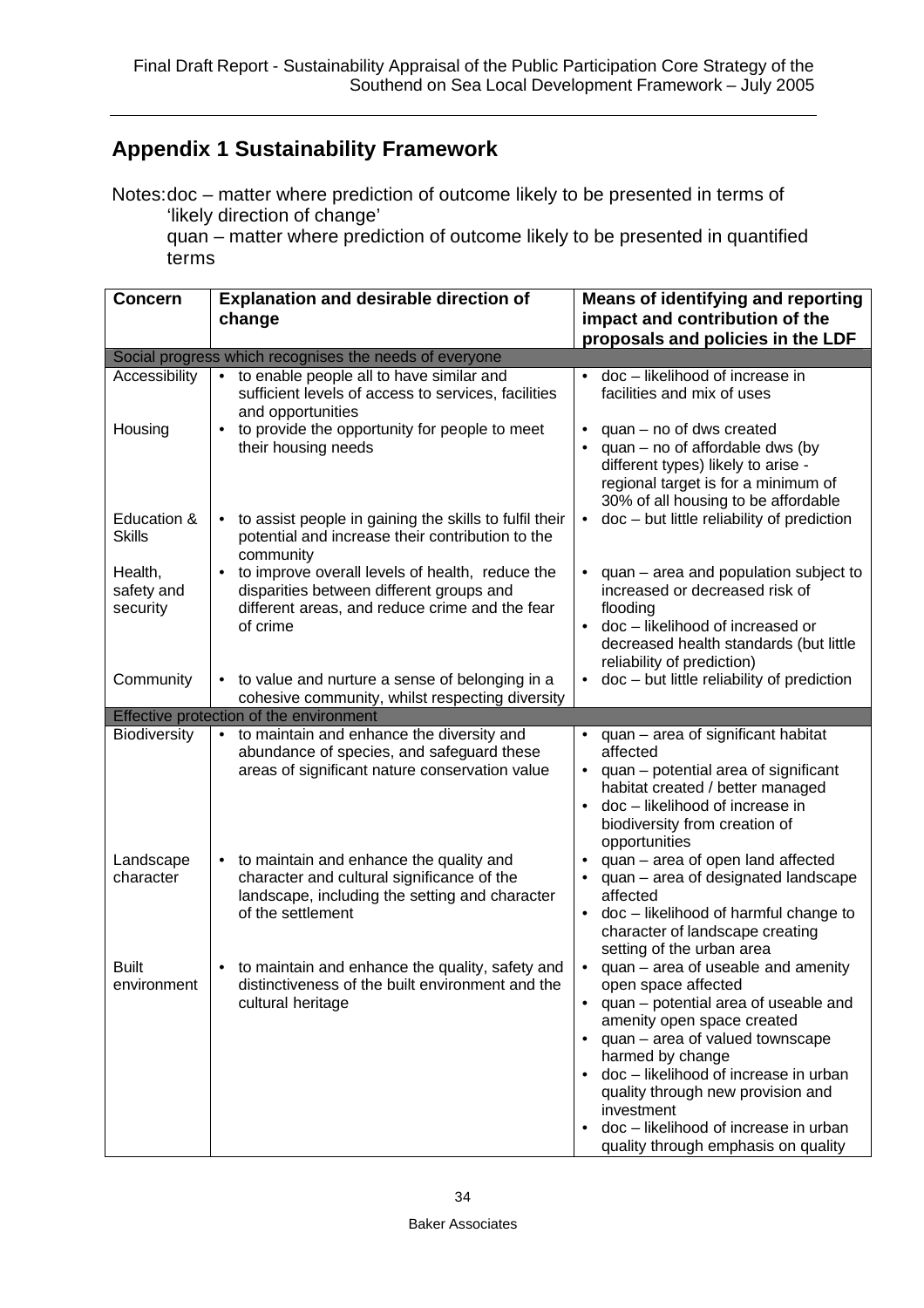|                                        | Prudent use of natural resources                                                                                                                                                                                                                                                                                                                                                  |                                                                                                                                                                                                                                                                                                                                                                                       |
|----------------------------------------|-----------------------------------------------------------------------------------------------------------------------------------------------------------------------------------------------------------------------------------------------------------------------------------------------------------------------------------------------------------------------------------|---------------------------------------------------------------------------------------------------------------------------------------------------------------------------------------------------------------------------------------------------------------------------------------------------------------------------------------------------------------------------------------|
| Air                                    | to reduce all forms of air pollution in the<br>interests of local air quality and the integrity of<br>the atmosphere                                                                                                                                                                                                                                                              | doc - likelihood of increase or<br>decrease in emissions. Regional<br>target is for stabilising car traffic<br>levels in Southend at 1999 levels and<br>to increase the proportion of freight<br>carried to and from ports by rail to<br>30% by 2020. Regional target to<br>increase the proportion of energy met<br>from renewable sources (on-shore +<br>off-shore) to 44% by 2020. |
| Water                                  | to maintain and improve the quantity and<br>quality of ground, sea and river waters, and<br>minimise the risk of flooding                                                                                                                                                                                                                                                         | doc - likelihood of increase or<br>decrease in emissions<br>quan - number of planning<br>applications granted contrary to<br>Environment Agency advice on flood<br>risk.                                                                                                                                                                                                              |
| Land                                   | to use land efficiently, retaining undeveloped<br>land and bringing contaminated land back into<br>use                                                                                                                                                                                                                                                                            | quan - area of open land affected<br>$\bullet$<br>irreversibly by development.<br>quan - area of damaged land likely to<br>$\bullet$<br>be brought back into use - national<br>and regional previously developed<br>land target is 60% and minimum<br>dwelling densities at 30 dwellings per<br>hectare.                                                                              |
| Soil                                   | to maintain the resource of productive soil                                                                                                                                                                                                                                                                                                                                       | quan - area of productive land<br>affected                                                                                                                                                                                                                                                                                                                                            |
| Minerals and<br>other raw<br>materials | to maintain the stock of minerals and other raw<br>materials                                                                                                                                                                                                                                                                                                                      | quan - area of potential minerals<br>extraction put beyond viable<br>exploitation by development<br>doc - efficiency of the use of primary<br>and secondary materials<br>doc - likely affect on reuse and<br>recycling of materials - regional target<br>to recover 70% of household waste<br>by 2015                                                                                 |
| Energy<br>sources                      | to increase the opportunities for energy<br>generation from renewable energy sources,<br>maintain the stock of non renewable energy<br>sources and make the best use of the<br>materials, energy and effort embodied in the<br>product of previous activity                                                                                                                       | quan - contribution likely from energy<br>generation from renewable source<br>schemes<br>quan – contribution likely from energy<br>٠<br>generation within new buildings<br>doc - likelihood of increase in<br>$\bullet$<br>efficiency of energy use in new<br>development                                                                                                             |
|                                        | Maintenance of high and stable levels of economic growth and employment                                                                                                                                                                                                                                                                                                           |                                                                                                                                                                                                                                                                                                                                                                                       |
| Local<br>economy<br>Employment         | to achieve a clear connection between effort<br>and benefit, by making the most of local<br>strengths, seeking community regeneration,<br>and fostering economic activity<br>to maintain and enhance employment<br>opportunities matched to the size of the local<br>labour force and its various skills, and to<br>reduce the disparities arising from unequal<br>access to jobs | doc - likelihood of increase in<br>$\bullet$<br>desirable economic characteristics<br>quan – potential number of new jobs<br>in different sectors and match to<br>predicted needs of workforce                                                                                                                                                                                        |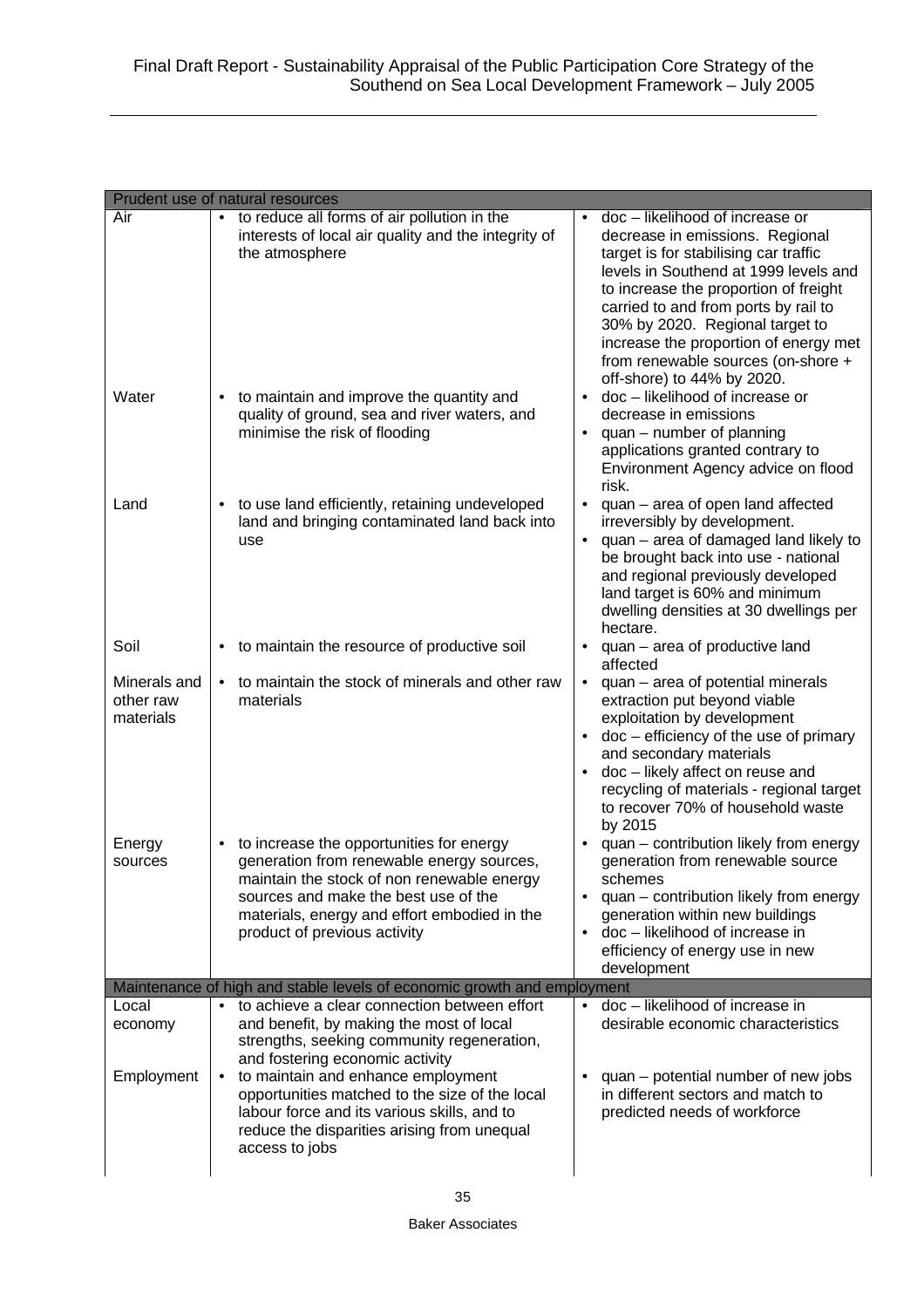| Wealth<br>creation | to retain and enhance the factors which are<br>conducive to wealth creation, including<br>personal creativity, infrastructure, accessibility<br>and the local strengths and qualities that are<br>attractive to visitors and investors | doc – likelihood of increase in<br>desirable economic characteristics |
|--------------------|----------------------------------------------------------------------------------------------------------------------------------------------------------------------------------------------------------------------------------------|-----------------------------------------------------------------------|
|--------------------|----------------------------------------------------------------------------------------------------------------------------------------------------------------------------------------------------------------------------------------|-----------------------------------------------------------------------|

#### **Use of symbols**

In relating the approaches in the Core Strategy LDD to the sustainability framework the following symbols are used to summarise relationships identified:

- consistency between the approach and the sustainability concern
- x conflict between the approach and the sustainability concern
- ? likely relationship but cannot be identified at this level
- no relationship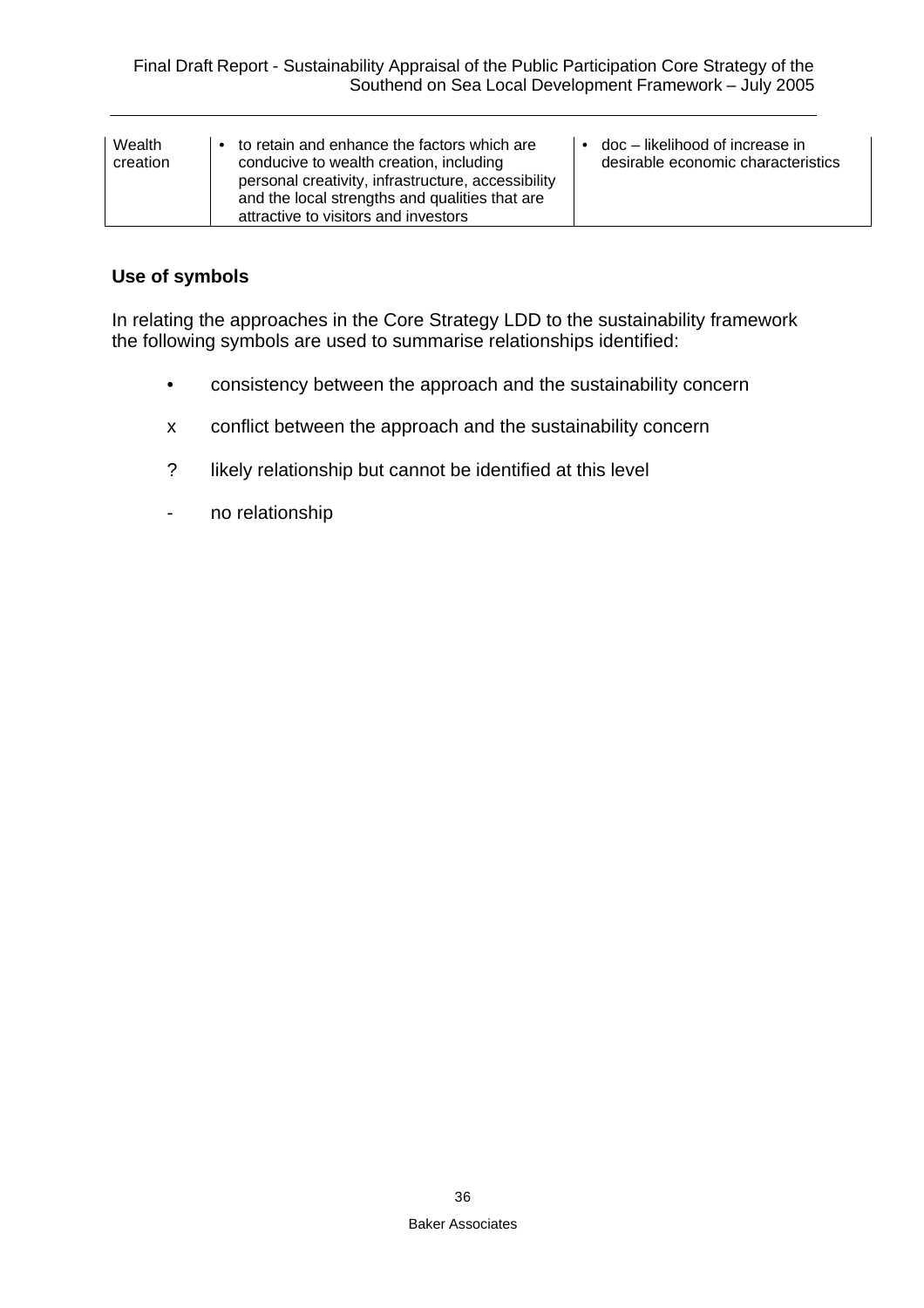# **Appendix 2 Appraisal of the Core Strategy Approaches**

| <b>Spatial Strategy</b>                                                                                                                                                                      |                                                                                                                                                                                |                     |  |
|----------------------------------------------------------------------------------------------------------------------------------------------------------------------------------------------|--------------------------------------------------------------------------------------------------------------------------------------------------------------------------------|---------------------|--|
| Preferred Option 1/suggested Policy KP1: Focus growth and regeneration in selected areas<br>The spatial strategy concentrates all development within existing urban areas including the town |                                                                                                                                                                                |                     |  |
|                                                                                                                                                                                              | centre, the seafront and the existing commercial/industrial areas. 80% of development is expected                                                                              |                     |  |
|                                                                                                                                                                                              | to take place on previously developed land.                                                                                                                                    |                     |  |
| <b>Concern</b>                                                                                                                                                                               | <b>Performance</b>                                                                                                                                                             | <b>Direction of</b> |  |
|                                                                                                                                                                                              |                                                                                                                                                                                | change              |  |
|                                                                                                                                                                                              | Social progress which recognises the needs of everyone                                                                                                                         |                     |  |
| Accessibility                                                                                                                                                                                | Concentrating new development in the central area and district centres                                                                                                         |                     |  |
|                                                                                                                                                                                              | of Southend, will continue to promote the provision of services,                                                                                                               |                     |  |
|                                                                                                                                                                                              | facilities and jobs in locations accessible by public transport. The                                                                                                           |                     |  |
|                                                                                                                                                                                              | policy expects that new development will make a positive contribution                                                                                                          |                     |  |
|                                                                                                                                                                                              | towards improving the effectiveness of public transport or take                                                                                                                |                     |  |
|                                                                                                                                                                                              | advantage of accessible locations. Positive future impact on providing                                                                                                         |                     |  |
|                                                                                                                                                                                              | for equitable levels of accessibility including for those without access                                                                                                       |                     |  |
|                                                                                                                                                                                              | to a car.                                                                                                                                                                      |                     |  |
| Housing                                                                                                                                                                                      | Housing needs are to be met on a range of locations.                                                                                                                           |                     |  |
| <b>Education &amp; Skills</b>                                                                                                                                                                | The spatial strategy makes provision for a university campus. Whilst                                                                                                           |                     |  |
|                                                                                                                                                                                              | this is likely to draw people into the town for education, it will also                                                                                                        |                     |  |
|                                                                                                                                                                                              | provide opportunities for the existing population to take advantage of                                                                                                         |                     |  |
|                                                                                                                                                                                              | training and education opportunities associated with a university.                                                                                                             |                     |  |
| Health, safety and                                                                                                                                                                           | Redevelopment of large central areas and around local centres could                                                                                                            |                     |  |
| security                                                                                                                                                                                     | provide the opportunity to improve areas susceptible to crime.                                                                                                                 |                     |  |
|                                                                                                                                                                                              | Impacts on heath and safety difficult to predict.                                                                                                                              |                     |  |
|                                                                                                                                                                                              | Development in areas of high flood risk has the potential for significant                                                                                                      |                     |  |
|                                                                                                                                                                                              | impact on health and safety of both new and existing residents.                                                                                                                | X                   |  |
|                                                                                                                                                                                              | Development at North Shoebury and much of the sea front is at risk of                                                                                                          |                     |  |
|                                                                                                                                                                                              | flooding. All new development in these areas at risk of flood will have<br>to be designed to minimise risks to safety.                                                         |                     |  |
| Community                                                                                                                                                                                    | Unpredictable relationship.                                                                                                                                                    |                     |  |
|                                                                                                                                                                                              |                                                                                                                                                                                | ?                   |  |
| Effective protection of the environment                                                                                                                                                      |                                                                                                                                                                                |                     |  |
| Biodiversity                                                                                                                                                                                 | The spatial strategy to a large extent avoids previously undeveloped                                                                                                           | ?                   |  |
|                                                                                                                                                                                              | land, thus protecting greenfield habitats. However, previously<br>developed sites, that have been undisturbed for many years may have                                          |                     |  |
|                                                                                                                                                                                              | reverted to locally important habitats, as well as sites of more local or                                                                                                      |                     |  |
|                                                                                                                                                                                              | unidentified importance for nature conservation eg back gardens. The                                                                                                           |                     |  |
|                                                                                                                                                                                              | impact of urban intensification and redevelopment of brownfield sites                                                                                                          |                     |  |
|                                                                                                                                                                                              | would need to be examined at the detailed site development stage.                                                                                                              |                     |  |
| Landscape                                                                                                                                                                                    | There are no urban extensions proposed. Positive impact on the                                                                                                                 |                     |  |
| character                                                                                                                                                                                    | landscape character, through improved urban design.                                                                                                                            |                     |  |
| <b>Built environment</b>                                                                                                                                                                     | The urban focus of the spatial strategy will concentrate investment                                                                                                            |                     |  |
|                                                                                                                                                                                              | opportunities in existing urban areas enabling the regeneration of the                                                                                                         |                     |  |
|                                                                                                                                                                                              | built environment. Intensification and redevelopment could put                                                                                                                 |                     |  |
|                                                                                                                                                                                              |                                                                                                                                                                                |                     |  |
|                                                                                                                                                                                              |                                                                                                                                                                                |                     |  |
|                                                                                                                                                                                              | pressure on historic assets, particularly where they comprise an<br>inefficient use of urban land. However, there are other policies in the<br>LDF to protect heritage assets. |                     |  |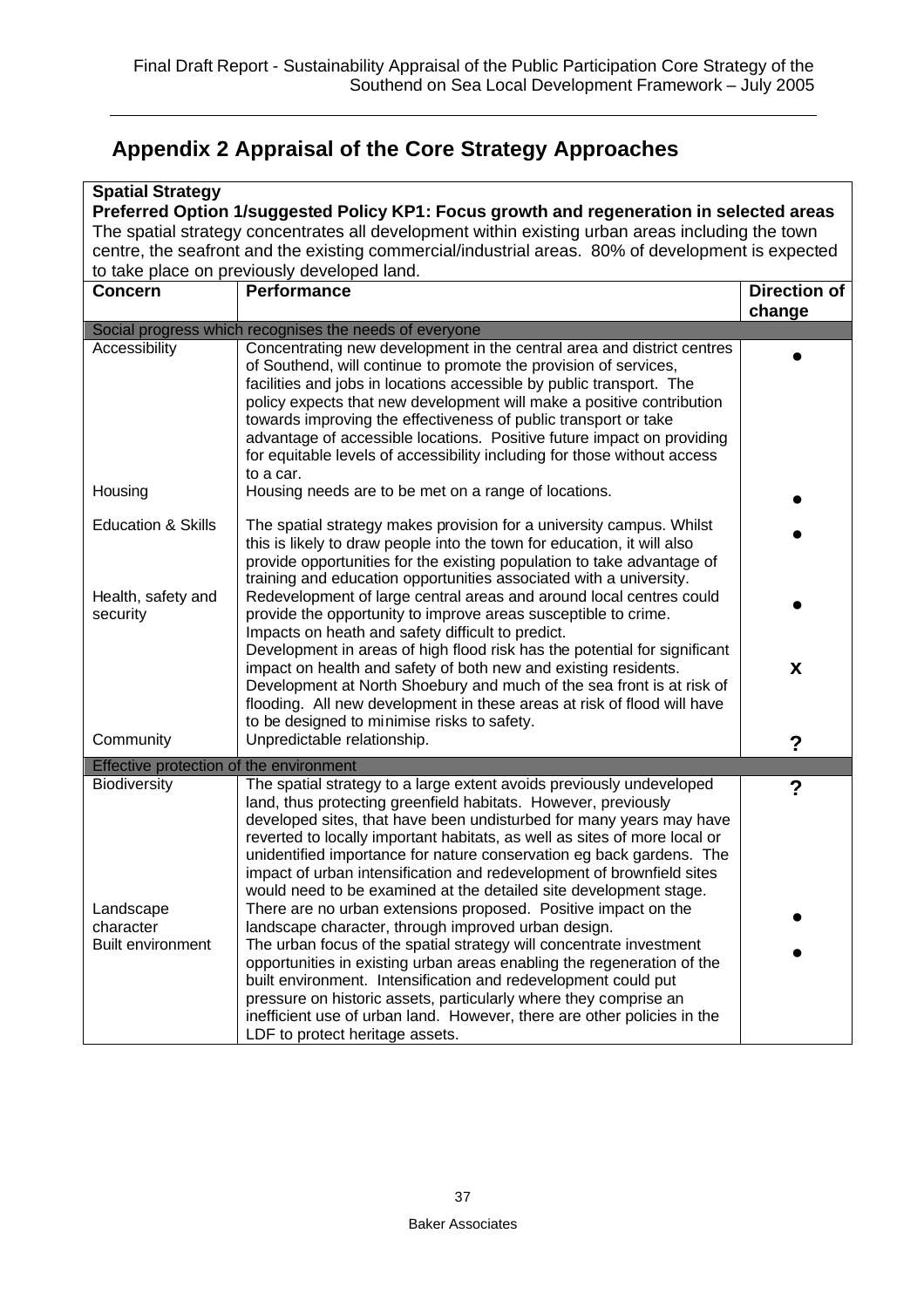| Prudent use of natural resources |                                                                                                                                                  |   |
|----------------------------------|--------------------------------------------------------------------------------------------------------------------------------------------------|---|
| Air                              | Locating development around accessible locations is most likely to                                                                               |   |
|                                  | create opportunities for trips to be made by soft modes and also by                                                                              |   |
|                                  | public transport, minimising the likely future impact of activity                                                                                |   |
|                                  | associated with new development on air quality. Increasing the                                                                                   |   |
|                                  | population density in the urban area may lead to increased levels of                                                                             |   |
|                                  | support for public transport with the potential to improve the quality of                                                                        |   |
|                                  | bus and train services for the existing population.                                                                                              |   |
| Water                            | Water supply is already constrained in the East of England. An                                                                                   | X |
|                                  | increase in the population will create additional demands for water                                                                              |   |
|                                  | supply. Potential negative future impact on water quality and quantity.                                                                          |   |
|                                  | Development in these areas, and in particular North Shoebury, could                                                                              |   |
|                                  | cause significant increase in flood risk. Development must be<br>designed in such a way as to minimise the effect of flooding, and help          |   |
|                                  | prevent causing increased flooding elsewhere.                                                                                                    |   |
| Land                             | 80% of development expected to take place on previously developed                                                                                |   |
|                                  | land, thus promoting the retention of undeveloped land and promoting                                                                             |   |
|                                  | reclamation of contaminated land.                                                                                                                |   |
| Soil                             | No areas of high quality agricultural land are affected by the policy                                                                            |   |
|                                  | proposal.                                                                                                                                        |   |
| Minerals and other               | Tenuous relationship with this objective.                                                                                                        |   |
| raw materials                    |                                                                                                                                                  |   |
| Energy sources                   | Tenuous relationship with this objective                                                                                                         |   |
|                                  |                                                                                                                                                  |   |
|                                  |                                                                                                                                                  |   |
| Local economy                    | Maintenance of high and stable levels of economic growth and employment<br>The spatial strategy promotes the regeneration of the town centre and |   |
|                                  | seafront, and the development of a university and a hi-tech business                                                                             |   |
|                                  | park. This has the potential to secure vast improvements to the local                                                                            |   |
|                                  | economy. Whether new economic activity will be realised will depend                                                                              |   |
|                                  | on the success of the town in attracting new employment.                                                                                         |   |
| Employment                       | A considerable amount of new employment opportunities are expected                                                                               |   |
|                                  | to arise from the provision of high quality employment land in the town                                                                          |   |
|                                  | centre and at Shoeburyness hi-tech business park.                                                                                                |   |
| Wealth creation                  | Improvements to the environmental quality and image associated with                                                                              |   |
|                                  | a revitalised town centre and seafront are expected to have positive                                                                             |   |
|                                  | consequences for the local economy and subsequent wealth creation.                                                                               |   |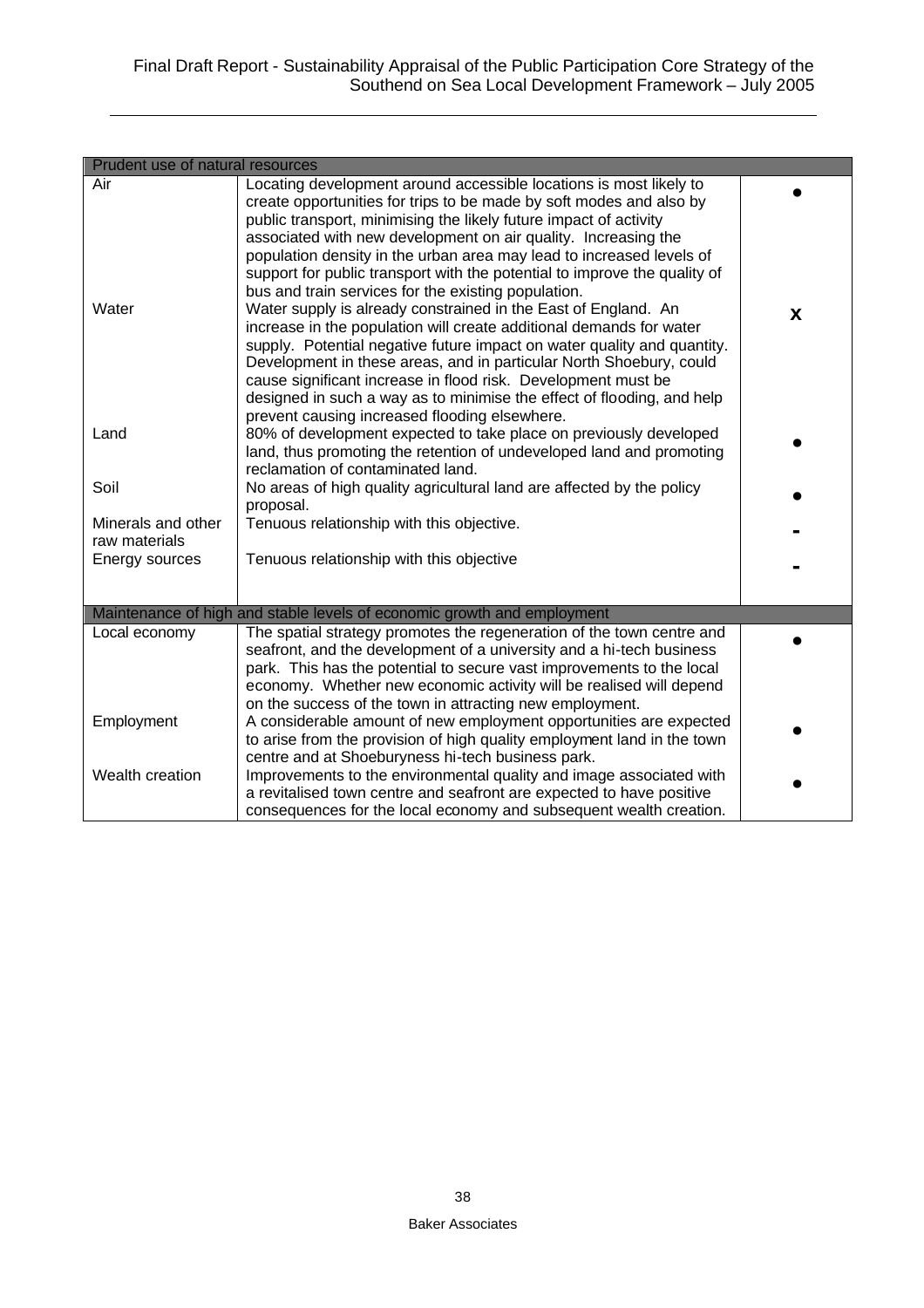| <b>Alternative</b>                                                                                                                                                              |                                                                                                                                                   |                      |  |  |
|---------------------------------------------------------------------------------------------------------------------------------------------------------------------------------|---------------------------------------------------------------------------------------------------------------------------------------------------|----------------------|--|--|
| Option 2: - Focus additional growth on the urban fringe                                                                                                                         |                                                                                                                                                   |                      |  |  |
| An alternative to the preferred option is to direct growth to the urban fringe. This will require the<br>allocation of greenfield land currently outside the settlement limits. |                                                                                                                                                   |                      |  |  |
| <b>Concern</b>                                                                                                                                                                  | <b>Performance</b>                                                                                                                                | <b>Direction of</b>  |  |  |
|                                                                                                                                                                                 |                                                                                                                                                   | change               |  |  |
|                                                                                                                                                                                 | Social progress which recognises the needs of everyone                                                                                            |                      |  |  |
| Accessibility                                                                                                                                                                   | There is an assumption that land furthest distance from the town                                                                                  | $\bullet$ / $\times$ |  |  |
|                                                                                                                                                                                 | centre is less accessible. However, there is an opportunity to                                                                                    |                      |  |  |
|                                                                                                                                                                                 | development a mixed use extension with high quality public transport<br>access to the town centre.                                                |                      |  |  |
| Housing                                                                                                                                                                         | With better economies of scale associated with a large scale urban                                                                                |                      |  |  |
|                                                                                                                                                                                 | extension, there are improved prospects for securing higher levels of                                                                             |                      |  |  |
|                                                                                                                                                                                 | affordable housing.                                                                                                                               |                      |  |  |
| <b>Education &amp; Skills</b>                                                                                                                                                   | All of the options promote the development of a university campus.                                                                                |                      |  |  |
|                                                                                                                                                                                 | Whilst this is likely to draw people into the town for education, it will                                                                         |                      |  |  |
|                                                                                                                                                                                 | also provide opportunities for the existing population to take advantage<br>of training and education opportunities associated with a university. |                      |  |  |
| Health, safety and                                                                                                                                                              | Potential to secure new recreation opportunities and access to the                                                                                |                      |  |  |
| security                                                                                                                                                                        | countryside via the urban extension. Extensive new area of                                                                                        | $\bullet$ / $\times$ |  |  |
|                                                                                                                                                                                 | development able to be designed to deter criminal activity. On the                                                                                |                      |  |  |
|                                                                                                                                                                                 | otherhand, it is less likely to provide any improvements with respect to                                                                          |                      |  |  |
|                                                                                                                                                                                 | the design of existing built up areas. Mixed performance.<br>Development in the east of the urban area may cause an increase in                   |                      |  |  |
|                                                                                                                                                                                 | flood risk, and therefore the safety of residents here. Development on                                                                            |                      |  |  |
|                                                                                                                                                                                 | greenfield land will also reduce the absorption capacity of land,                                                                                 |                      |  |  |
|                                                                                                                                                                                 | causing increased risk of flooding elsewhere.                                                                                                     |                      |  |  |
| Community                                                                                                                                                                       | Potential opportunity to develop a new community with its own identify                                                                            | ?                    |  |  |
|                                                                                                                                                                                 | and services and facilities.                                                                                                                      |                      |  |  |
| Effective protection of the environment                                                                                                                                         |                                                                                                                                                   |                      |  |  |
| <b>Biodiversity</b>                                                                                                                                                             | This option puts pressure on natural assets around the edge of the<br>town. Although the value of these habitats is unknown as there are no       | ?                    |  |  |
|                                                                                                                                                                                 | precise locations for development proposed at this stage, the impact                                                                              |                      |  |  |
|                                                                                                                                                                                 | on this objective is unknown.                                                                                                                     |                      |  |  |
| Landscape                                                                                                                                                                       | An urban extension could result in an adverse impact on the                                                                                       | $\bullet$ / $\times$ |  |  |
| character                                                                                                                                                                       | landscape character around the town. However, some parts of the                                                                                   |                      |  |  |
|                                                                                                                                                                                 | urban fringe are identified as landscape improvement areas -                                                                                      |                      |  |  |
|                                                                                                                                                                                 | development could secure the positive reinstatement of character<br>beyond the extension.                                                         |                      |  |  |
| <b>Built environment</b>                                                                                                                                                        | Lost opportunity to redevelop and improve the built fabric of the town.                                                                           |                      |  |  |
|                                                                                                                                                                                 | However, reduced pressure on built heritage assets.                                                                                               | $\bullet$ / $\times$ |  |  |
| Prudent use of natural resources                                                                                                                                                |                                                                                                                                                   |                      |  |  |
| Air                                                                                                                                                                             | The consequences for air quality are difficult to predict. Mixed use                                                                              | X                    |  |  |
|                                                                                                                                                                                 | extensions with high quality public transport access could support                                                                                |                      |  |  |
|                                                                                                                                                                                 | walking, cycling and public transport movements. However, peripheral                                                                              |                      |  |  |
| Water                                                                                                                                                                           | developments tends to give rise to increased use of the car.<br>Water supply is already constrained in the East of England. An                    |                      |  |  |
|                                                                                                                                                                                 | increase in the population will create additional demands for water                                                                               | X                    |  |  |
|                                                                                                                                                                                 | supply. Potential negative future impact on water quality and quantity.                                                                           |                      |  |  |
|                                                                                                                                                                                 | In general, growth to the north of the urban area of Southend-on-Sea                                                                              |                      |  |  |
|                                                                                                                                                                                 | should not pose any flood risk, although development to the east may                                                                              |                      |  |  |
|                                                                                                                                                                                 | result in increase flood risk, especially in north Shoebury.<br>Development on greenfield land will also reduce the absorption                    |                      |  |  |
|                                                                                                                                                                                 | capacity of land, causing increased risk of flooding elsewhere.                                                                                   |                      |  |  |
| Land                                                                                                                                                                            | Considerable amount of greenfield land will be irreversibly lost to                                                                               | X                    |  |  |
|                                                                                                                                                                                 | development. This option does not allow for the reclamation of                                                                                    |                      |  |  |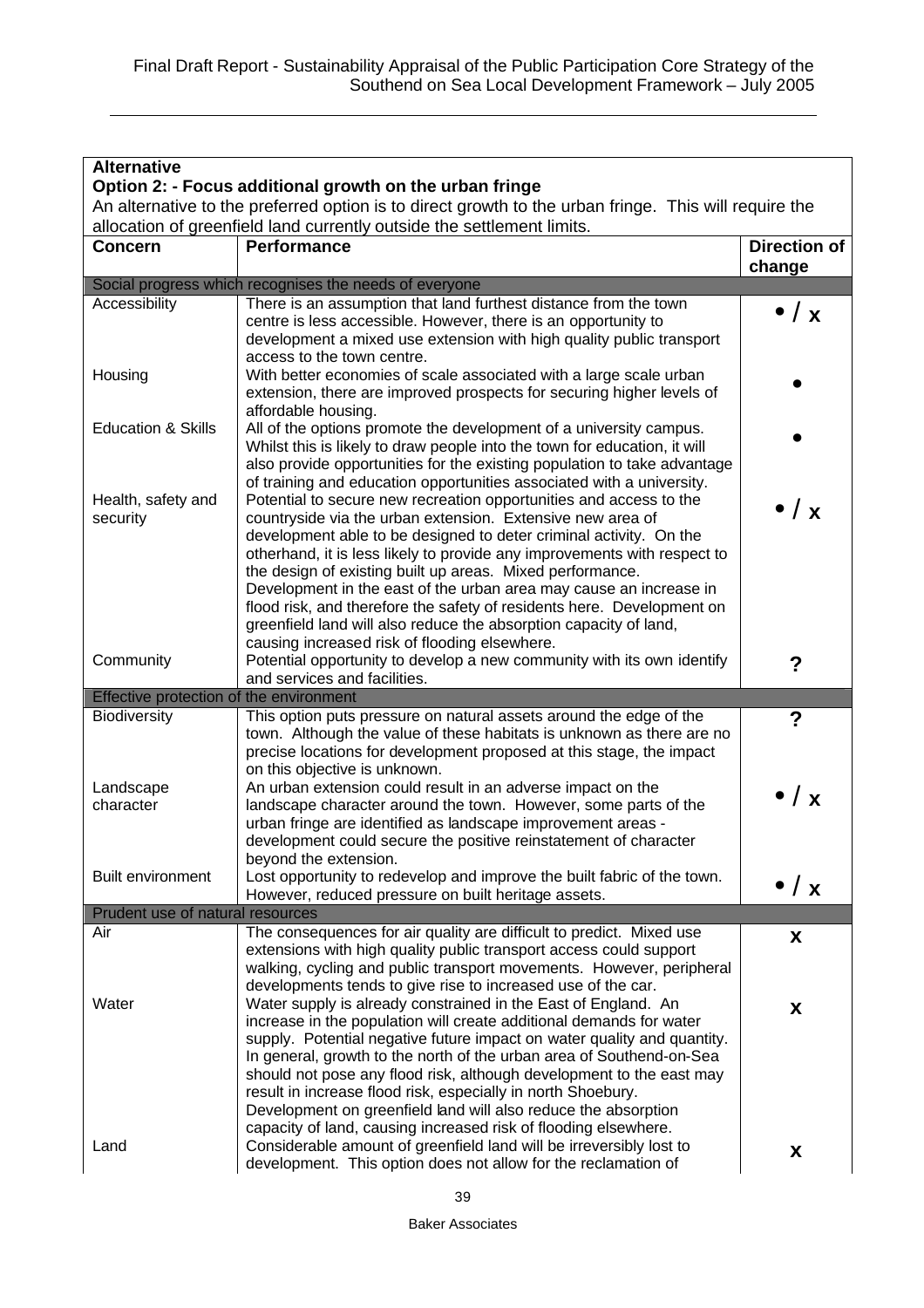|                                     | contaminated land.                                                                                                      |  |
|-------------------------------------|-------------------------------------------------------------------------------------------------------------------------|--|
| Soil                                | Areas of high quality agricultural land are prevalent to the north of the<br>town. This may be affected by this option. |  |
| Minerals and other<br>raw materials | Tenuous relationship with this objective.                                                                               |  |
| Energy sources                      | Tenuous relationship with this objective                                                                                |  |
|                                     |                                                                                                                         |  |

| Maintenance of high and stable levels of economic growth and employment |                                                                                                                                                                                                                                                                                                                                                                                                              |                          |  |
|-------------------------------------------------------------------------|--------------------------------------------------------------------------------------------------------------------------------------------------------------------------------------------------------------------------------------------------------------------------------------------------------------------------------------------------------------------------------------------------------------|--------------------------|--|
| Local economy                                                           | Reduced investment in the regeneration of the town centre and<br>seafront areas, with less beneficial consequences for some sectors.<br>However, urban extensions could bring forward peripheral<br>employment land with good access to the strategic road network which<br>could be highly attractive to potential employers.                                                                               |                          |  |
| Employment                                                              | Opportunities to develop a prestigious, peripheral business park as<br>part of an urban extension, with positive implications for employment<br>generation.                                                                                                                                                                                                                                                  |                          |  |
| Wealth creation                                                         | A development strategy that focuses on the periphery of the<br>settlement is less likely to secure strategic regeneration plans for the<br>centre of the town. The impact on some sectors such as the leisure<br>and tourism economy may be less beneficial than the option presented<br>in policy KP1. On the otherhand, high quality, greenfield employment<br>sites may lead to better job opportunities. | $\bullet$ / $\mathbf{y}$ |  |

| <b>Alternative</b><br>Option 3: Focus growth across all parts of the urban area<br>An alternative to the preferred option is to disperse growth across the urban area. This will require<br>redeveloping land at much higher densities and intensification could lead to the loss of open space. |                                                                                                                                                                                                                                                                                                                                                                                                                                                                               |                               |
|--------------------------------------------------------------------------------------------------------------------------------------------------------------------------------------------------------------------------------------------------------------------------------------------------|-------------------------------------------------------------------------------------------------------------------------------------------------------------------------------------------------------------------------------------------------------------------------------------------------------------------------------------------------------------------------------------------------------------------------------------------------------------------------------|-------------------------------|
| <b>Concern</b>                                                                                                                                                                                                                                                                                   | <b>Performance</b>                                                                                                                                                                                                                                                                                                                                                                                                                                                            | <b>Direction of</b><br>change |
|                                                                                                                                                                                                                                                                                                  | Social progress which recognises the needs of everyone                                                                                                                                                                                                                                                                                                                                                                                                                        |                               |
| Accessibility                                                                                                                                                                                                                                                                                    | Development will be spread throughout the urban area, some sites<br>may be in less accessible peripheral neighbourhoods.                                                                                                                                                                                                                                                                                                                                                      | ?                             |
| Housing                                                                                                                                                                                                                                                                                          | A collection of smaller sites is likely to yield fewer affordable housing<br>units than the other 2 options.                                                                                                                                                                                                                                                                                                                                                                  | ?                             |
| <b>Education &amp; Skills</b>                                                                                                                                                                                                                                                                    | All of the options promote the development of a university campus.<br>Whilst this is likely to draw people into the town for education, it will<br>also provide opportunities for the existing population to take advantage<br>of training and education opportunities associated with a university.                                                                                                                                                                          |                               |
| Health, safety and<br>security                                                                                                                                                                                                                                                                   | Loss of important local greenspace could lead to reduced<br>opportunities for outdoor recreation, with adverse consequences for<br>health. Impact on crime unpredictable. Development in areas of high<br>flood risk has the potential for significant impact on health and safety<br>of both new and existing residents. This risk will vary depending on<br>where within the borough development happens, as not all parts of the<br>borough are at the same risk of flood. | X                             |
| Community                                                                                                                                                                                                                                                                                        | Unpredictable relationship.                                                                                                                                                                                                                                                                                                                                                                                                                                                   | ?                             |
| Effective protection of the environment                                                                                                                                                                                                                                                          |                                                                                                                                                                                                                                                                                                                                                                                                                                                                               |                               |
| Biodiversity                                                                                                                                                                                                                                                                                     | The spatial strategy to a large extent avoids previously undeveloped<br>land, thus protecting greenfield habitats. However, previously<br>developed sites, that have been undisturbed for many years may have<br>reverted to locally important habitats, as well as sites of more local or<br>unidentified importance for nature conservation eg back gardens. The<br>impact of urban intensification and redevelopment of brownfield sites                                   | ?                             |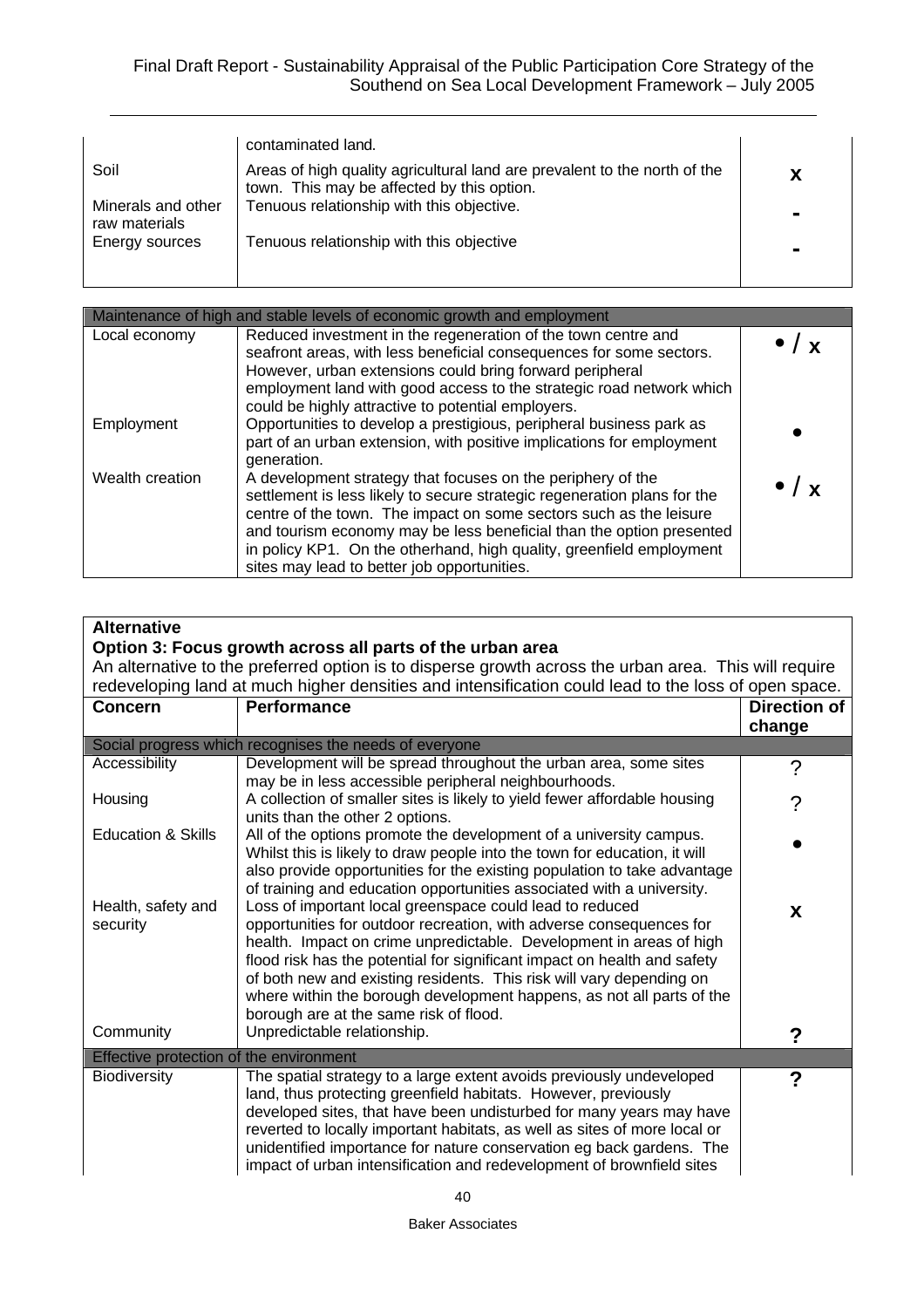| Landscape<br>character<br><b>Built environment</b> | would need to be examined at the detailed site development stage.<br>There are no urban extensions proposed. Positive impact on the<br>landscape character.<br>An unfocused approach to redevelopment could lead to changes in<br>character and higher densities across the town, including in areas<br>where it might not be appropriate. Lost opportunity to consolidate<br>development and promote comprehensive regeneration around central<br>areas and district centres.                                                                                        | X |
|----------------------------------------------------|-----------------------------------------------------------------------------------------------------------------------------------------------------------------------------------------------------------------------------------------------------------------------------------------------------------------------------------------------------------------------------------------------------------------------------------------------------------------------------------------------------------------------------------------------------------------------|---|
| Prudent use of natural resources                   |                                                                                                                                                                                                                                                                                                                                                                                                                                                                                                                                                                       |   |
| Air                                                | Some development may not be in the most accessible locations. Lost<br>opportunity to promote the use of public transport with subsequent<br>adverse consequences for air quality.                                                                                                                                                                                                                                                                                                                                                                                     | X |
| Water                                              | Water supply is already constrained in the East of England. An<br>increase in the population will create additional demands for water<br>supply. Potential negative future impact on water quality and quantity.<br>Development in some parts of the borough could cause significant<br>increase in flood risk. Therefore development must be designed in<br>such a way as to minimise the effect of flooding, and help prevent<br>causing increase flooding elsewhere. This option has the potential<br>development to be put in locations less at risk of flooding. | X |
| Land                                               | Because of additional pressures on urban greenspace, more<br>previously undeveloped land may be affected by this strategy option.<br>This option would help maximise the reclamation of contaminated<br>land.                                                                                                                                                                                                                                                                                                                                                         | X |
| Soil                                               | No areas of high quality agricultural land are affected by the policy<br>proposal.                                                                                                                                                                                                                                                                                                                                                                                                                                                                                    |   |
| Minerals and other<br>raw materials                | Tenuous relationship with this objective.                                                                                                                                                                                                                                                                                                                                                                                                                                                                                                                             |   |
| Energy sources                                     | Tenuous relationship with this objective                                                                                                                                                                                                                                                                                                                                                                                                                                                                                                                              |   |
|                                                    |                                                                                                                                                                                                                                                                                                                                                                                                                                                                                                                                                                       |   |

| Maintenance of high and stable levels of economic growth and employment |                                                                                                                                                                                                                                                                                                                                                                                                                     |  |
|-------------------------------------------------------------------------|---------------------------------------------------------------------------------------------------------------------------------------------------------------------------------------------------------------------------------------------------------------------------------------------------------------------------------------------------------------------------------------------------------------------|--|
| Local economy                                                           | Dispersed development could lead to a reduced critical mass of                                                                                                                                                                                                                                                                                                                                                      |  |
| Employment                                                              | investment in key areas such as the town centre and the seafront, with<br>a reduced impact on physical regeneration and image enhancement.<br>Employment provision expected to come forward on a range of sites.<br>It is not clear whether the Shoeburyness Business Park forms a<br>component of this option. The development / redevelopment of a                                                                |  |
| Wealth creation                                                         | collection of smaller dispersed employment sites is less likely to<br>deliver a high quality, prestigious business park associated with a<br>larger, peripheral location.<br>A dispersed development strategy may be less likely to secure<br>strategic regeneration plans for the town. The impact on some sectors<br>such as the leisure and tourism economy may be less beneficial than<br>the preferred option. |  |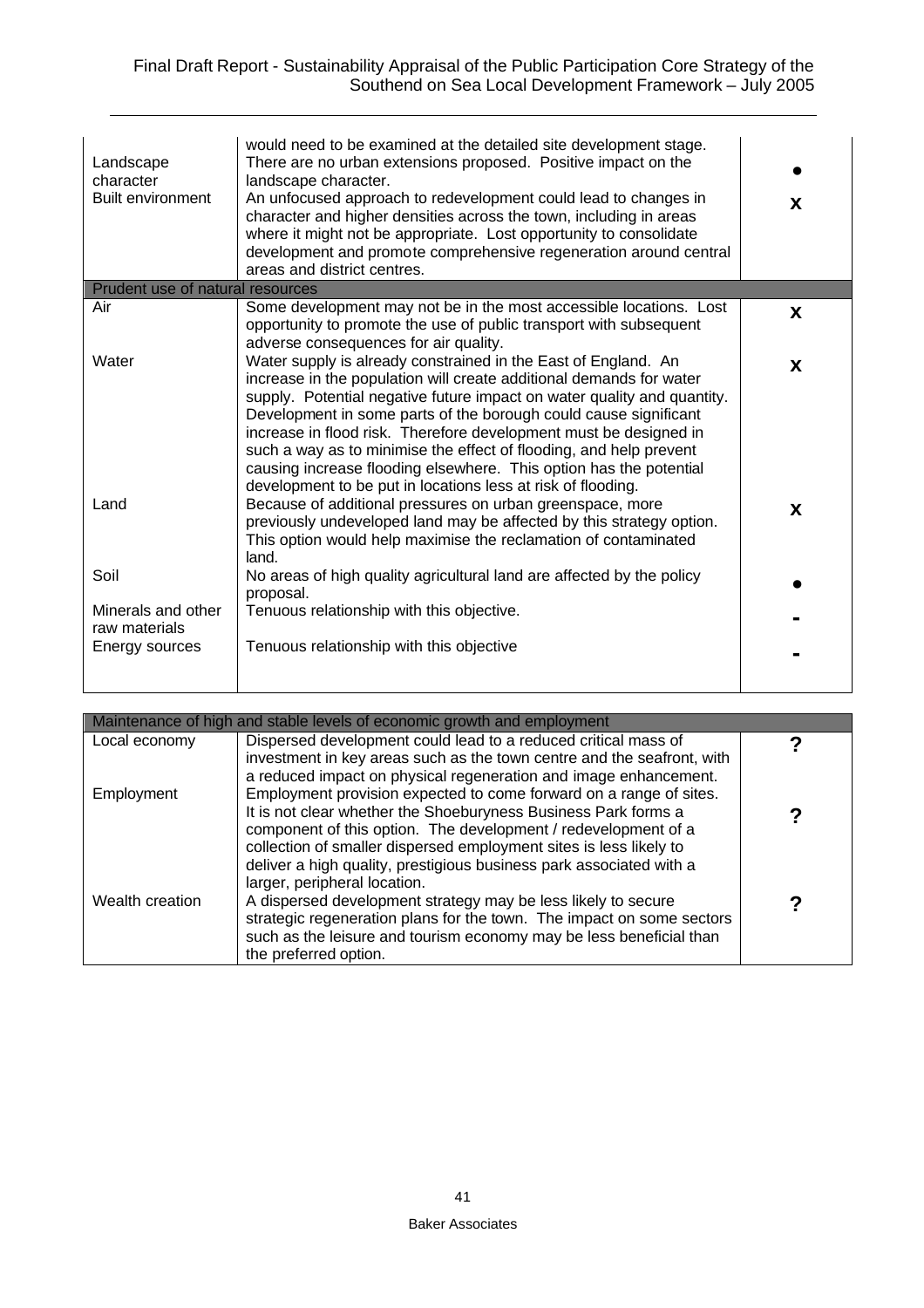| <b>Key Development Principles</b>                                                               |                                                                                                                                                                                                                                                                                           |                               |
|-------------------------------------------------------------------------------------------------|-------------------------------------------------------------------------------------------------------------------------------------------------------------------------------------------------------------------------------------------------------------------------------------------|-------------------------------|
| This approach and suggested policy KP2 establishes a number of development principles that will |                                                                                                                                                                                                                                                                                           |                               |
| apply to all development proposals in the Borough.                                              |                                                                                                                                                                                                                                                                                           |                               |
| <b>Concern</b>                                                                                  | <b>Performance</b>                                                                                                                                                                                                                                                                        | <b>Direction of</b><br>change |
|                                                                                                 | Social progress which recognises the needs of everyone                                                                                                                                                                                                                                    |                               |
| Accessibility                                                                                   | The policy seeks improvements to the transport network, including<br>sustainable modes of travel. Positive relationship with equitable levels<br>of accessibility.                                                                                                                        |                               |
| Housing                                                                                         | No relationship                                                                                                                                                                                                                                                                           |                               |
| <b>Education &amp; Skills</b>                                                                   | No relationship                                                                                                                                                                                                                                                                           |                               |
| Health, safety and<br>security<br>Community                                                     | The policy makes no reference to detailed design issues like crime,<br>but there is the opportunity for this to be dealt with in policy CP4.<br>No relationship                                                                                                                           |                               |
| Effective protection of the environment                                                         |                                                                                                                                                                                                                                                                                           |                               |
| Biodiversity                                                                                    | Requirement for development proposals to 'respect the natural<br>environment' is fairly weak. This could be substituted with 'result in no<br>net loss of environmental assets'                                                                                                           | X                             |
| Landscape<br>character                                                                          | Promotes the recycling of previously developed land, thus protecting<br>the loss of open land on the edge of the settlement. However, the<br>policy is quiet on the positive enhancement of the environment, such<br>as landscape. It is noted that policy CP4 provides the more detailed | X                             |
| <b>Built environment</b>                                                                        | policy framework on environmental matters. Whilst this mentions the<br>management of the urban fringe, it is not explicit in setting out the<br>desire to secure the enhancement of the landscape.<br>The policy seeks quality design in new developments.                                |                               |
|                                                                                                 |                                                                                                                                                                                                                                                                                           |                               |
| Prudent use of natural resources<br>Air                                                         | Policy seeks the provision of sustainable transport improvements and                                                                                                                                                                                                                      |                               |
| Water                                                                                           | energy efficient design - potential to minimise the effects of air<br>pollution associated with new development.<br>Sustainable drainage, thereby helping to reduce the risk of flood, is<br>promoted. However, the policy doesn't mention the need for water                             | X                             |
| Land                                                                                            | efficiency measures as part of new development.<br>Promotes the recycling of previously developed land, but does not<br>specifically mention contaminated land.                                                                                                                           |                               |
| Soil                                                                                            | Promotes the recycling of previously developed land, thus protecting<br>soil resources.                                                                                                                                                                                                   |                               |
| Minerals and other<br>raw materials                                                             | The reuse of resources is promoted in new developments. Bullet 11<br>could be extended to be more specific about recycling waste arising<br>from new developments - this is not covered anywhere else in the LDD<br>- check.                                                              |                               |
| Energy sources                                                                                  | Energy efficient design is sought in new developments.                                                                                                                                                                                                                                    |                               |
|                                                                                                 | Maintenance of high and stable levels of economic growth and employment                                                                                                                                                                                                                   |                               |
| Local economy<br>Employment                                                                     | The policy generally seeks high quality new developments - potential<br>to improve the overall image and perception of the town as a place to<br>live, work and visit.<br>No relationship                                                                                                 |                               |
|                                                                                                 |                                                                                                                                                                                                                                                                                           |                               |
| Wealth creation                                                                                 | No relationship                                                                                                                                                                                                                                                                           |                               |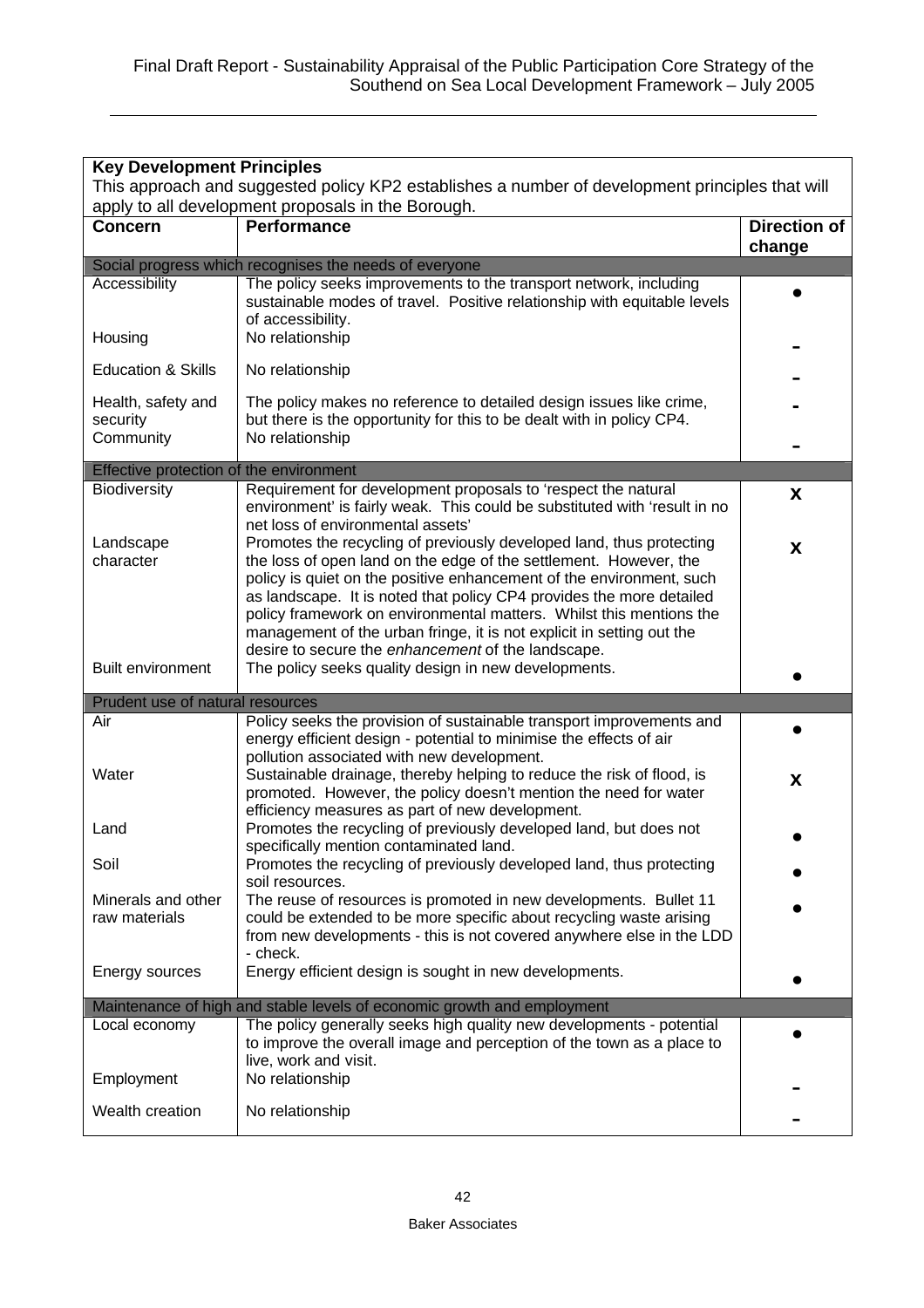|                                         | <b>Key Implementation and Resources</b>                                                               |                     |
|-----------------------------------------|-------------------------------------------------------------------------------------------------------|---------------------|
|                                         | This approach and suggested policy KP3 sets out what the Council intends as part of its suite of      |                     |
|                                         | planning documents, and something on the process it will follow in dealing with applications. It is   |                     |
|                                         | more of a 'mission statement' than development plan policy and difficult to appraise in this exercise |                     |
|                                         | as a consequence. What is likely to be sought from developer contributions is also identified and     |                     |
| this is useful to set out in the plan.  |                                                                                                       |                     |
| <b>Concern</b>                          | <b>Performance</b>                                                                                    | <b>Direction of</b> |
|                                         |                                                                                                       | change              |
|                                         | Social progress which recognises the needs of everyone                                                |                     |
| Accessibility                           | Contributions towards public transport and walking and cycling                                        |                     |
|                                         | facilities are to be sought. And travel plans will be required in some                                |                     |
|                                         | cases. The policy provides the opportunity to improve accessibility by                                |                     |
|                                         | non-car modes                                                                                         |                     |
| Housing                                 | Planning agreements with developers to deliver affordable housing will                                |                     |
|                                         | assist in meeting this particular need and improve access to housing                                  |                     |
| <b>Education &amp; Skills</b>           | Policy could state the intention to negotiate training provision as part of                           | X                   |
|                                         | new employment developments<br>There is no particular relationship                                    |                     |
| Health, safety and<br>security          |                                                                                                       |                     |
| Community                               | Community facilities will be sought from developer contribution and                                   |                     |
|                                         | this is a positive approach                                                                           |                     |
| Effective protection of the environment |                                                                                                       |                     |
| Biodiversity                            | Biodiversity enhancement could form part of general environmental                                     |                     |
|                                         | enhancements to be sought in planning obligations.                                                    |                     |
| Landscape                               | Landscape enhancement could form part of general environmental                                        |                     |
| character                               | enhancements to be sought in planning obligations.                                                    |                     |
| Built environment                       | Public art and 'design excellence' required of new development will                                   |                     |
|                                         | help improve the built environment                                                                    |                     |
| Prudent use of natural resources        |                                                                                                       |                     |
| Air                                     | Contributions towards public transport and walking and cycling                                        |                     |
|                                         | facilities are to be sought - opportunity to limit the effects of new                                 |                     |
| Water                                   | development on air quality.<br>Contributions towards flood protection and sustainable drainage        |                     |
|                                         | schemes.                                                                                              |                     |
| Land                                    | No relationship                                                                                       |                     |
|                                         |                                                                                                       |                     |
| Soil                                    | No relationship                                                                                       |                     |
|                                         |                                                                                                       |                     |
| Minerals and other                      | No relationship                                                                                       |                     |
| raw materials<br>Energy sources         | No relationship                                                                                       |                     |
|                                         |                                                                                                       |                     |
|                                         | Maintenance of high and stable levels of economic growth and employment                               |                     |
| Local economy                           | The intention of dealing expeditiously with planning applications                                     |                     |
|                                         | concerned with economic development is a positive one                                                 |                     |
| Employment                              | The general approach in the policy should bring positive benefits for                                 |                     |
|                                         | retaining and attracting employment                                                                   |                     |
| Wealth creation                         | The policy indicates the Council's willingness to work with partners to                               |                     |
|                                         | facilitate development, through the approach to its own land and with                                 |                     |
|                                         | the use of compulsory purchase orders, and these will be beneficial to<br>this aspect                 |                     |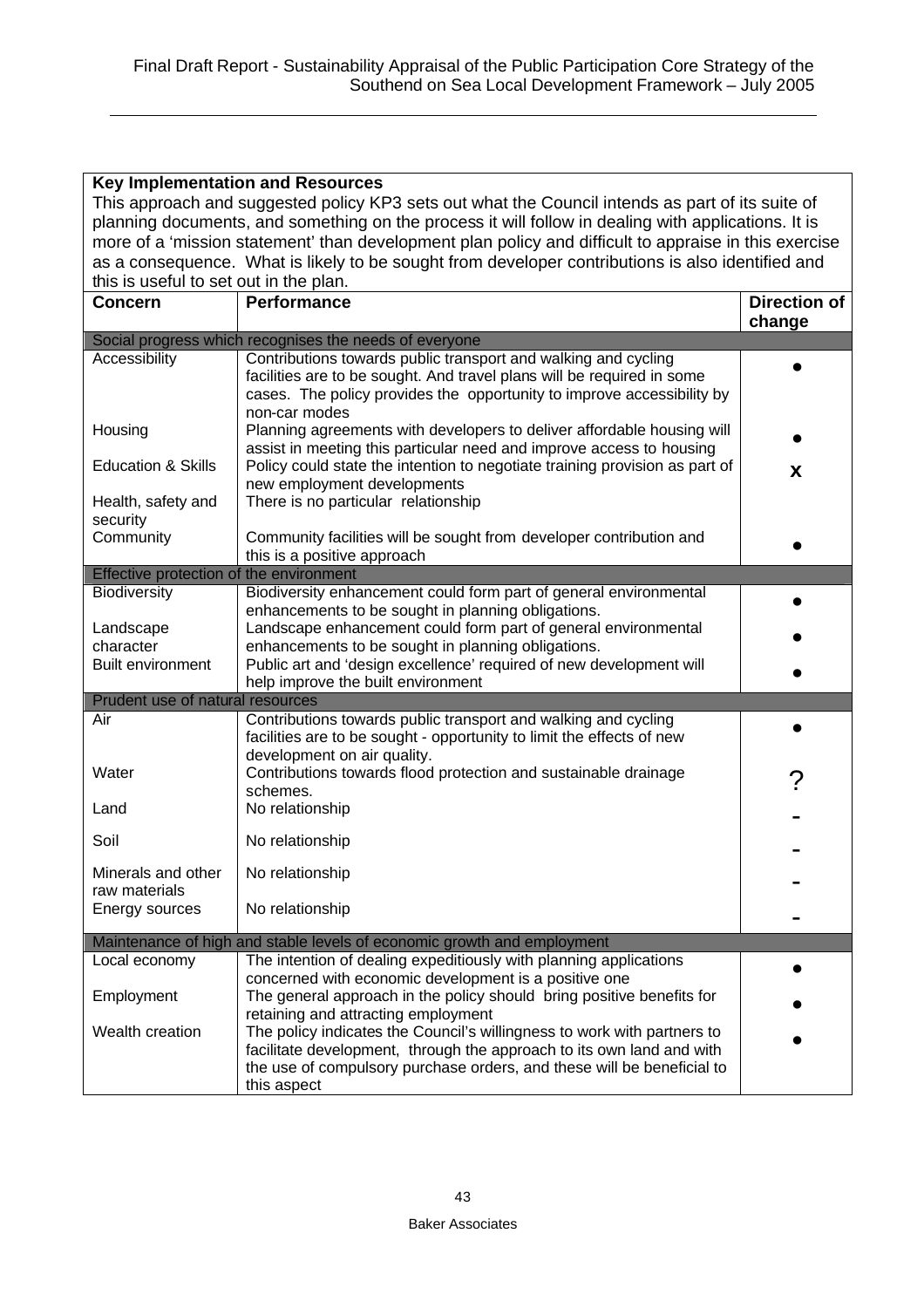#### **Employment Generating Development**

The preferred option approach and suggested Policy CP1 identifies the number of jobs for which 'provision is made' in the plan period and their distribution across the plan area, and seeks to ensure that new employment generating activity contributes to the overall strategy

| <b>Concern</b>                          | <b>Performance</b>                                                         | <b>Direction of</b> |
|-----------------------------------------|----------------------------------------------------------------------------|---------------------|
|                                         | Social progress which recognises the needs of everyone                     | change              |
| Accessibility                           | The core policy seeks to focus development in the central area but         |                     |
|                                         | also provides for new employment in association with new residential       |                     |
|                                         | development and in both respects seeks to increase the accessibility       |                     |
|                                         | of employment opportunities                                                |                     |
| Housing                                 | The need to reinforce a close relationship between residential             |                     |
|                                         | development and employment opportunities is recognised positively in       |                     |
|                                         | the policy                                                                 |                     |
| <b>Education &amp; Skills</b>           | The policy emphasises the links between skills development and             |                     |
|                                         | employment opportunities as well as promoting the more direct growth       |                     |
|                                         | in the educational sector as a source of employment                        |                     |
| Health, safety and                      | No direct link is identified, though improving the availability and        |                     |
| security                                | distribution of rewarding job opportunities is likely to bring indirect    |                     |
|                                         | benefits in these areas                                                    |                     |
| Community                               | There is much in the policy that seeks to use investment in                |                     |
|                                         | employment generating activity to strengthen distinctive parts of the      |                     |
|                                         | area and reinforce local community linkages                                |                     |
| Effective protection of the environment |                                                                            |                     |
| Biodiversity                            | There is nothing in the policy to explain the land use implications and    |                     |
|                                         | so the effects on biodiversity cannot be identified                        |                     |
| Landscape                               | The land use implications of the policy cannot be identified other than    |                     |
| character                               | the general support for the patterns of development promoted through       |                     |
|                                         | the key spatial strategy policies                                          |                     |
| <b>Built environment</b>                | If properly directed, investment in employment generating activity can     |                     |
|                                         | be used to improve the urban fabric, and this is recognised in the         |                     |
|                                         | policy as well as there being specific provision for improvement to the    |                     |
|                                         | environment providing for possible exception to the general intention      |                     |
|                                         | of retaining existing employment sites                                     |                     |
| Prudent use of natural resources<br>Air | Achieving a better mix of activity ought to reduce travel demand and       |                     |
|                                         | with it some emissions to the air, though there is the further need to     |                     |
|                                         | control any noxious emissions from employment activity                     |                     |
| Water                                   | There is no direct link between the policy and the management of the       |                     |
|                                         | water environment                                                          |                     |
| Land                                    | The policy is consistent with the intention of the key spatial strategy    |                     |
|                                         | policies that land be used well, including by the recycling of previously  |                     |
|                                         | developed land                                                             |                     |
| Soil                                    | There is no direct link between the policy and stewardship of this         |                     |
|                                         | resource                                                                   |                     |
| Minerals and other                      | There is no direct link between the policy and the management of           |                     |
| raw materials                           | minerals though construction associated with new employment                |                     |
|                                         | generating development is bound to take such materials                     |                     |
| Energy sources                          | If reduced travel demand can be achieved through the management of         |                     |
|                                         | the mix of activity this will have beneficial implications for energy use. |                     |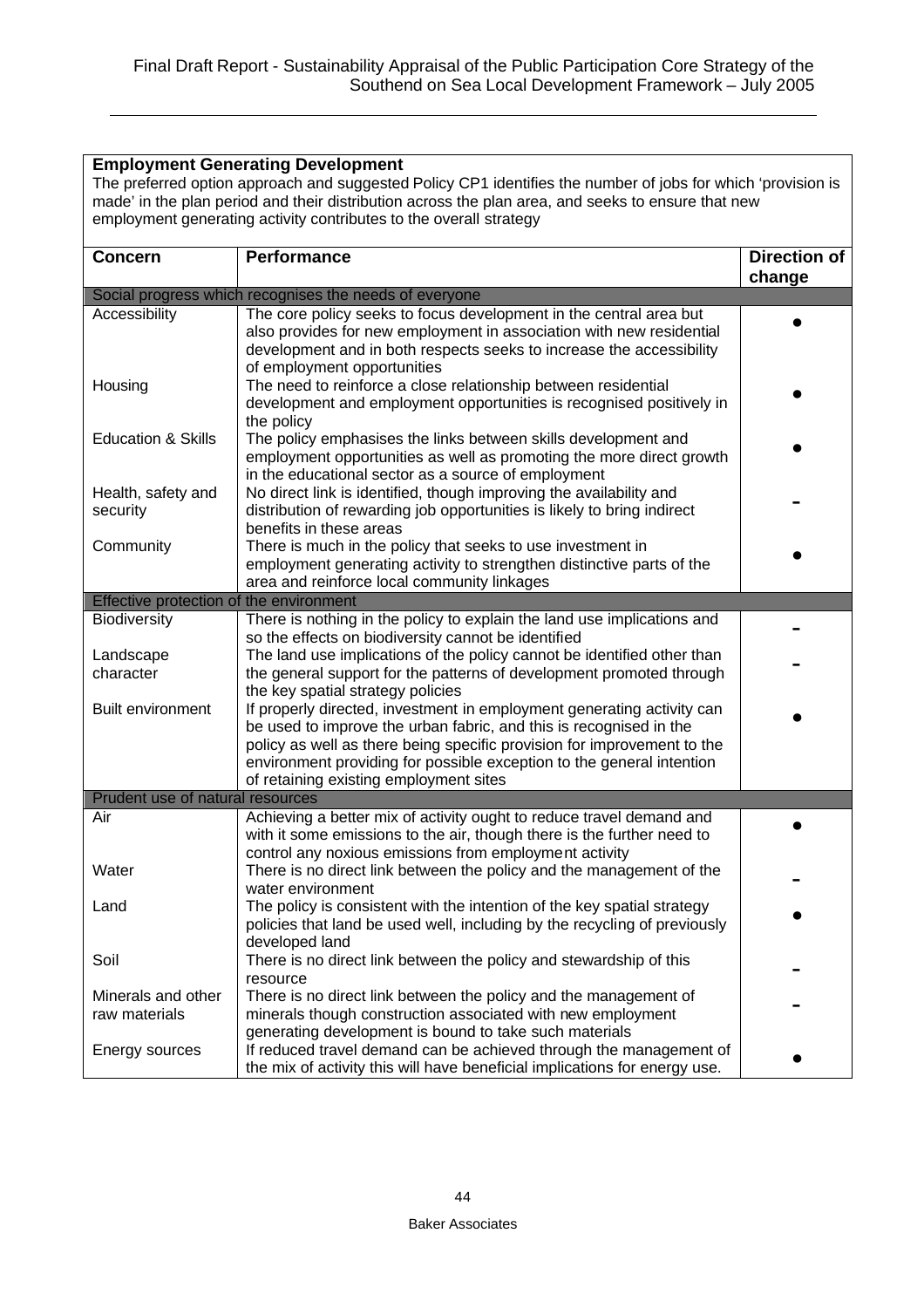| Maintenance of high and stable levels of economic growth and employment |                                                                                                                                                                    |  |
|-------------------------------------------------------------------------|--------------------------------------------------------------------------------------------------------------------------------------------------------------------|--|
| Local economy                                                           | The policy is specifically about strengthening the local economy as<br>well as ensuring that Southend makes an appropriate contribution to<br>regional development |  |
| Employment                                                              | The policy is specifically about making provision for employment                                                                                                   |  |
| Wealth creation                                                         | There is much in the policy about improving the conditions for wealth<br>creation, through investment in various forms of infrastructure for<br>instance           |  |

Alternative option 2 - does not make best use of brownfield land and therefore does not encourage the regeneration of urban areas and deal with contaminated land issues. Not addressing regeneration of existing areas, could limit the creation of sustainable communities in urban areas. However, the option would increase the opportunity to encourage sustainable communities on the urban fringe, if included within a mixed use development with housing and suitable service infrastructure, but there would be greater environmental impacts than the preferred option, such as impacts on landscape character and open space on the urban fringe. The proposed development on greenfield sites would also reduce the absorption capacity of land, therefore increasing flooding risk elsewhere.

Alternative option 3 - focuses growth across all parts of the urban area, using smaller dispersed employment sites which are less likely to deliver a high quality, large peripheral location. This may result in a limited supply of land and constrain economic growth in the area. In doing so it may reduce the attraction of the area to prospective new and existing employers. In dispersing development throughout the urban areas, it could detract from required key investment to the town centre and the seafront. This alternative could also result in overdevelopment and loss of open space in urban areas.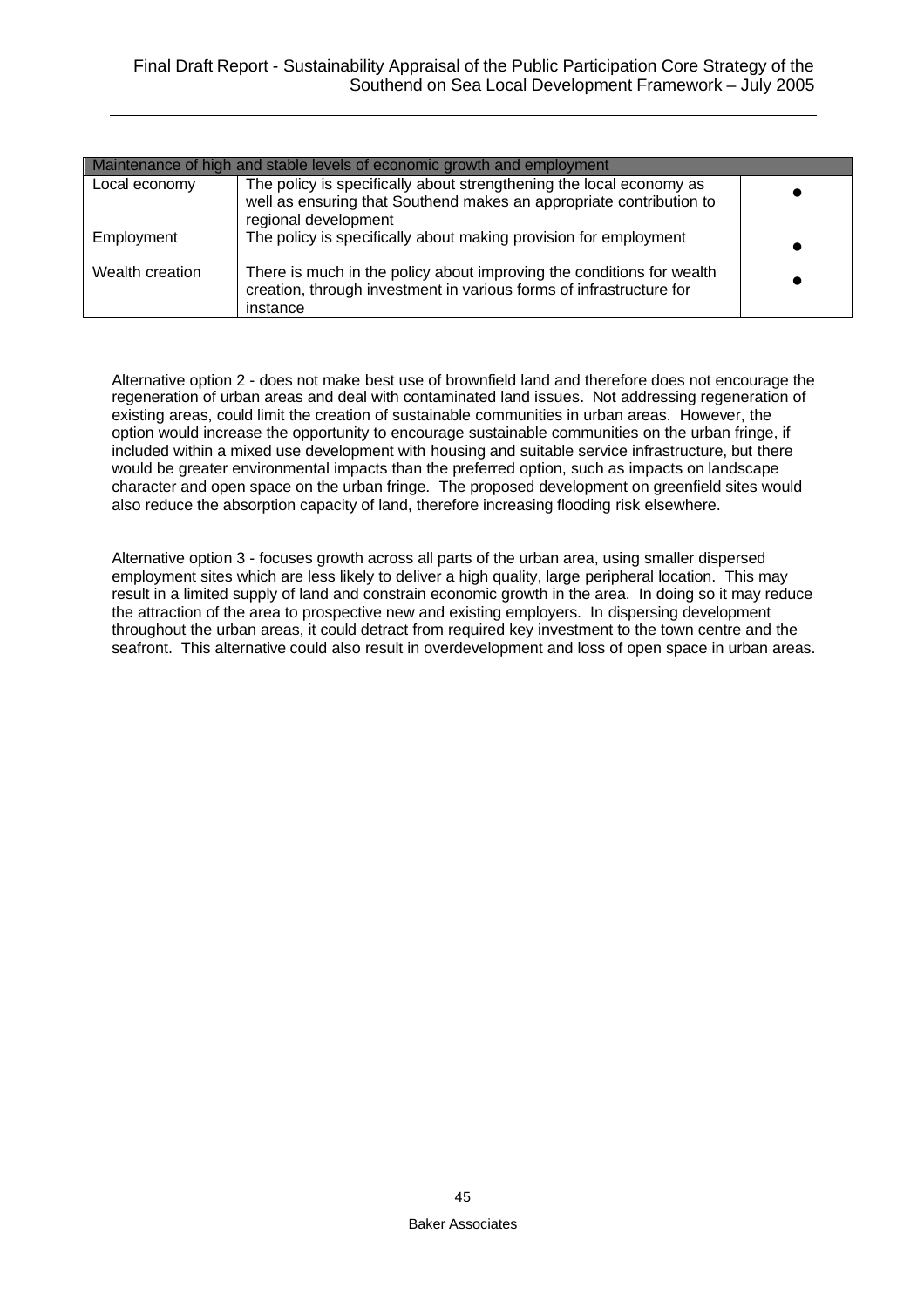| <b>Town Centre and Retail Development</b>                                                     |                                                                                                                                                 |                               |
|-----------------------------------------------------------------------------------------------|-------------------------------------------------------------------------------------------------------------------------------------------------|-------------------------------|
| The preferred option approach and suggested Policy CP2 emphasises the role of the town centre |                                                                                                                                                 |                               |
|                                                                                               | as the focus for retail investment and for uses attracting large numbers of people, and goes on to                                              |                               |
|                                                                                               | make specific quantitative and locational provision                                                                                             |                               |
| <b>Concern</b>                                                                                | Performance                                                                                                                                     | <b>Direction of</b><br>change |
|                                                                                               | Social progress which recognises the needs of everyone                                                                                          |                               |
| Accessibility                                                                                 | Emphasises the town centre as the focus for retail investment and for                                                                           |                               |
|                                                                                               | uses attracting large numbers of people is consistent with seeking                                                                              |                               |
|                                                                                               | greater accessibility for the greater number of people, though there will<br>be a need to provide for complementary development to help achieve |                               |
|                                                                                               | this aim                                                                                                                                        |                               |
| Housing                                                                                       | Residential development is potentially a competing use for town centre                                                                          | ?                             |
|                                                                                               | development opportunities, and whilst a good mix of activities is                                                                               |                               |
|                                                                                               | essential to a sustainable community, care must be taken that town                                                                              |                               |
|                                                                                               | centre activities are not deposed                                                                                                               |                               |
| <b>Education &amp; Skills</b>                                                                 | There is no direct link between the policy and these matters                                                                                    |                               |
| Health, safety and                                                                            | Increased activity and a good mix of activity throughout the day is                                                                             |                               |
| security                                                                                      | consistent with safety and security                                                                                                             |                               |
| Community                                                                                     | Reinforcing the town centre is consistent with increasing the                                                                                   |                               |
|                                                                                               | distinctiveness of Southend and hence with community identity                                                                                   |                               |
| Effective protection of the environment                                                       |                                                                                                                                                 |                               |
| <b>Biodiversity</b>                                                                           | There is no direct link between the policy and biodiversity                                                                                     |                               |
| Landscape                                                                                     | There should be no adverse effects to landscape character from the                                                                              |                               |
| character                                                                                     | policy                                                                                                                                          |                               |
| <b>Built environment</b>                                                                      | Investment in the town centre with good standards of design and build                                                                           |                               |
|                                                                                               | quality should bring continued and valued improvements to the urban                                                                             |                               |
|                                                                                               | fabric                                                                                                                                          |                               |
| Prudent use of natural resources<br>Air                                                       |                                                                                                                                                 |                               |
|                                                                                               | Focussing activities that attract large numbers of people in the town<br>centre is consistent with efficient use of transport and hence with    |                               |
|                                                                                               | endeavours to reduce emissions from transport                                                                                                   |                               |
| Water                                                                                         | There is no direct link between the policy and the management of the                                                                            |                               |
|                                                                                               | water environment.                                                                                                                              |                               |
| Land                                                                                          | The policy is consistent with the intention of the key spatial strategy                                                                         |                               |
|                                                                                               | policies that land be used well, including by the recycling of previously                                                                       |                               |
|                                                                                               | developed land.                                                                                                                                 |                               |
| Soil                                                                                          | There is no direct link between the policy and stewardship of this<br>resource                                                                  |                               |
| Minerals and other                                                                            | There is no direct link between the policy and the management of                                                                                |                               |
| raw materials                                                                                 | minerals though construction associated with new retail development                                                                             |                               |
|                                                                                               | will use minerals and other materials                                                                                                           |                               |
| Energy sources                                                                                | Increasing the critical mass of town centre uses in Southend is                                                                                 |                               |
|                                                                                               | consistent with decreasing the amount of energy taken by satisfying                                                                             |                               |
|                                                                                               | travel demand                                                                                                                                   |                               |
|                                                                                               | Maintenance of high and stable levels of economic growth and employment                                                                         |                               |
| Local economy                                                                                 | Improving the town centre should increase the proportion of<br>disposable income spent locally                                                  |                               |
| Employment                                                                                    | Increasing the ability of people to obtain what they want from shops in                                                                         |                               |
|                                                                                               | Southend should add to the employment associated with retail and                                                                                |                               |
|                                                                                               | other town centre uses                                                                                                                          |                               |
| Wealth creation                                                                               | An attractive town centre with good retail, cultural and leisure facilities                                                                     |                               |
|                                                                                               | will assist in attracting and retaining business activity                                                                                       |                               |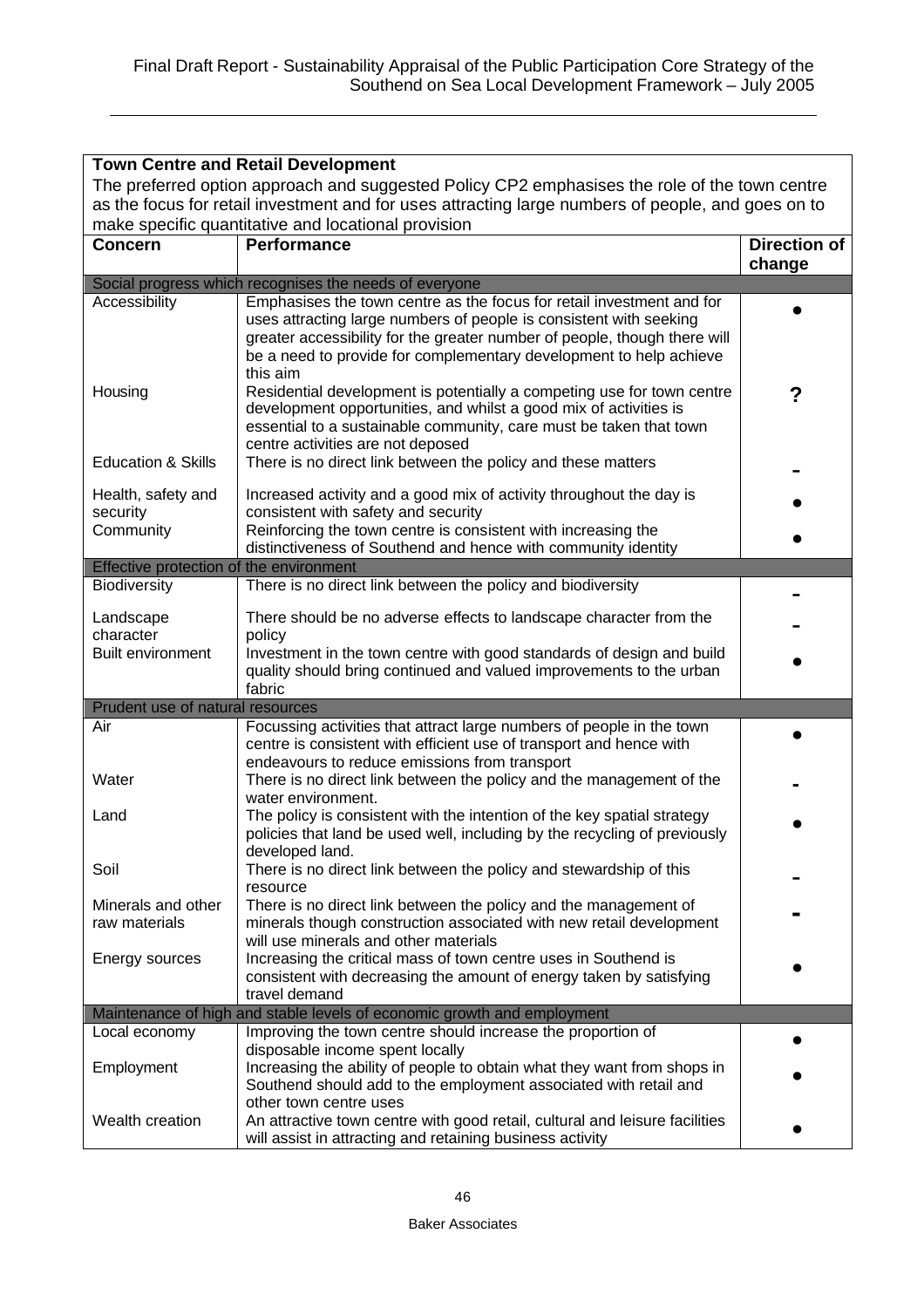| <b>Transport and Accessibility</b>                                                           |                                                                                                                                                                                                                                                                                                                                                                   |                               |
|----------------------------------------------------------------------------------------------|-------------------------------------------------------------------------------------------------------------------------------------------------------------------------------------------------------------------------------------------------------------------------------------------------------------------------------------------------------------------|-------------------------------|
| The preferred option approach and suggested Policy CP3 makes clear links between development |                                                                                                                                                                                                                                                                                                                                                                   |                               |
|                                                                                              | activity and the need to improve transport and accessibility, and between the LDF and the Local                                                                                                                                                                                                                                                                   |                               |
| <b>Transport Plan</b>                                                                        |                                                                                                                                                                                                                                                                                                                                                                   |                               |
| <b>Concern</b>                                                                               | <b>Performance</b>                                                                                                                                                                                                                                                                                                                                                | <b>Direction of</b><br>change |
|                                                                                              | Social progress which recognises the needs of everyone                                                                                                                                                                                                                                                                                                            |                               |
| Accessibility                                                                                | There are strong intentions within the policy to see an integrated<br>approach to the improvement of all forms of transport to bring about<br>greater accessibility for more people.                                                                                                                                                                              |                               |
| Housing                                                                                      | There is no relationship                                                                                                                                                                                                                                                                                                                                          |                               |
| <b>Education &amp; Skills</b>                                                                | There is no direct relationship other than through improving the means<br>people have to get to the source of education and training                                                                                                                                                                                                                              |                               |
| Health, safety and<br>security                                                               | Safety is an explicit criterion by which any transport proposals will be<br>assessed, and generally making it easier for people to get to about<br>improves security, whilst reducing car dependency is consistent with<br>better health                                                                                                                          | ?                             |
| Community                                                                                    | Greater accessibility is a prerequisite for more cohesive communities                                                                                                                                                                                                                                                                                             |                               |
| Effective protection of the environment                                                      |                                                                                                                                                                                                                                                                                                                                                                   |                               |
| <b>Biodiversity</b>                                                                          | There is no direct link between the policy and biodiversity                                                                                                                                                                                                                                                                                                       |                               |
| Landscape<br>character                                                                       | There should be no adverse effects to landscape character from the<br>policy                                                                                                                                                                                                                                                                                      |                               |
| <b>Built environment</b>                                                                     | Reducing the impact of cars $-$ whether moving or parked $-$ is                                                                                                                                                                                                                                                                                                   |                               |
|                                                                                              | consistent with an improvement in the quality of urban spaces                                                                                                                                                                                                                                                                                                     |                               |
| Prudent use of natural resources<br>Air                                                      | Reducing travel demand and achieving a shift to public transport and                                                                                                                                                                                                                                                                                              |                               |
|                                                                                              | to cycling and walking for more trips would reduce emissions to the air                                                                                                                                                                                                                                                                                           |                               |
| Water                                                                                        | There is no direct link between the policy and the management of the<br>water environment                                                                                                                                                                                                                                                                         |                               |
| Land                                                                                         | There is no direct link with the policy                                                                                                                                                                                                                                                                                                                           |                               |
| Soil                                                                                         | There is no direct link between the policy and the productivity of soil                                                                                                                                                                                                                                                                                           |                               |
| Minerals and other<br>raw materials                                                          | Transport infrastructure has been a major user of minerals and other<br>materials, and any change away from increasing road capacity as a<br>means of dealing with transport demand will be valuable, though the<br>policy may lead to some additional provision, through its support for<br>London Southend Airport for instance, and some road building will be | ?                             |
| Energy sources                                                                               | associated with development provided for in the plan<br>Reducing travel demand and achieving a shift to public transport and<br>to cycling and walking would have beneficial implications for energy<br>use                                                                                                                                                       |                               |
|                                                                                              | Maintenance of high and stable levels of economic growth and employment                                                                                                                                                                                                                                                                                           |                               |
| Local economy                                                                                | General improvements to accessibility can only be good of the local<br>economy                                                                                                                                                                                                                                                                                    |                               |
| Employment                                                                                   | There is no direct link with the policy                                                                                                                                                                                                                                                                                                                           |                               |
| Wealth creation                                                                              | Quite complex issues arise here, with a shift from car dependency and<br>divisive forms of transport provision a desirable strategy generally, but<br>a concern to appeal to business investors with shorter term views<br>leading to a commitment to improve transport infrastructure                                                                            | ?                             |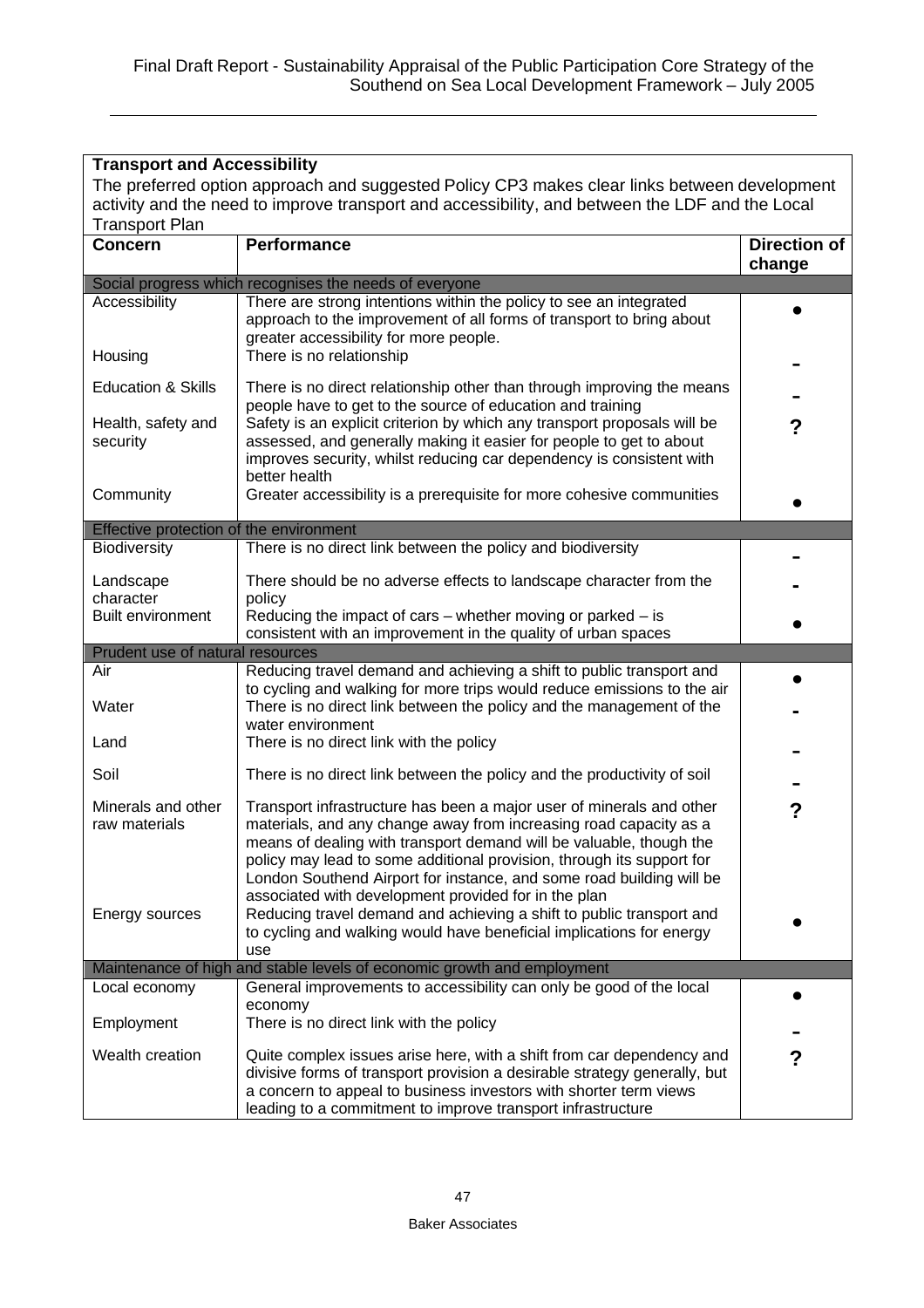| The Environment and Urban Renaissance                                                          |                                                                                                                                                                                                                                                                                                                                       |                               |
|------------------------------------------------------------------------------------------------|---------------------------------------------------------------------------------------------------------------------------------------------------------------------------------------------------------------------------------------------------------------------------------------------------------------------------------------|-------------------------------|
| The preferred option approach and suggested Policy CP4 seek to protect and enhance natural and |                                                                                                                                                                                                                                                                                                                                       |                               |
| built environmental assets.                                                                    |                                                                                                                                                                                                                                                                                                                                       |                               |
| <b>Concern</b>                                                                                 | <b>Performance</b>                                                                                                                                                                                                                                                                                                                    | <b>Direction of</b><br>change |
|                                                                                                | Social progress which recognises the needs of everyone                                                                                                                                                                                                                                                                                |                               |
| Accessibility                                                                                  | Design and layouts of new development is crucial in promoting the<br>accessibility between places, particularly by soft modes. The policy<br>could have a criterion requiring safe, permeable new developments<br>and spaces that encourage walking. Alternatively this could be dealt<br>with in the SPD town design guidelines      | X                             |
| Housing                                                                                        | No relationship                                                                                                                                                                                                                                                                                                                       |                               |
| <b>Education &amp; Skills</b>                                                                  | No relationship                                                                                                                                                                                                                                                                                                                       |                               |
| Health, safety and<br>security<br>Community                                                    | The policy makes no reference to the need for new development to be<br>designed so as to limit the opportunities for criminal activity.<br>New development that is distinctive can strengthen local identity<br>associated with a place. The policy seek distinctive new<br>developments that achieve a sense of place.               | X                             |
| Effective protection of the environment                                                        |                                                                                                                                                                                                                                                                                                                                       |                               |
| <b>Biodiversity</b>                                                                            | The policy protects and seeks the enhancement of biodiversity<br>resources. The supporting text also cites the opportunity to enhance<br>biodiversity assets on the green grid routes. Positive performance,<br>especially as consideration is being taken of those nature conservation<br>assets that are not statutorily protected. |                               |
| Landscape<br>character                                                                         | The effective management of the urban fringe is something the LDD<br>seeks to achieve. However, it is not explicit in setting out the desire to<br>secure the enhancement of the landscape as part of new<br>developments.                                                                                                            | ?                             |
| <b>Built environment</b>                                                                       | The policy seeks high quality design in new developments. This will<br>also be supported by SPD.                                                                                                                                                                                                                                      |                               |
| Prudent use of natural resources                                                               |                                                                                                                                                                                                                                                                                                                                       |                               |
| Air                                                                                            | Could state more explicitly the requirement for sustainable layouts that                                                                                                                                                                                                                                                              | X                             |
| Water                                                                                          | promote sustainable travel movements.<br>The policy does not mention water conservation or reducing flood risk.<br>Bullet point 3 could seek design solutions that secure energy and<br>water conservation. Bullet point 13 could seek to promote new<br>development away from high risk flood areas.                                 | X                             |
| Land                                                                                           | Promotes the recycling of previously developed land.                                                                                                                                                                                                                                                                                  |                               |
| Soil                                                                                           | Soil is a 'natural resource' which is to be protected in bullet 12.                                                                                                                                                                                                                                                                   |                               |
| Minerals and other<br>raw materials<br>Energy sources                                          | Bullet 3 could include requirements for the type of layouts in new<br>development that support waste recycling.<br>Energy efficient design and renewable energy technologies are sought                                                                                                                                               | X.                            |
|                                                                                                | in new developments.<br>Maintenance of high and stable levels of economic growth and employment                                                                                                                                                                                                                                       |                               |
| Local economy                                                                                  | The policy seeks to protect and enhance environmental quality and<br>promote high quality, distinctive new developments - potential to<br>improve the overall image and perception of the town as a place to<br>live, work and visit.                                                                                                 |                               |
| Employment                                                                                     | No relationship                                                                                                                                                                                                                                                                                                                       |                               |
| Wealth creation                                                                                | No relationship                                                                                                                                                                                                                                                                                                                       |                               |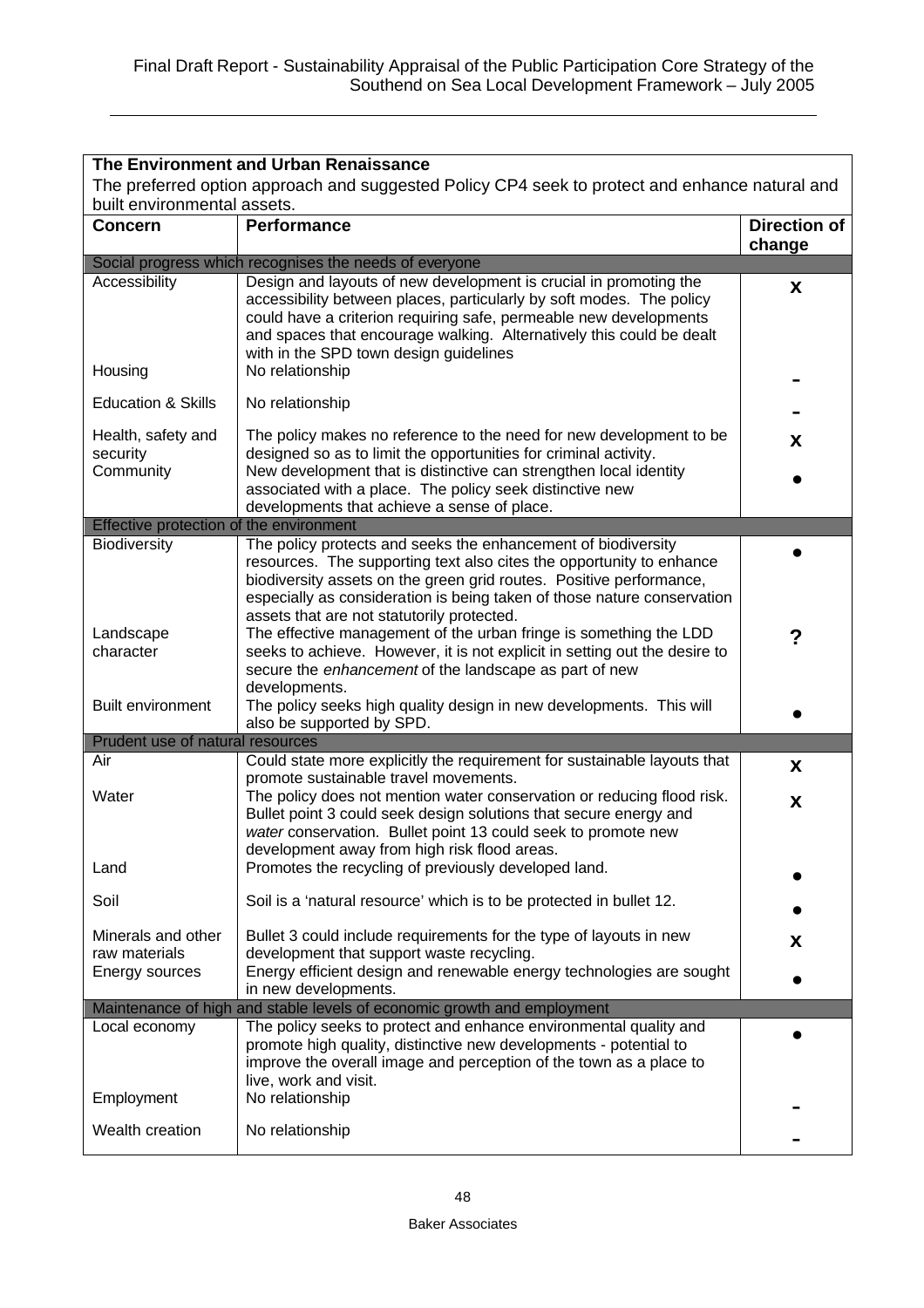|                                                                                              | <b>Mineral and Soil Resources</b>                                                                                                                                                                                                                                                           |                               |  |
|----------------------------------------------------------------------------------------------|---------------------------------------------------------------------------------------------------------------------------------------------------------------------------------------------------------------------------------------------------------------------------------------------|-------------------------------|--|
| Preferred Option 1 and suggested Policy CP5 sets out an approach intended to make the        |                                                                                                                                                                                                                                                                                             |                               |  |
| exploitation and use of mineral and soil resources more sustainable. Options 2-4 suggest the |                                                                                                                                                                                                                                                                                             |                               |  |
|                                                                                              | possibility of detailed wording changes only                                                                                                                                                                                                                                                |                               |  |
| <b>Concern</b>                                                                               | <b>Performance</b>                                                                                                                                                                                                                                                                          | <b>Direction of</b><br>change |  |
|                                                                                              | Social progress which recognises the needs of everyone                                                                                                                                                                                                                                      |                               |  |
| Accessibility                                                                                | There is no direct link with the policy                                                                                                                                                                                                                                                     |                               |  |
| Housing                                                                                      | There is no direct link with the policy                                                                                                                                                                                                                                                     |                               |  |
| <b>Education &amp; Skills</b>                                                                | There is no direct link with the policy                                                                                                                                                                                                                                                     |                               |  |
| Health, safety and<br>security<br>Community                                                  | The policy provides for proposals that would lead to unwanted effects<br>on health and safety to be resisted<br>There is no direct link with the policy                                                                                                                                     |                               |  |
| Effective protection of the environment                                                      |                                                                                                                                                                                                                                                                                             |                               |  |
| Biodiversity                                                                                 | The protection of biodiversity is incorporated into the policy                                                                                                                                                                                                                              |                               |  |
| Landscape<br>character                                                                       | Landscape character is not specifically addressed in the policy, and is<br>not brought into consideration by any other part of the Core Strategy<br>though will be addressed in the development control policies that<br>complement the Core Strategy and is an issue by virtue of national | X                             |  |
| <b>Built environment</b>                                                                     | policy<br>There is no direct link with the policy                                                                                                                                                                                                                                           |                               |  |
| Prudent use of natural resources                                                             |                                                                                                                                                                                                                                                                                             |                               |  |
| Air                                                                                          | Avoiding pollution to the air could be made a more explicit part of the                                                                                                                                                                                                                     | X                             |  |
| Water                                                                                        | policy, as a concern for local amenity already is for instance<br>Avoiding pollution to the water environment could be made a more                                                                                                                                                          | X                             |  |
| Land                                                                                         | explicit part of the policy<br>A comprehensive approach to the restoration of land is integral to the                                                                                                                                                                                       |                               |  |
| Soil                                                                                         | approach provided for in the policy<br>The protection of soil resources is part of the purpose of the policy and<br>the maintenance of high quality agricultural land would be an important<br>consideration in meeting the requirement for minerals                                        |                               |  |
| Minerals and other<br>raw materials                                                          | Meeting the requirement for minerals is part of the purpose of the<br>policy, though the concern is the appropriate use of minerals and there<br>is a specific requirement to maintain the stock of minerals in a form<br>suitable for future use                                           | )/x                           |  |
| Energy sources                                                                               | Transporting materials by energy efficient methods is identified as a<br>desirable aim wherever this is possible                                                                                                                                                                            |                               |  |
|                                                                                              | Maintenance of high and stable levels of economic growth and employment                                                                                                                                                                                                                     |                               |  |
| Local economy                                                                                | Minerals extraction and transportation can continue to contribute to the                                                                                                                                                                                                                    |                               |  |
| Employment                                                                                   | local economy<br>There is employment associated with the exploitation and use of                                                                                                                                                                                                            |                               |  |
| Wealth creation                                                                              | mineral and soil resources, and this will not be harmed by the policy<br>A supply of minerals and other materials is necessary for many forms<br>of economic development and the policy aims to maintain this<br>provision, but for the provision to be made in the most appropriate way    |                               |  |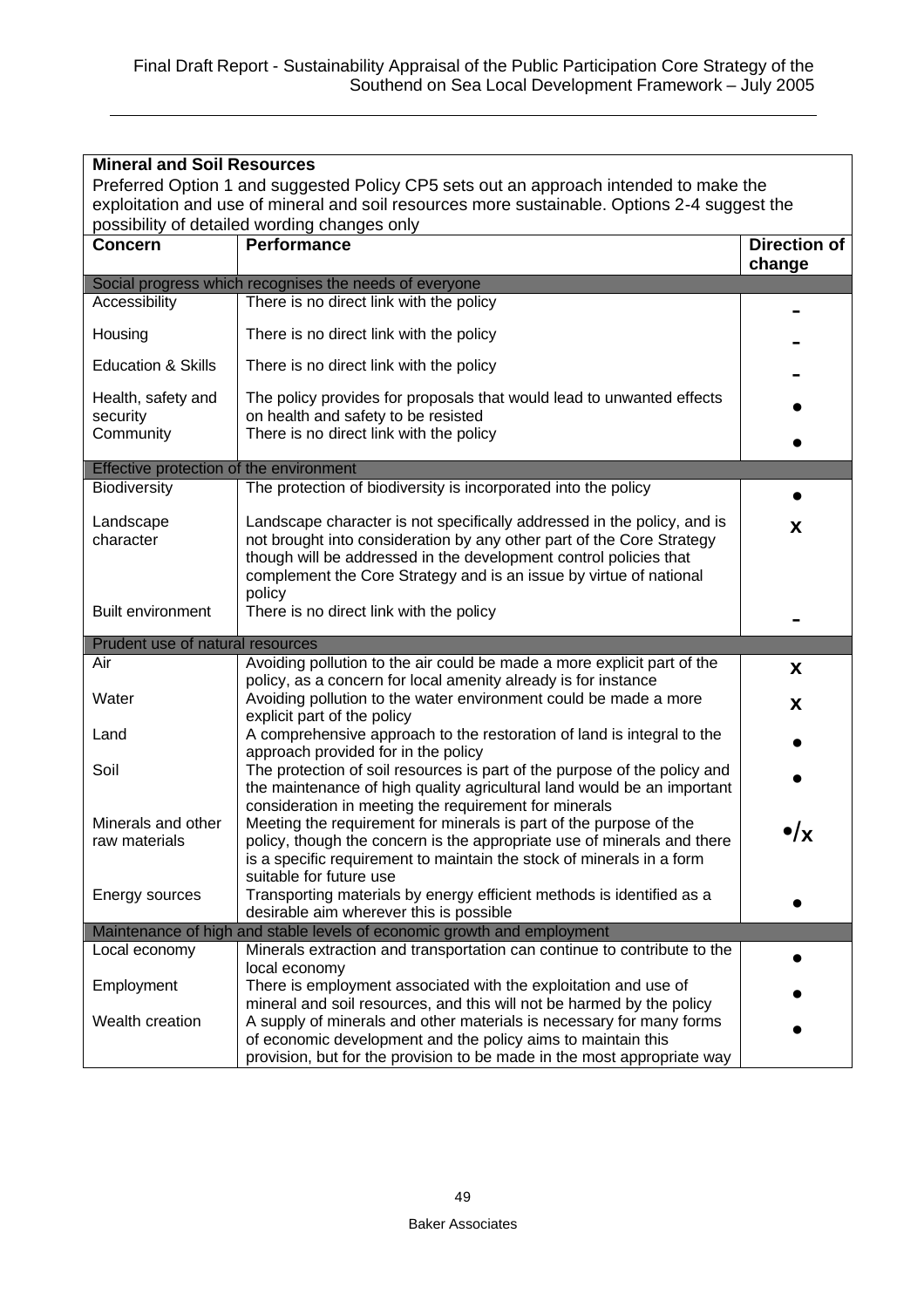| <b>Community Infrastructure</b>         |                                                                                                                                               |                     |
|-----------------------------------------|-----------------------------------------------------------------------------------------------------------------------------------------------|---------------------|
|                                         | The preferred option approach and suggested Policy CP6 requires development proposals to                                                      |                     |
|                                         | contribute to improving the education attainment, health and well being of local residents and                                                |                     |
|                                         | visitors, though it is not specified whether this is by their nature or in the form of financial                                              |                     |
|                                         | contribution secured by planning agreements. The policy provides a list of those matters to which                                             |                     |
|                                         | contributions will be sought, provided the (different) tests established through (changing) national                                          |                     |
| policy and legal precedent are met      |                                                                                                                                               |                     |
| <b>Concern</b>                          | <b>Performance</b>                                                                                                                            | <b>Direction of</b> |
|                                         |                                                                                                                                               | change              |
|                                         | Social progress which recognises the needs of everyone                                                                                        |                     |
| Accessibility                           | Improving accessibility is a central theme in the construction of the                                                                         |                     |
|                                         | approach set out                                                                                                                              |                     |
| Housing                                 | There is no specific mention of housing issues, nor any particular                                                                            |                     |
|                                         | effect on the delivery of housing except perhaps through the increased                                                                        |                     |
|                                         | cost or reduced market viability of residential development<br>(contributions towards the affordable housing need are addressed in            |                     |
|                                         | policy CP8)                                                                                                                                   |                     |
| <b>Education &amp; Skills</b>           | The enhancement of education facilities in the town is expressly                                                                              |                     |
|                                         | sought as a community benefit to be provided from development                                                                                 |                     |
| Health, safety and                      | Additional health facilities are expressly sought as a community benefit                                                                      |                     |
| security                                | to be provided from development                                                                                                               |                     |
| Community                               | The policy is specifically concerned to ensure that development                                                                               |                     |
|                                         | proposals add to rather than detract from the community                                                                                       |                     |
| Effective protection of the environment |                                                                                                                                               |                     |
| <b>Biodiversity</b>                     | There is no direct link with the policy                                                                                                       |                     |
| Landscape                               | There is no direct link with the policy                                                                                                       |                     |
| character                               |                                                                                                                                               |                     |
| <b>Built environment</b>                | Some of the community provision to which contributions are sought                                                                             |                     |
|                                         | from development would improve the built environment                                                                                          |                     |
| Prudent use of natural resources        |                                                                                                                                               |                     |
| Air                                     | There is no direct link with the policy                                                                                                       |                     |
| Water                                   | There is no direct link between the policy and the management of the                                                                          |                     |
|                                         | water environment                                                                                                                             |                     |
| Land                                    | There is no direct link with the policy                                                                                                       |                     |
|                                         |                                                                                                                                               |                     |
| Soil                                    | There is no direct link between the policy and the productivity of soil                                                                       |                     |
| Minerals and other                      | There is no direct link with the policy                                                                                                       |                     |
| raw materials                           |                                                                                                                                               |                     |
| Energy sources                          | There is no direct link with the policy                                                                                                       |                     |
|                                         | Maintenance of high and stable levels of economic growth and employment                                                                       |                     |
| Local economy                           | There is no direct link with the policy                                                                                                       |                     |
| Employment                              | There is no direct link with the policy                                                                                                       |                     |
|                                         |                                                                                                                                               |                     |
| Wealth creation                         | By seeking a strengthening of community facilities and the features<br>that are make the town distinctive the policy will assist in enhancing |                     |
|                                         | the ability to attract and retain business activities, providing the                                                                          |                     |
|                                         | expectation of developer contributions does not discourage investment                                                                         |                     |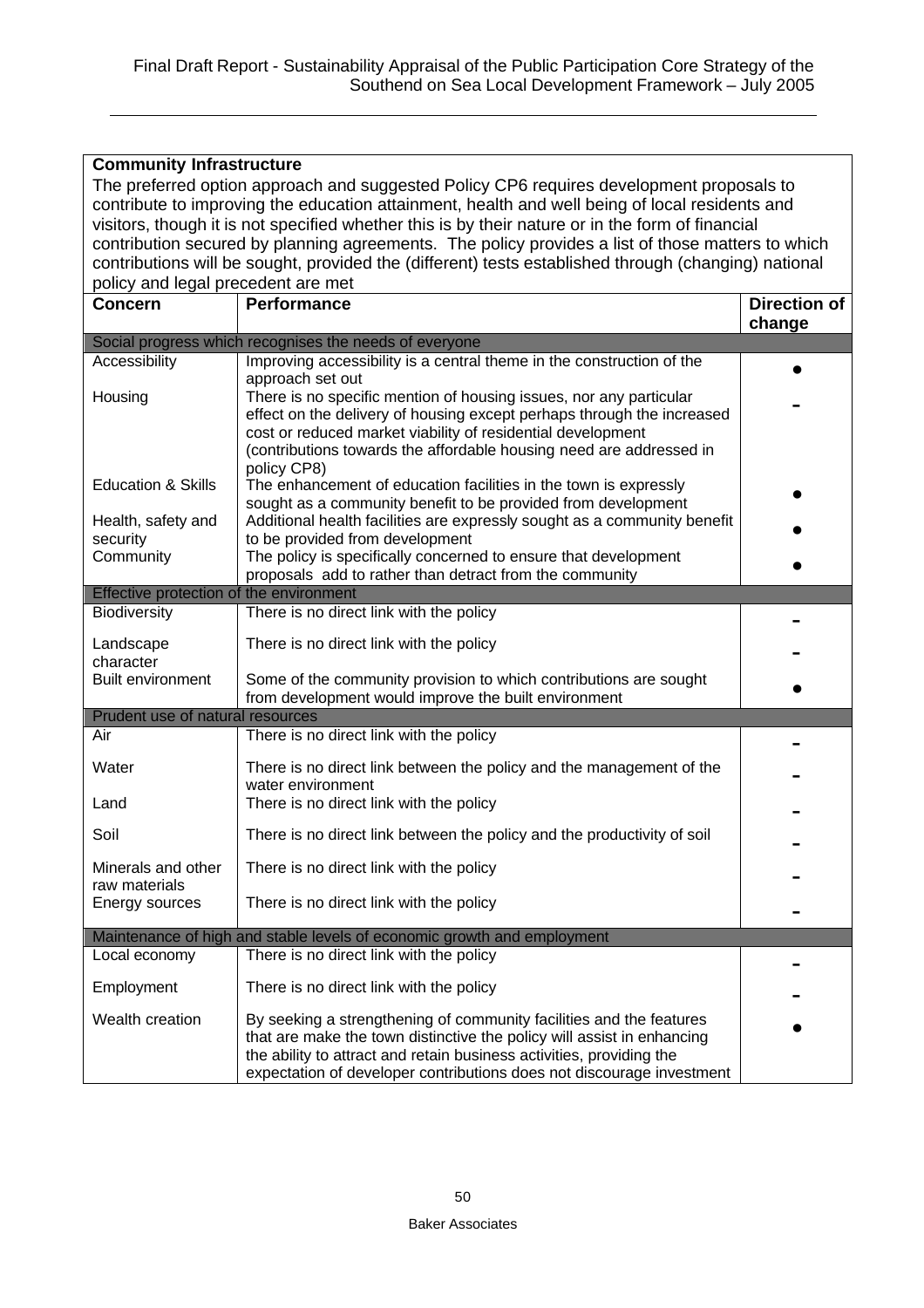| <b>Sport, Recreation and Green Space</b>                                                             |                                                                                                                                                                                                     |                     |  |  |
|------------------------------------------------------------------------------------------------------|-----------------------------------------------------------------------------------------------------------------------------------------------------------------------------------------------------|---------------------|--|--|
| Preferred Option 1 and suggested Policy CP7 provides for the protection of existing open space       |                                                                                                                                                                                                     |                     |  |  |
| and sports facilities and sets out detailed quantified requirements for further provision as part of |                                                                                                                                                                                                     |                     |  |  |
| new development                                                                                      |                                                                                                                                                                                                     |                     |  |  |
| <b>Concern</b>                                                                                       | <b>Performance</b>                                                                                                                                                                                  | <b>Direction of</b> |  |  |
|                                                                                                      | Social progress which recognises the needs of everyone                                                                                                                                              | change              |  |  |
| Accessibility                                                                                        | The policy is specifically concerned with improving access for all of the                                                                                                                           |                     |  |  |
| Housing                                                                                              | population to open space and to recreation and sports facilities<br>The policy is intended to produce better overall forms of housing                                                               |                     |  |  |
| <b>Education &amp; Skills</b>                                                                        | development with the appropriate open space and other facilities<br>considered as part of the scheme<br>There is no direct relationship with the policy                                             |                     |  |  |
| Health, safety and<br>security                                                                       | The policy should help to produce an environment which encourages<br>healthy activity, and which helps create an atmosphere of personal<br>safety                                                   |                     |  |  |
| Community                                                                                            | The types of new development that would flow from the application of<br>this policy would improve the sense of community                                                                            |                     |  |  |
| Effective protection of the environment                                                              |                                                                                                                                                                                                     |                     |  |  |
| Biodiversity                                                                                         | There is no direct link with the policy                                                                                                                                                             |                     |  |  |
| Landscape<br>character                                                                               | There is no direct link with the policy                                                                                                                                                             |                     |  |  |
| <b>Built environment</b>                                                                             | his policy would help to improve the built environment                                                                                                                                              |                     |  |  |
| Prudent use of natural resources                                                                     |                                                                                                                                                                                                     |                     |  |  |
| Air                                                                                                  | There is no direct link with the policy                                                                                                                                                             |                     |  |  |
| Water                                                                                                | There is no direct link with the policy                                                                                                                                                             |                     |  |  |
| Land                                                                                                 | There is no direct link with the policy                                                                                                                                                             |                     |  |  |
| Soil                                                                                                 | There is no direct link with the policy                                                                                                                                                             |                     |  |  |
| Minerals and other<br>raw materials                                                                  | There is no direct link with the policy                                                                                                                                                             |                     |  |  |
| Energy sources                                                                                       | There is no direct link with the policy                                                                                                                                                             |                     |  |  |
|                                                                                                      | Maintenance of high and stable levels of economic growth and employment                                                                                                                             |                     |  |  |
| Local economy                                                                                        | There is no direct link with the policy                                                                                                                                                             |                     |  |  |
| Employment                                                                                           | There is no direct link with the policy                                                                                                                                                             |                     |  |  |
| Wealth creation                                                                                      | By seeking a strengthening of community facilities and the features<br>that make the town distinctive, the policy will assist in enhancing the<br>ability to attract and retain business activities |                     |  |  |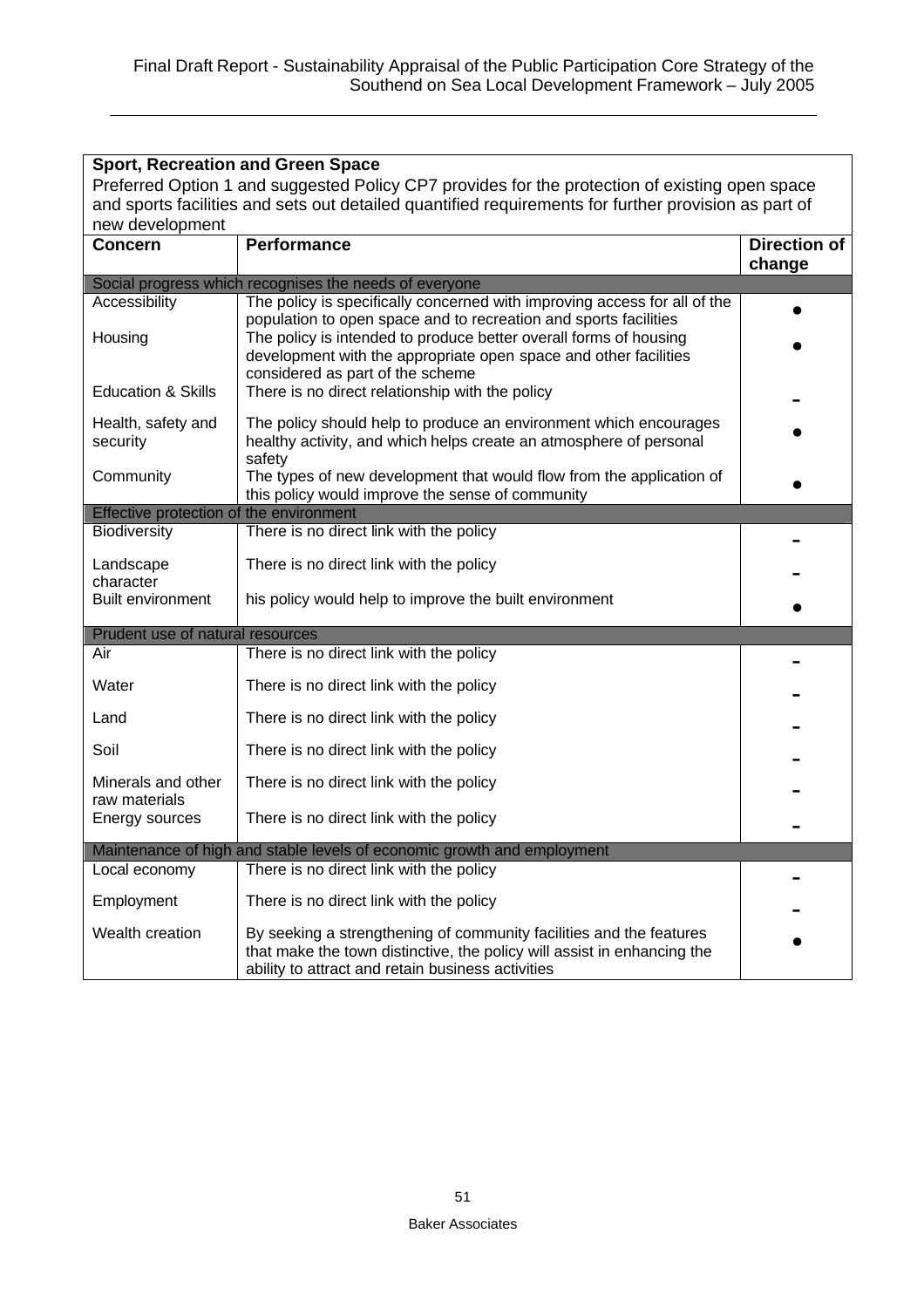| <b>Dwelling Provision</b>                                                                                                                 |                                                                                                                                                                                                                                                                                                                                                              |                               |  |  |
|-------------------------------------------------------------------------------------------------------------------------------------------|--------------------------------------------------------------------------------------------------------------------------------------------------------------------------------------------------------------------------------------------------------------------------------------------------------------------------------------------------------------|-------------------------------|--|--|
| Preferred Option 1 and suggested Policy CP8 sets out detailed targets for the overall provision of                                        |                                                                                                                                                                                                                                                                                                                                                              |                               |  |  |
| housing according to different parts of the plan area, and detailed targets for the performance<br>required from development taking place |                                                                                                                                                                                                                                                                                                                                                              |                               |  |  |
| <b>Concern</b>                                                                                                                            | <b>Performance</b>                                                                                                                                                                                                                                                                                                                                           | <b>Direction of</b><br>change |  |  |
|                                                                                                                                           | Social progress which recognises the needs of everyone                                                                                                                                                                                                                                                                                                       |                               |  |  |
| Accessibility                                                                                                                             | There is no particular link between the level of housing provision and<br>accessibility, though where development takes place and the form of<br>schemes that take place will have implications, and the policy<br>recognises this potential and is as positive as it can be through<br>seeking mixed use and the provision of local facilities for instance | ?                             |  |  |
| Housing                                                                                                                                   | The policy is specifically about the provision of housing to meet<br>different types of need, and its contribution is potentially very positive                                                                                                                                                                                                              |                               |  |  |
| <b>Education &amp; Skills</b>                                                                                                             | There is no direct relationship between the policy as stated and these<br>matters, but nothing is missing either                                                                                                                                                                                                                                             |                               |  |  |
| Health, safety and<br>security                                                                                                            | The form in which new development takes place will have significant<br>implications for these issues, and the policy seeks to provide the right                                                                                                                                                                                                              |                               |  |  |
| Community                                                                                                                                 | context<br>There is much in the policy that seeks to achieve positive benefits for<br>the community, in terms of the mix of uses and of housing types and<br>tenure for instance                                                                                                                                                                             |                               |  |  |
| Effective protection of the environment                                                                                                   |                                                                                                                                                                                                                                                                                                                                                              |                               |  |  |
| Biodiversity                                                                                                                              | There is no direct link with the policy                                                                                                                                                                                                                                                                                                                      |                               |  |  |
| Landscape<br>character                                                                                                                    | There is no direct link with the policy                                                                                                                                                                                                                                                                                                                      |                               |  |  |
| <b>Built environment</b>                                                                                                                  | Investment in new development, properly guided by good principles of<br>location and form, will enhance the urban environment                                                                                                                                                                                                                                |                               |  |  |
| Prudent use of natural resources                                                                                                          |                                                                                                                                                                                                                                                                                                                                                              |                               |  |  |
| Air                                                                                                                                       | There is no direct link with the policy                                                                                                                                                                                                                                                                                                                      |                               |  |  |
| Water                                                                                                                                     | There is scope for new residential development to perform better than<br>has been the case previously in terms of water conservation, and this<br>is a matter that needs to be addressed in subsequent more detailed<br>policies and through supporting guidance                                                                                             | ?                             |  |  |
| Land<br>Soil                                                                                                                              | This policy is concerned with the greatest user of land but both the key<br>spatial strategy policies and parts of this policy promote the recycling<br>of previously developed land<br>There is no direct link with the policy                                                                                                                              |                               |  |  |
|                                                                                                                                           |                                                                                                                                                                                                                                                                                                                                                              |                               |  |  |
| Minerals and other<br>raw materials<br>Energy sources                                                                                     | Minerals and other raw materials will be used in the creation of the<br>development provided for in this policy<br>There is scope for new residential development to perform better than                                                                                                                                                                     | X                             |  |  |
|                                                                                                                                           | has been the case previously in terms of energy conservation and<br>generation, and these are matters that need to be addressed in<br>subsequent more detailed policies and through supporting guidance,<br>though energy efficient design and renewable energy technologies are<br>sought in new developments by policy CP4                                 |                               |  |  |
|                                                                                                                                           | Maintenance of high and stable levels of economic growth and employment                                                                                                                                                                                                                                                                                      |                               |  |  |
| Local economy                                                                                                                             | Investment in housing will bring benefits to the local economy, from<br>construction through to the increased spending on local services by<br>new residents                                                                                                                                                                                                 |                               |  |  |
| Employment                                                                                                                                | Further employment will arise from new investment and additional<br>expenditure in the local economy                                                                                                                                                                                                                                                         |                               |  |  |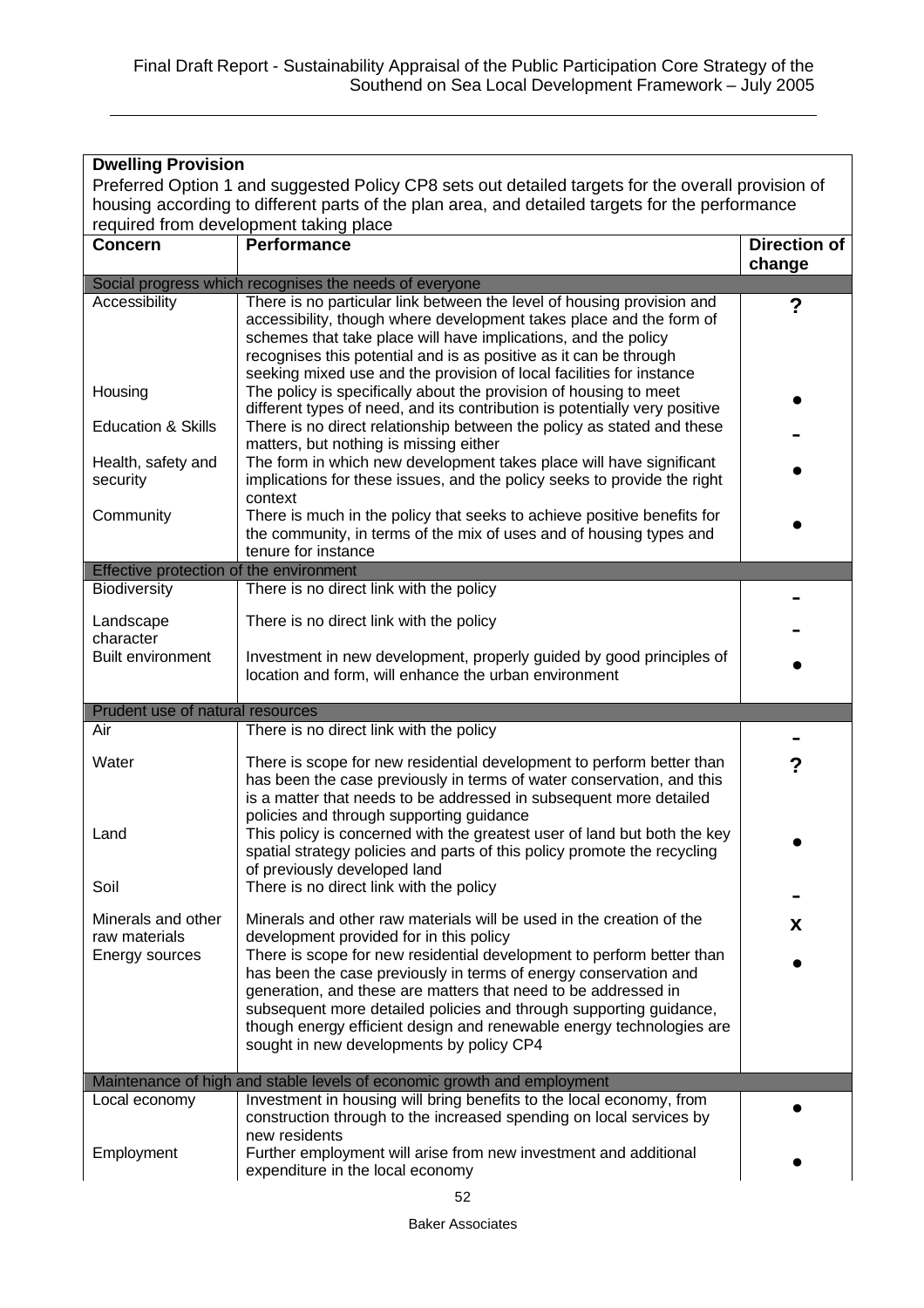| Wealth creation | The right quantity and mix of housing is essential to help stimulate<br>business investment and accommodate additional workers, and there<br>can be indirect benefits from greater confidence in the area |  |
|-----------------|-----------------------------------------------------------------------------------------------------------------------------------------------------------------------------------------------------------|--|
|-----------------|-----------------------------------------------------------------------------------------------------------------------------------------------------------------------------------------------------------|--|

Alternative option 2 – does not make best use of brownfield land and unable to encourage the regeneration of urban areas. In not providing regeneration of existing areas, this alternative would limit the promotion of sustainable communities in urban areas. The option would, however, increase the opportunity to encourage sustainable communities on the urban fringe, if included within a mixed use development with employment and suitable service infrastructure, but in doing so it would effectively be an inefficient and unsustainable use of land. With improved economies of scale with large urban extensions, there would be better prospects of securing higher levels of affordable housing. However, there would be greater environmental impacts than the preferred option, due to the impact on landscape character and open space on the urban fringe.

Alternative option 3 - would limit the locations available for housing to the urban areas, reducing higher levels of affordable housing which could be secured by the other alternatives. This alternative focuses growth across all parts of the urban area, therefore encouraging regeneration of the urban areas and increasing opportunities to create sustainable communities. However, it could lead to overdevelopment of urban areas, with possible loss of urban open space.